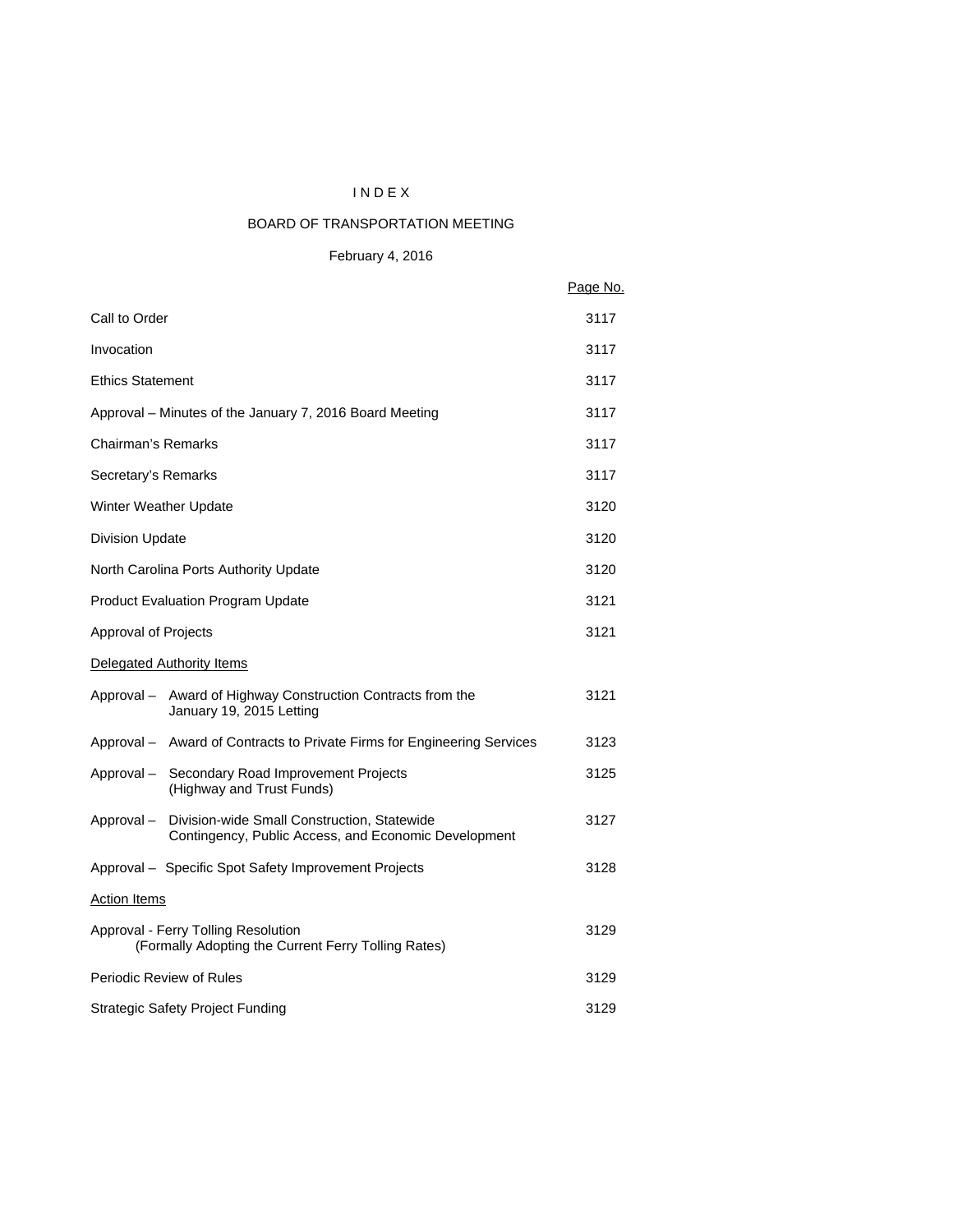| Approval-                | Additions, Abandonments, and Road Name Changes<br>to State Secondary Road System | 3130 |
|--------------------------|----------------------------------------------------------------------------------|------|
|                          | Approval - Public Transportation                                                 | 3132 |
|                          | Approval - Rail Program                                                          | 3135 |
|                          | Approval - Aviation Program                                                      | 3136 |
| Approval –               | Specific State Funds for Construction Projects                                   | 3136 |
|                          | Approval - State Highway Trust Funds - Strategic Transportation Investments      | 3138 |
| Approval-                | State Highway Trust Funds - Intrastate System                                    | 3139 |
| Approval –               | State Highway Trust Funds - Urban Loops                                          | 3139 |
|                          | Approval - Funds for Specific Federal - Aid Projects                             | 3140 |
|                          | Approval - Revisions to the 2016 - 2025 STIPS                                    | 3150 |
|                          | Approval - Municipal and Special Agreements                                      | 3157 |
|                          | Approval - Preliminary Right of Way Plans                                        | 3166 |
|                          | Approval - Final Right of Way Plans                                              | 3167 |
|                          | Approval - Revisions of the Final Right of Way Plans                             | 3168 |
|                          | Approval - Conveyance of Highway Right of Way Residues                           | 3169 |
|                          | Approval - Conveyance of Surplus Highway Right of Way                            | 3169 |
|                          | Approval - Revision in Control of Access                                         | 3170 |
|                          | Approval - Jones County Comprehensive Transportation Plan                        | 3170 |
|                          | Approval - Lumberton Comprehensive Transportation Plan                           | 3171 |
|                          | Approval - Pasquotank County Comprehensive Transportation Plan                   | 3171 |
| <b>Committee Reports</b> |                                                                                  | 3172 |
| Adjournment              |                                                                                  | 3172 |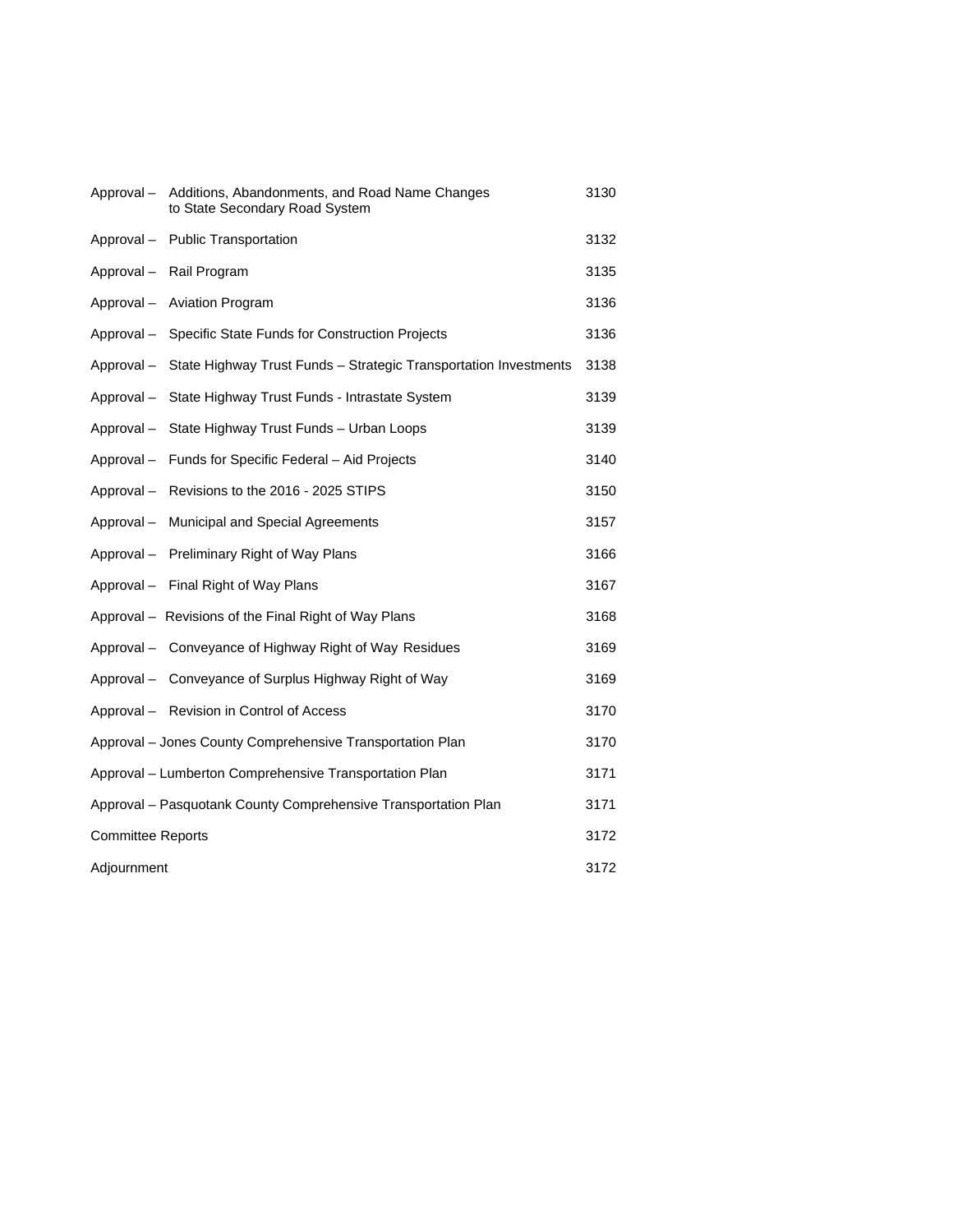#### **Board of Transportation Meeting**

#### **February 4, 2016**

## **Call to Order**

Chairman Curran called the meeting of the Board of Transportation to order at 8:31 a.m. Thursday,

February 4, 2016 in Raleigh, North Carolina with the following members present:

Fearing, Overholt, Blount, Fountain, Tulloss, Sheehan, Crawford, Hutchens, McQueary, Alexander, Molamphy, Perkins, Alexander, Dodson, Wetmore, Brown and Debnam.

Board Member Lennon was absent.

## **Invocation**

The invocation was offered by Board Member Wetmore.

## **Ethics Statement**

Chairman Curran read the Ethics Statement advising any Board Member that may have a conflict

of interest or appearance of conflict to abstain from participation in that particular item and to file the

proper paper work with the Secretary to the Board.

#### **Approval – Minutes of the January 7, 2016 Board Meeting**

The minutes of the January 7, 2016 Board of Transportation meeting were unanimously approved upon a motion by Board Member Overholt, seconded by Board Member Debnam.

# **Chairman Curran's Remarks**

Chairman Curran welcomed everyone and turned the meeting over to Secretary Tennyson.

### **Secretary Tennyson's Remarks**

Secretary Tennyson thanked everyone for joining and welcomed special guests attending.

Secretary Tennyson recognized DOT's entire team for their outstanding efforts to prepare for and respond to the winter weather that hit our state over the past several weeks. He said this was a storm of statewide significance, and it took a lot of collaboration and teamwork to make sure that we quickly and effectively addressed all of the affected areas from the mountains to the coast—while still carrying out all of our other daily responsibilities. Secretary Tennyson thanked everyone involved for their exceptional service to our state.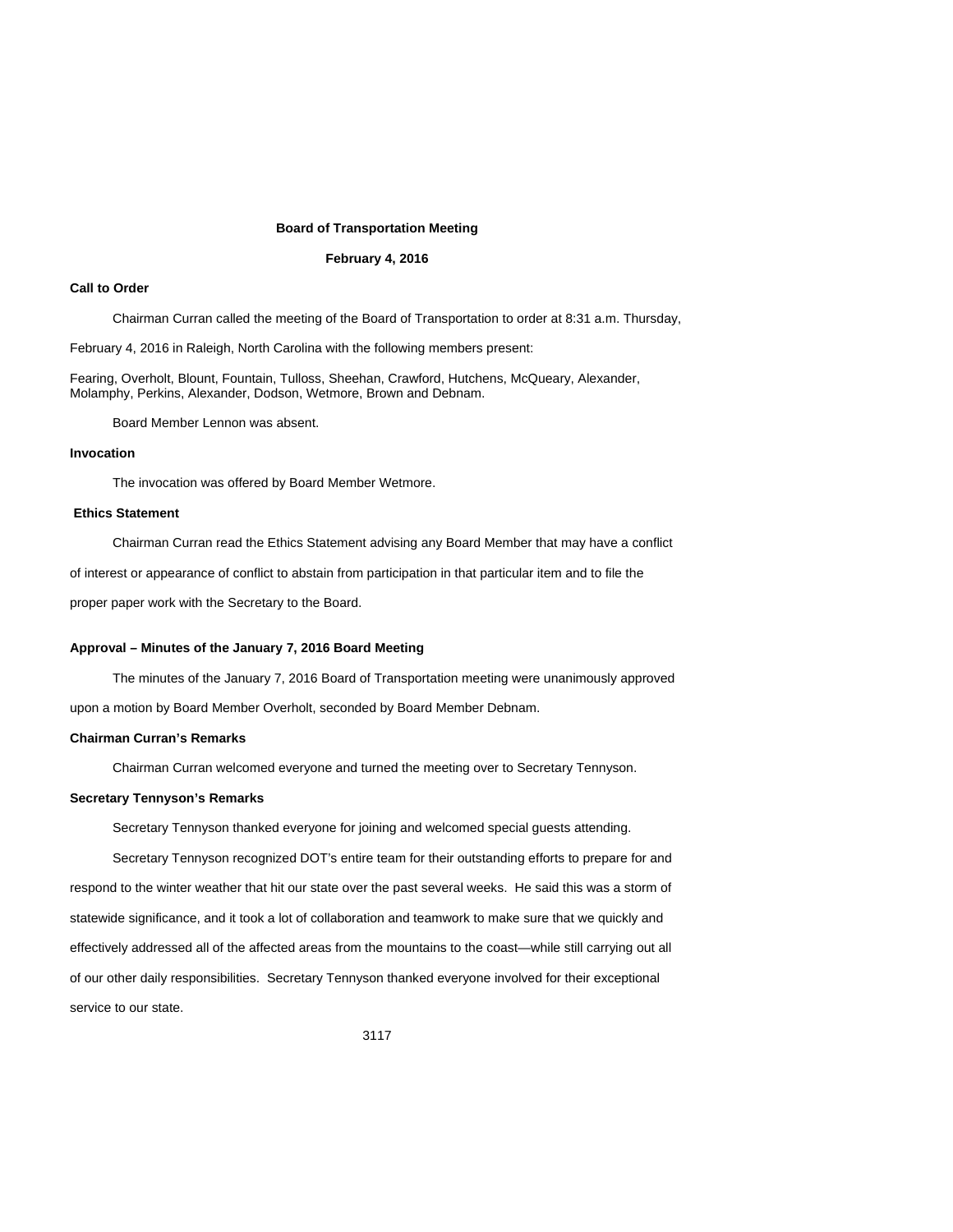The Secretary shared a brief video, taken from last week's episode of our department's news show, NC Transportation Now, which highlighted these efforts.Secretary Tennyson reiterated how proud and appreciative he was of the dedication of our team and everyone's willingness to go above and beyond in events like these.

Secretary Tennyson congratulated the winners of NCDOT's 2015 Rest Area Awards. These annual awards are presented each December, and each of our 14 divisions nominates a rest area on either an Interstate or primary route. The Secretary said we have a total of 41 Interstate rest areas and 19 primary rest areas that served more than 25 million visitors in 2015 alone, and provide a valuable service to travelers from throughout the state.

The Secretary recognized and congratulated Division 4 for "The Best Overall Interstate Site" for the rest area on I-40 West in Johnston County. Division Engineer Tim Little, Division Environmental Specialist Byron Bateman, and Engineering Tech George Harrell were present to receive the award for the Division.

The Secretary said "The Best Overall Primary Route Site" went to Division 1 for the U.S. 64 rest area in Washington County. Division Engineer Jerry Jennings and Division Roadside Environmental Engineer Pat Mansfield were present and accepted the award for the Division.

Secretary Tennyson said we had a new rest area open this past week on U.S. 23/74 South near Balsam in Haywood County out in Division 14. The existing rest area on U.S. 23/74 North, which opened in 1989, will close for renovation this month and is scheduled to reopen in June.

The Secretary recognized the Classification and Compensation group from Human Resources, Amanda Olive, manager, John Alexander, Joey Harrison, Angela McCray, Lisa Nelms, Vanessa Voight, and Amy Wolfe-Tarlton. The Secretary said these individuals have worked tirelessly over the past few months to get our department ready to move to the new classification system for all of state government. In December, they were tasked with reclassifying all 12,000 positions in the department and they have done a great job on a tight timeframe. This new system will consolidate an existing two-system approach into a single market-based approach and help the State better attract, hire, develop, and retain a skilled and diverse workforce.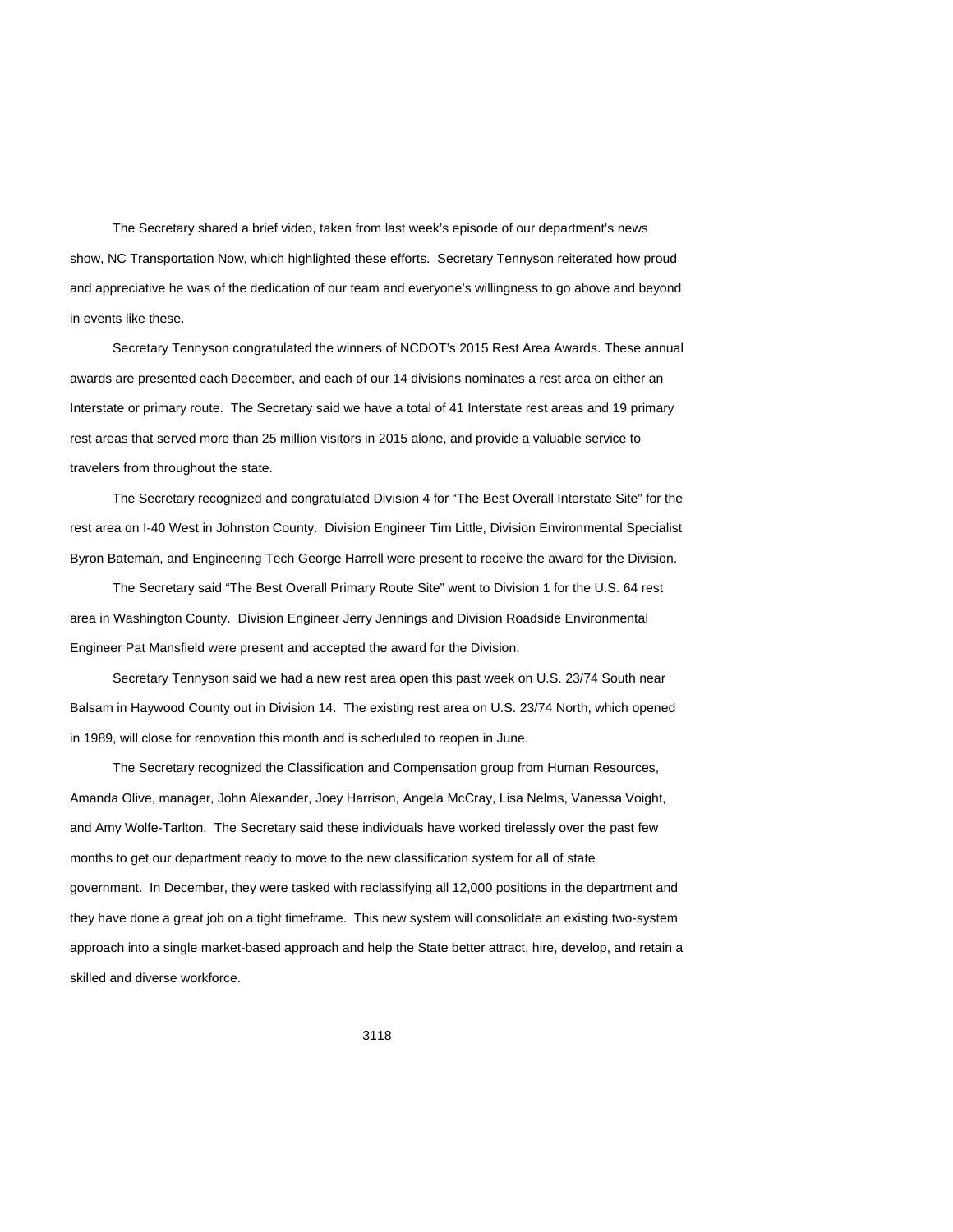The Secretary said this is no small feat to say the least and congratulated all of them for their outstanding efforts and for going above and beyond on behalf of our agency. He said we are fortunate to have a very dedicated and talented team, and I want to make sure to give due credit to everyone's hard work and achievements and encourage everyone to keep up the good work.

The Secretary gave an update on the Complete 540 project here in Wake County that will extend the Triangle Expressway—North Carolina's first modern toll road—and complete the 540 Outer Loop around the greater Raleigh area.

He said DOT announced yesterday we will recommend what's known as "Detailed Study Alternative 2" as the preferred route for the project to federal and state agency officials later this month. From west to east, this route includes the orange, southern portion of the green, mint, and northern portion of the green corridor segments. He said DOT recommended these segments because they are formally supported by all local governments and minimize the relocation of homes and businesses, along with avoiding other impacts. After the recommendation is presented, federal and state agencies will provide formal comments regarding the recommendation. He said the next step would be to review those comments and make any necessary changes before announcing the official preferred alternative to the public this spring.

The Secretary said we took another step forward in our efforts to improve customer service at DMV with the debut of our new DMV Mobile Unit last week. These new state-of-the-art mobile units can easily be assembled to provide driver license services anywhere in the state, and will allow us to serve more customers and achieve significant cost savings over the older RV-style mobile units. The mobile office debuted in Columbus in Polk County last Thursday and has also made stops in Hayesville in Clay County and Robbinsville in Graham County. DMV plans to add three more mobile offices that will make 70 stops throughout the state. The Secretary thanked our team members over at DMV who have helped make this new technology a reality and Board Member Jack Debnam for attending the debut.

The Secretary said he also had the opportunity to meet with several groups over the past month including the Hillsborough/Orange Chamber of Commerce, the Roanoke Valley Chamber of Commerce that encompasses Halifax and Northampton counties and a joint meeting of the Professional Engineers of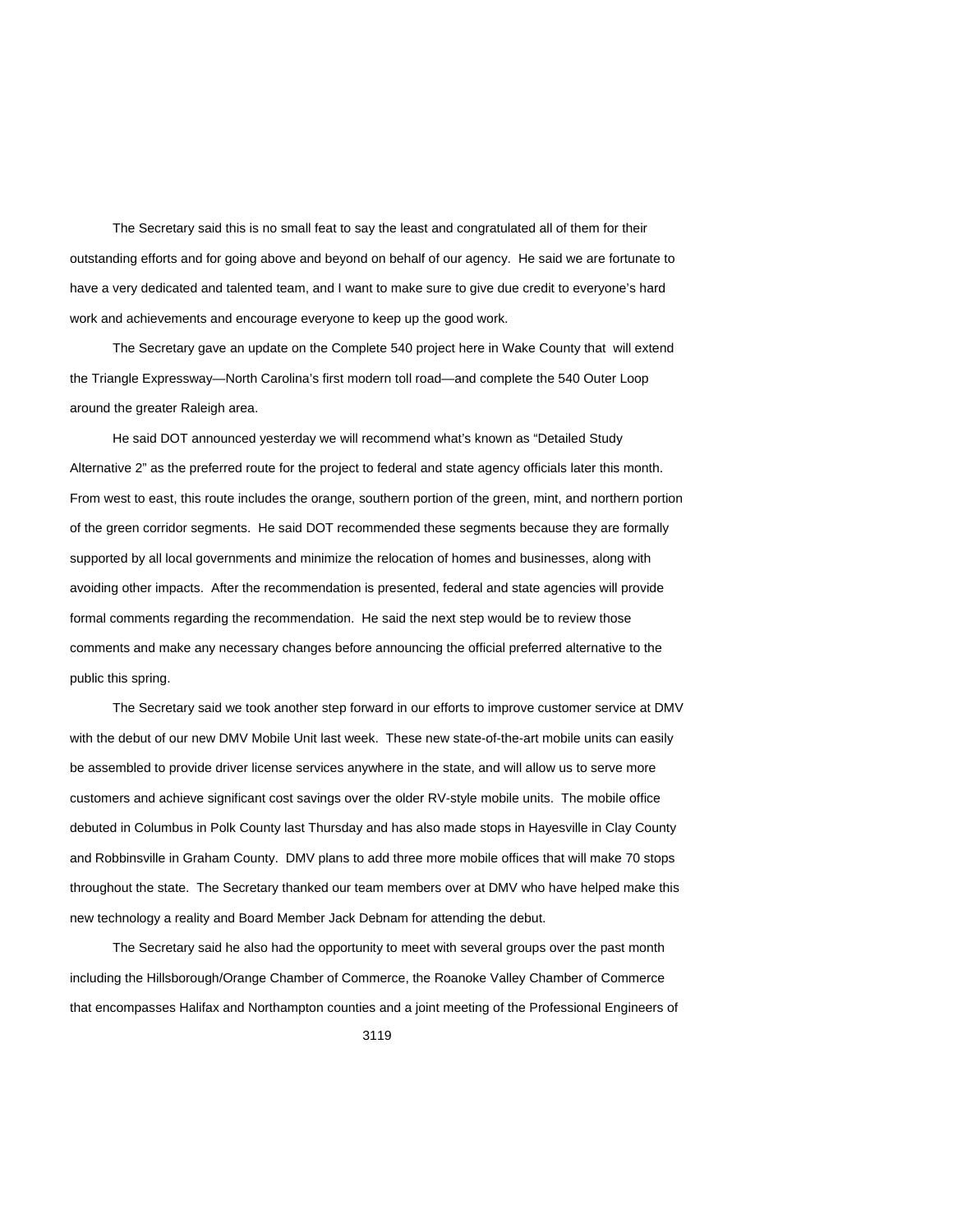North Carolina and the American Society of Highway Engineers here in Raleigh. Board Members Cheryl McQueary and Gus Tulloss joined him for the meetings in their respective divisions, and he appreciated their support.

The Secretary said it as an important part of his role to meet with various groups throughout the state and update them on our efforts and how we can work together to address North Carolina's transportation challenges and opportunities, and the specific needs of our communities. He said the major initiatives we've been working on for the past several years have now come to fruition and are paying dividends for our state—and it's important that we continue to work collaboratively with partners throughout the state to invest in our transportation system and ensure that we are positioned for future success.

The Secretary closed by reminding everyone that no matter which team you're pulling for this Sunday, remember: "Fans don't let fans drink and drive. We're smarter than that." He said no sporting event or celebration is worth risking the safety of those on our highways, so please remember to make responsible decisions.

#### **Winter Weather Update**

Chief Engineer Mike Holder gave an update on the winter weather report. He said we had the most successful efforts during this storm in utilizing contractor resources to supplement our in-house resources.

## **Division Update**

Board Member Pat Molamphy and Division Engineer Brandon Jones provided a PowerPoint presentation to give an update and share concerns and challenges in Division 8.

#### **North Carolina Ports Authority Update**

Paul Cozza, CEO North Carolina State Ports Authority, gave an update of the North Carolina Ports. He said we were one of the fastest growing ports on the East Coast in 2015 and we had the most profitable year in Authority history.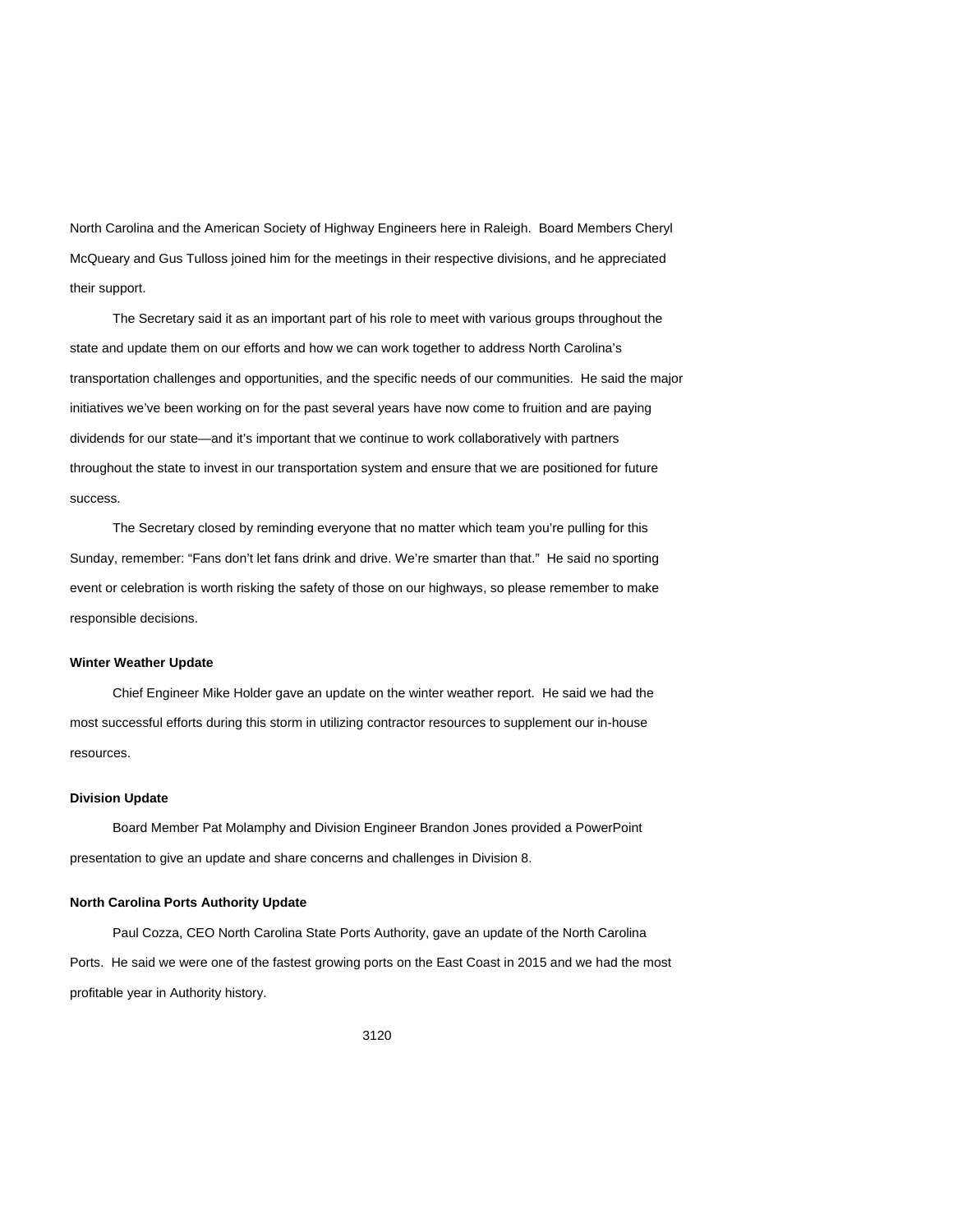### **Product Evaluation Program Update**

Jimmy Travis gave a slide show presentation to give an update on the Product Evaluation

Program.

## **Approval of Projects**

A motion was made by Board Member Alexander, seconded by Board Member Palermo, to

approve all the projects, excluding items C, D, E, H and L, as they are delegated authority items and

require no Board action.

Board Members Curran, Dodson, and Alexander abstained from voting on certain projects.

## **Delegated Authority Items**

**Approval – Award of Highway Construction Contracts in the January 19, 2016 Letting** Projects were awarded by the Secretary to the low bidder on all projects.

| Project                                                                            | <b>Contract Awarded To</b>                       | <b>Amount</b>  |
|------------------------------------------------------------------------------------|--------------------------------------------------|----------------|
| C <sub>203776</sub><br>52001.3.1<br>NHPP-0040(14)340<br><b>JOHNSTON</b><br>1-5723  | BARNHILL CONTRACTING COMPANY<br>ROCKY MOUNT, NC  | \$6,050,987.80 |
| C <sub>203765</sub><br>53027.3.1<br>NHPP-0085(14)<br>VANCE, GRANVILLE<br>1-5787    | S. T. WOOTEN CORPORATION<br>WILSON, NC           | \$6,005,084.05 |
| C203797<br>2016CPT.05.03.20921.1<br><b>STATE FUNDED</b><br><b>WAKE</b>             | FSC II LLC OBA FRED SMITH COMPANY<br>RALEIGH, NC | \$3,941,701.15 |
| C <sub>203798</sub><br>2016CPT.05.04.20921.1<br><b>STATE FUNDED</b><br><b>WAKE</b> | S. T. WOOTEN CORPORATION<br>WILSON, NC           | \$4,436,035.00 |
| C203799<br>2016CPT.05.05.10921.1<br><b>STATE FUNDED</b><br>WAKE                    | S. T. WOOTEN CORPORATION<br>WILSON, NC           | \$1,759,000.00 |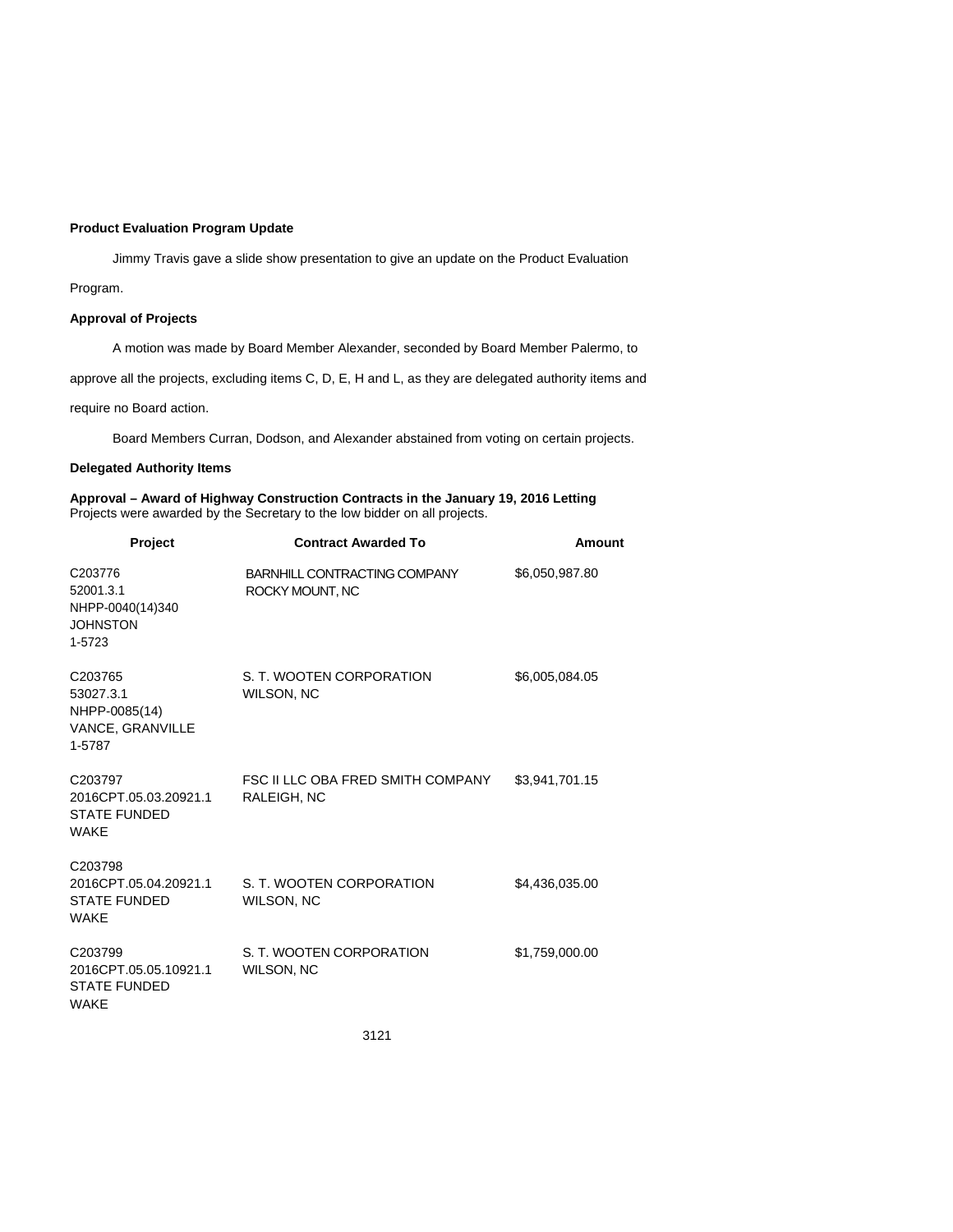| C <sub>203796</sub><br>2016CPT.05.15.10921.1,<br>2016CPT.05.15.20921.1<br><b>STATE FUNDED</b><br><b>WAKE</b>                                                                                  | FSC II LLC OBA FRED SMITH COMPANY<br>RALEIGH, NC                                  | \$3,789,636.02  |
|-----------------------------------------------------------------------------------------------------------------------------------------------------------------------------------------------|-----------------------------------------------------------------------------------|-----------------|
| C203664<br>46055.3.FD1<br>BRSTP-1767(5)<br><b>ROCKINGHAM</b><br>B-5341                                                                                                                        | <b>EASTERN STRUCTURES LLC</b><br>MOCKSVILLE, NC                                   | \$1,184,936.45  |
| C203764<br>2016CPT.08.08.10761,<br>50138.3.FS37, 52019.3.1,<br>53006.3.1<br><b>STATE FUNDED</b><br>HSIP-0731(6),<br>NHPP-0073(041),<br>NHPP-0073(042)<br>RANDOLPH<br>W-5601AJ, 1-5737, 1-5763 | APAC - ATLANTIC, INC. THOMPSON<br><b>ARTHUR DIVISION</b><br><b>GREENSBORO, NC</b> | \$6,298, 145.37 |
| C <sub>203663</sub><br>42845.3.FD1<br>BRSTP-1008(23)<br><b>UNION</b><br>B-5243                                                                                                                | SEALAND CONTRACTORS CORP<br>CHARLOTTE, NC                                         | \$1,926,671.52  |
| C <sub>203665</sub><br>46110.3.2<br><b>STATE FUNDED</b><br><b>RUTHERFORD</b><br>B-5395                                                                                                        | APPLE TUCK & ASSOCIATES, INC.<br>RUTHERFORDTON, NC                                | \$712,205.20    |
| C203666<br>38592.3.FD1<br>BRZ-1119(4)<br>TRANSYLVANIA<br>B-4822                                                                                                                               | <b>BUCKEYE BRIDGE LLC</b><br>CANTON, NC                                           | \$949,193.10    |
| C203670<br>46118.3.FD1<br>BRZ-1532(5)<br><b>TRANSYLVANIA</b><br>B-5403                                                                                                                        | <b>BUCKEYE BRIDGE LLC</b><br>CANTON, NC                                           | \$856,044.08    |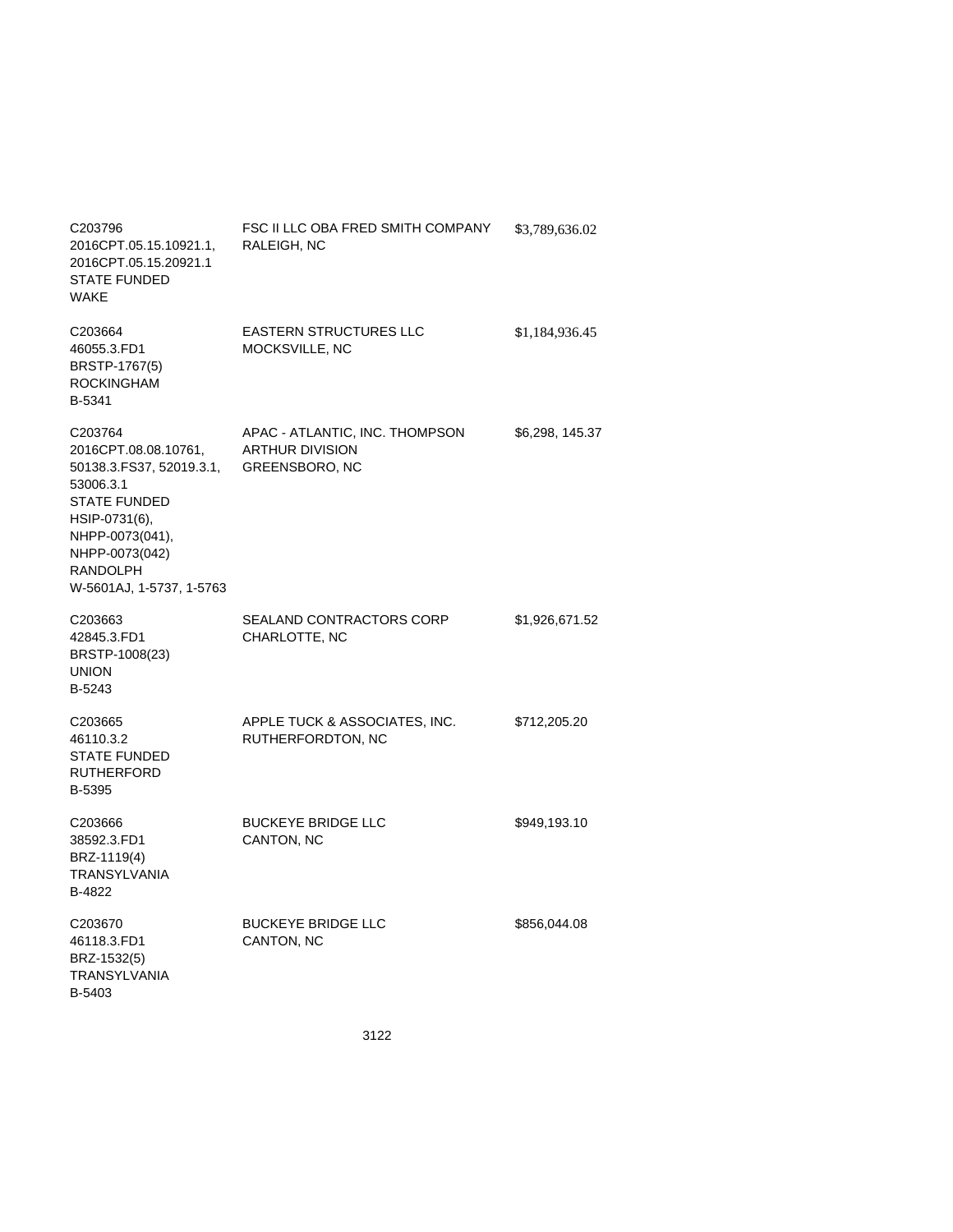| C203671<br>46119.3.FD1<br>BRZ-1163(10)<br><b>JACKSON</b><br>B-5404                  | <b>BUCKEYE BRIDGE LLC</b><br>CANTON, NC | \$882,878.00   |
|-------------------------------------------------------------------------------------|-----------------------------------------|----------------|
| C <sub>203812</sub><br>2016CPT.14.02.10871.1<br><b>STATE FUNDED</b><br><b>SWAIN</b> | WNC PAVING . INC.<br>WAYNESVILLE, NC    | \$3,278,234,20 |

# **Approval - Professional Services Management**

The Board concurred with the staff recommendations and delegated authority to the Secretary to

award the following contracts.

**Technical Services** 

# **Project Development and Environmental Analysis – Project Development**

The following is a supplemental contract to a previous contract approved by the Board with the same engineering firm. This supplemental contract was necessary due to approved additional work that was unknown at the inception and is required of the firm to complete the project. Our staff has completed the actions in accordance with the policies and procedures adopted by the Board on May 7, 2009. This is for information only.

# **DIVISION 12**

| Project:                            | 37944.1.1 (R-2307) Lincoln, Catawba, and<br><b>Iredell Counties</b>                                                    |
|-------------------------------------|------------------------------------------------------------------------------------------------------------------------|
|                                     | NC 150 from relocated NC 16 to I-77                                                                                    |
| Scope of Work:                      | Preparation of environmental documents<br>and preliminary designs                                                      |
| <b>Estimated Construction Cost:</b> | \$157,500,000.00                                                                                                       |
| Firm:                               | Stantec Consulting Services, Inc., Raleigh,                                                                            |
|                                     | NC.                                                                                                                    |
| <b>Original Engineering Fee:</b>    | \$1,200,000.00                                                                                                         |
| Supplemental Fee:                   | 595.000.00<br>S.                                                                                                       |
| Supplemental Work:                  | Air/noise technical studies, preparation of<br>the EA, hearing maps, public hearing,                                   |
|                                     | interchange modification report for the I-77<br>interchange, FONSI, merger meetings and<br>ongoing agency coordination |
| <b>SPSF Utilization:</b>            | <b>Patriot Transportation Engineering, PLLC</b><br>\$32,754.14<br>6%                                                   |
|                                     |                                                                                                                        |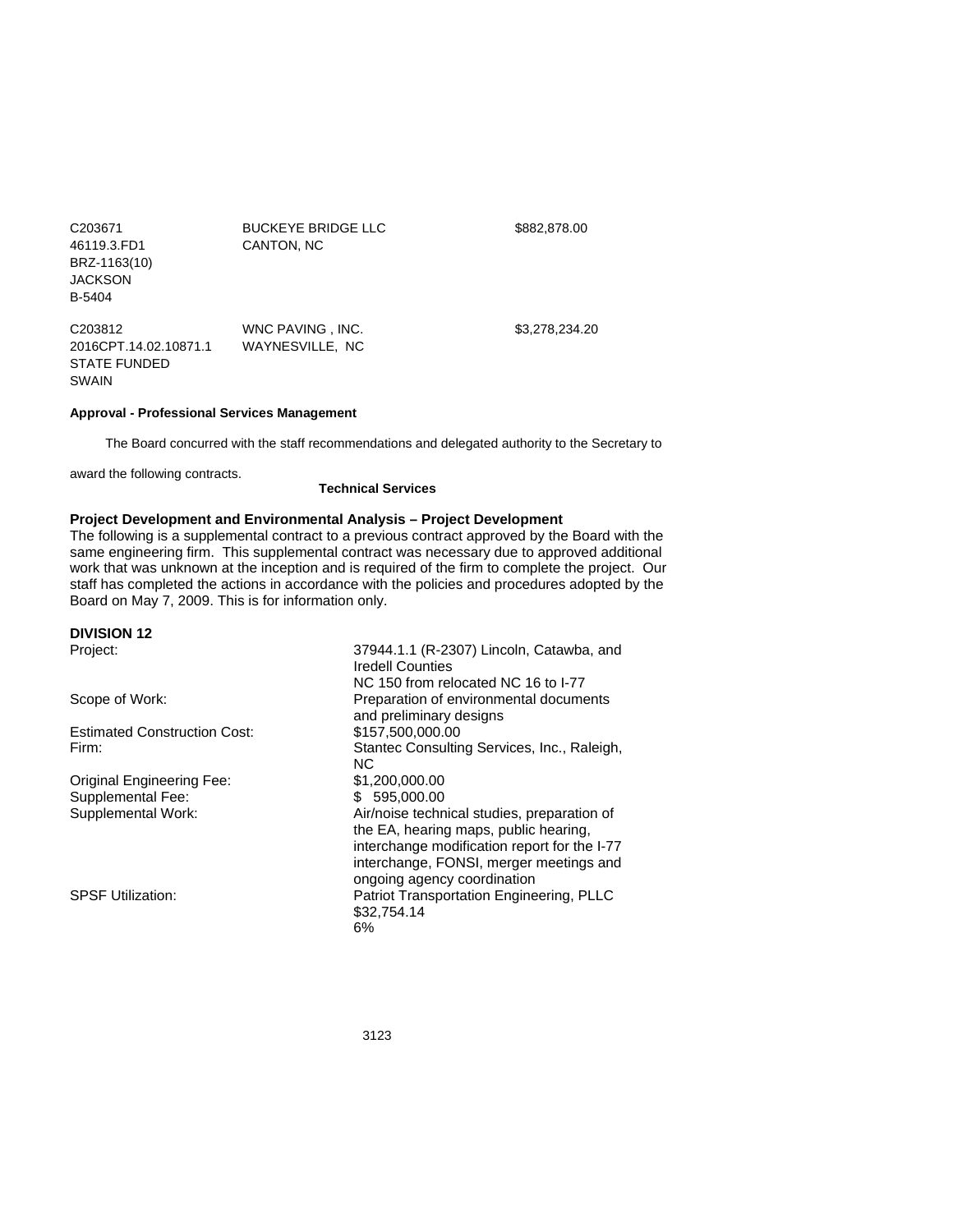## **Transit**

## After careful evaluation of the workload and schedules of the work that can be accomplished by our staff, it was determined necessary to employ a private firm for the project listed below for our Department to obligate available funds. Our staff was authorized to proceed with the actions required to employ private engineering firms in accordance with the policies and procedures adopted by the Board on May 7, 2009. This is for information only.

#### **DIVISION 10**

**Rail** 

| Project:                            | 40325.1.46 and 80000.2.3.17 (Y-4810K)<br>Cabarrus County<br>Proposed Grade Separation over S. Main,<br>NCRR/NS and Ridge and Proposed<br>closure of the Rogers Lake Road at-grade<br>crossing |  |
|-------------------------------------|-----------------------------------------------------------------------------------------------------------------------------------------------------------------------------------------------|--|
| Scope of Work:                      | Hydraulics, Structures, Erosion Control,<br>Utilities, Traffic Control                                                                                                                        |  |
| <b>Estimated Construction Cost:</b> | \$12,700,000,00                                                                                                                                                                               |  |
| Firm:                               | Simpson Engineers and Associates PC.                                                                                                                                                          |  |
|                                     | Cary, NC                                                                                                                                                                                      |  |
| Maximum Engineering Fee:            | \$194.637.12                                                                                                                                                                                  |  |
| DBE/MBE/SPSF Utilization:           | Simpson Engineers \$97,318.56<br>50%                                                                                                                                                          |  |
| DBE/MBE/SPSF Utilization:           | Sungate Design Group, PA \$29,195.57<br>15%                                                                                                                                                   |  |

# **Turnpike Authority**

The following is a supplemental contract to a previous contract approved by the Board with the same firm. This supplemental contract was necessary due to approved additional work that was unknown at the inception and is required of the firm to complete the project. Our staff has completed the actions in accordance with the policies and procedures adopted by the Board on May 7, 2009. This is for information only.

### **STATEWIDE**

| Description of Work:             | Develop and implement strategies for<br>long-term operations and capital financing<br>needs and marketing of bond issued by<br>the department – move arbitrage rebate<br>work from under financial planning to asset<br>management due to the new regulatory |  |
|----------------------------------|--------------------------------------------------------------------------------------------------------------------------------------------------------------------------------------------------------------------------------------------------------------|--|
|                                  | framework.                                                                                                                                                                                                                                                   |  |
| Firm:                            | Public Financial Management, Inc.,                                                                                                                                                                                                                           |  |
|                                  | Baltimore, MD                                                                                                                                                                                                                                                |  |
| <b>Original Engineering Fee:</b> | \$1,050,000.00                                                                                                                                                                                                                                               |  |
| Previous Supplemental Fee:       | \$1,971,400.00                                                                                                                                                                                                                                               |  |
| Supplemental Fee:                | \$<br>0.00 one year time extension                                                                                                                                                                                                                           |  |
|                                  | only                                                                                                                                                                                                                                                         |  |
| <b>SPSF Utilization:</b>         | 0%                                                                                                                                                                                                                                                           |  |
|                                  |                                                                                                                                                                                                                                                              |  |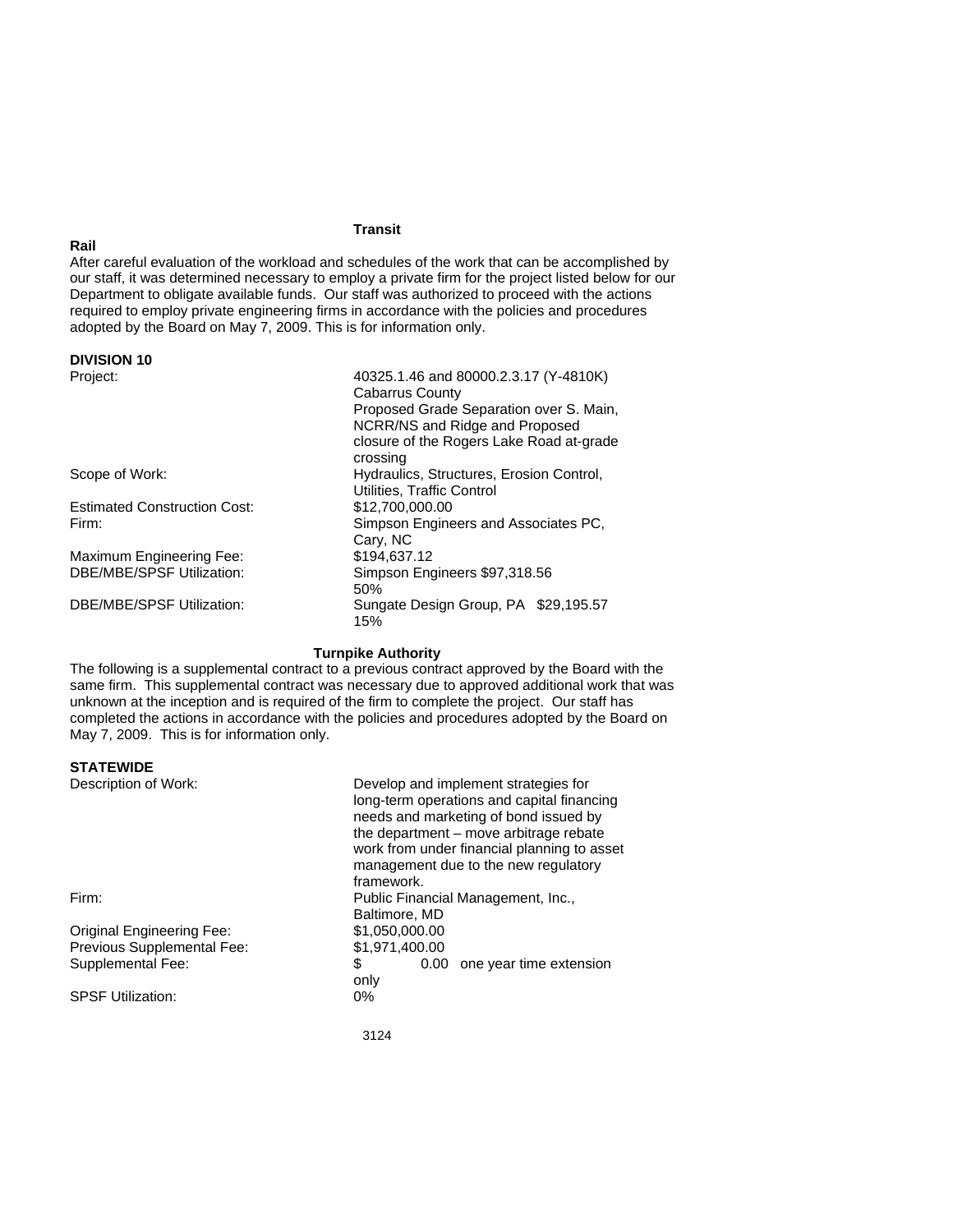# **Approval - Secondary Road Improvement Projects (Highway and Trust Funds)**

The Board concurred with the staff recommendations and delegated authority to the Secretary to

award the following:

| County                  | SR <sub>No.</sub> /<br><b>Road Name</b>    | <b>Description</b>                                                                                                                                                             | <b>Amount</b>  |
|-------------------------|--------------------------------------------|--------------------------------------------------------------------------------------------------------------------------------------------------------------------------------|----------------|
| Granville<br>Div. 5     | Various                                    | Spot Improvements, Spot<br>Stabilization, Paved Road<br>Improvements, Replacement of<br>small Bridges with Pipe, Safety<br>Projects, Etc.<br>Increase Funds.<br>WBS 5C.039059  | \$1,469,907.58 |
| Wake<br>Div. 5          | SR 1400<br><b>Ballentine</b><br>Dairy Road | GDB&P.<br>Increase Funds.<br>WBS 5C.092148                                                                                                                                     | \$50,000.00    |
| <b>Bladen</b><br>Div. 6 | Various                                    | Spot Improvements, Spot<br>Stabilization, Paved Road<br>Improvements, Replacement of<br>small Bridges with Pipe, Safety<br>Projects, Etc.<br>Increase Funds.<br>WBS 6C.009015  | \$670.29       |
| Columbus<br>Div. 6      | Various                                    | Spot Improvements, Spot<br>Stabilization, Paved Road<br>Improvements, Replacement of<br>small Bridges with Pipe, Safety<br>Projects, Etc.<br>Increase Funds.<br>WBS 6C.024023  | \$108,861.93   |
| Anson<br>Div. 10        | Various                                    | Spot Improvements, Spot<br>Stabilization, Paved Road<br>Improvements, Replacement of<br>small Bridges with Pipe, Safety<br>Projects, Etc.<br>Increase Funds.<br>WBS 10C,004010 | \$9,465.57     |
| Cherokee<br>Div. 14     | SR 1688<br><b>Nottley River</b><br>Road    | GDB&P.<br>Increase Funds.<br>WBS 14C.020107                                                                                                                                    | \$90,000.00    |
| Cherokee<br>Div. 14     | <b>SR 1318M</b><br>Camp Creek<br>Road      | GDB&P.<br>Increase Funds.<br>WBS 14C.020108                                                                                                                                    | \$600,000.00   |
| Henderson<br>Div. 14    | SR 1353<br>Hooper Lane                     | GDB&P.<br>WBS 14C.045165                                                                                                                                                       | \$250,000.00   |
| Macon<br>Div. 14        | SR 1736<br><b>West Side</b>                | GDB&P.<br>Increase Funds.                                                                                                                                                      | \$175,000.00   |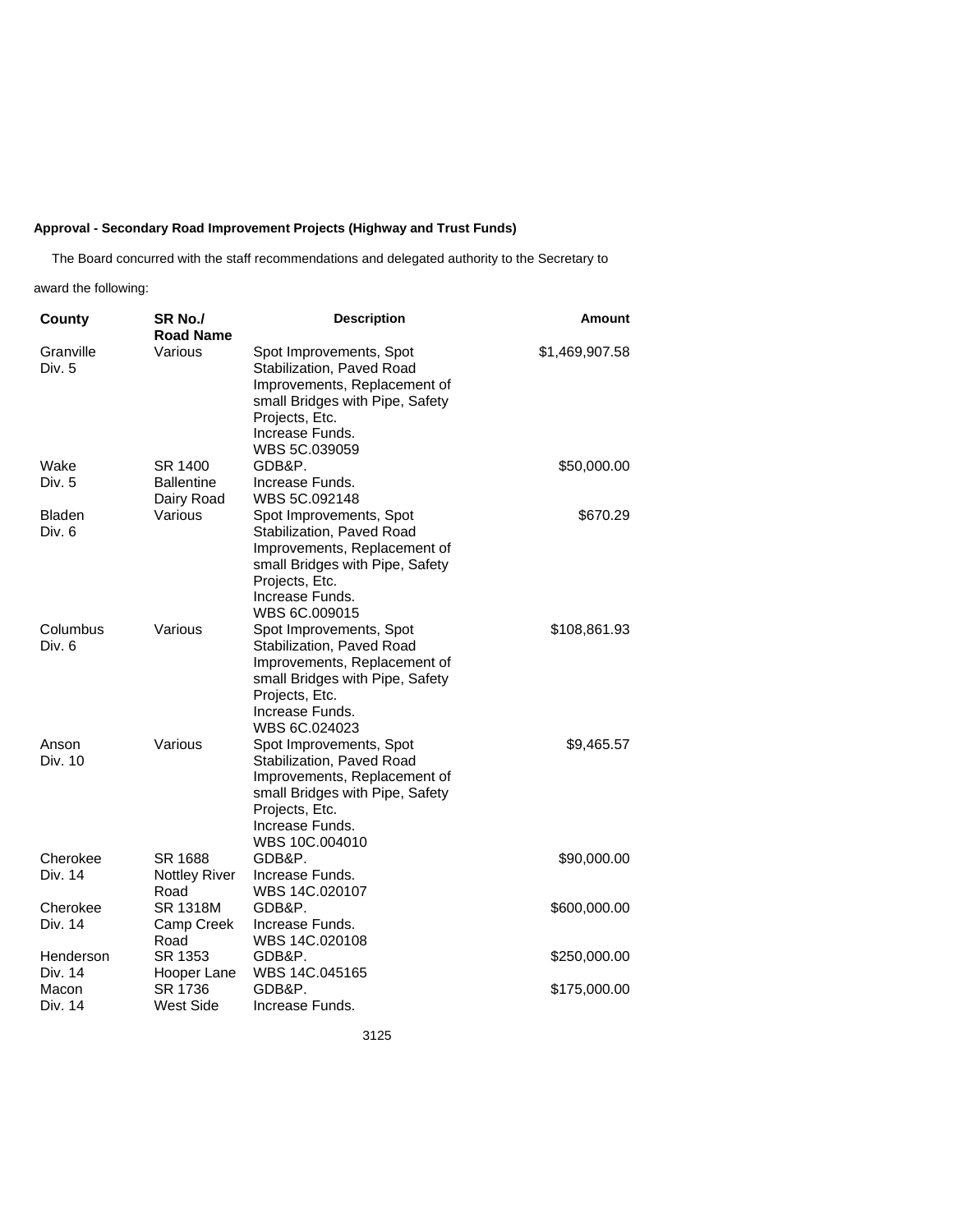|                                    | Duck<br>Mountain<br>Road             | WBS 14C.056129                                                                             |                                                                 |                |
|------------------------------------|--------------------------------------|--------------------------------------------------------------------------------------------|-----------------------------------------------------------------|----------------|
| Statewide                          | Various                              | Senate Bill 119 Pilot Program for<br>Improvements to Non-system Roads<br>WBS Project 44722 |                                                                 | \$1,000,000.00 |
| <b>Closings</b><br><b>Division</b> | County                               | <b>WBS Element</b>                                                                         | Road Number / Name                                              | Amount         |
| Div. 5<br><b>Deletions</b>         | Warren                               | 5C.093049                                                                                  | GDB&P.<br>SR 1223, John<br>Edwards Road.<br>Increase and Close. | \$1,260.30     |
| County                             | SR No.                               | <b>Reason</b>                                                                              |                                                                 | Amount         |
| <b>Brunswick</b><br>Div. 3         | SR 1274<br>Eyota Drive               | Pipe Replacement.<br>Funds Used on Higher Priority<br>Projects.<br>WBS 3C.010087           |                                                                 | -\$57,296.73   |
| <b>Brunswick</b><br>Div. 3         | SR 1512<br>Green Lewis<br>Road       | Pipe Replacement.<br>Funds Used on Higher Priority<br>Projects. WBS 3C.010088              |                                                                 | $-$47,917.28$  |
| Wake<br>Div. 5                     | SR 2343<br>Magnum<br>Street          | GDB&P.<br>Unavailable Right of Way.<br>WBS 5C.092084                                       |                                                                 | -\$126,695.00  |
| Wake<br>Div. 5                     | SR 3043<br>Ferson Road               | GDB&P.<br>Unavailable Right of Way.<br>WBS 5C.092105                                       |                                                                 | -\$77,844.00   |
| Wake<br>Div. 5                     | SR 2745                              | GDB&P.<br>Bill Love Road Unavailable Right of Way.<br>WBS 5C.092134                        |                                                                 | -\$258,328.84  |
| Orange<br>Div. 7                   | SR 1538<br>New Sharon<br>Church Road | Widening.<br>Funded By Another Source.<br>WBS 7C.068106                                    |                                                                 | $-$50,000.00$  |
| Orange                             | SR 1306                              | Widening.                                                                                  |                                                                 | $-$50,000.00$  |
| Div. 7                             |                                      | Lebanon Road Funded By Another Source.<br>WBS 7C.068107                                    |                                                                 |                |
| Randolph<br>Div. 8                 | SR 2279<br>Millikan Way              | GDB&P.<br>Unavailable Right of Way.<br>WBS 8C.076159                                       |                                                                 | -\$85,609.69   |
| <b>Buncombe</b><br>Div. 13         | SR 2136<br>Riddle Road               | GDB&P.<br>Unavailable Right of Way.<br>WBS 13C.011182                                      |                                                                 | -\$69,873.62   |
| February 2016 Item E Summary:      |                                      |                                                                                            |                                                                 |                |

| 10 | <b>Projects to Increase Funds</b>             | Amount: | \$3.753,905.37 |
|----|-----------------------------------------------|---------|----------------|
| -1 | <b>Projects to Increase and Close Amount:</b> |         | \$1.260.30     |
| 9  | <b>Projects to Delete</b>                     | Amount: | -\$823.565.16  |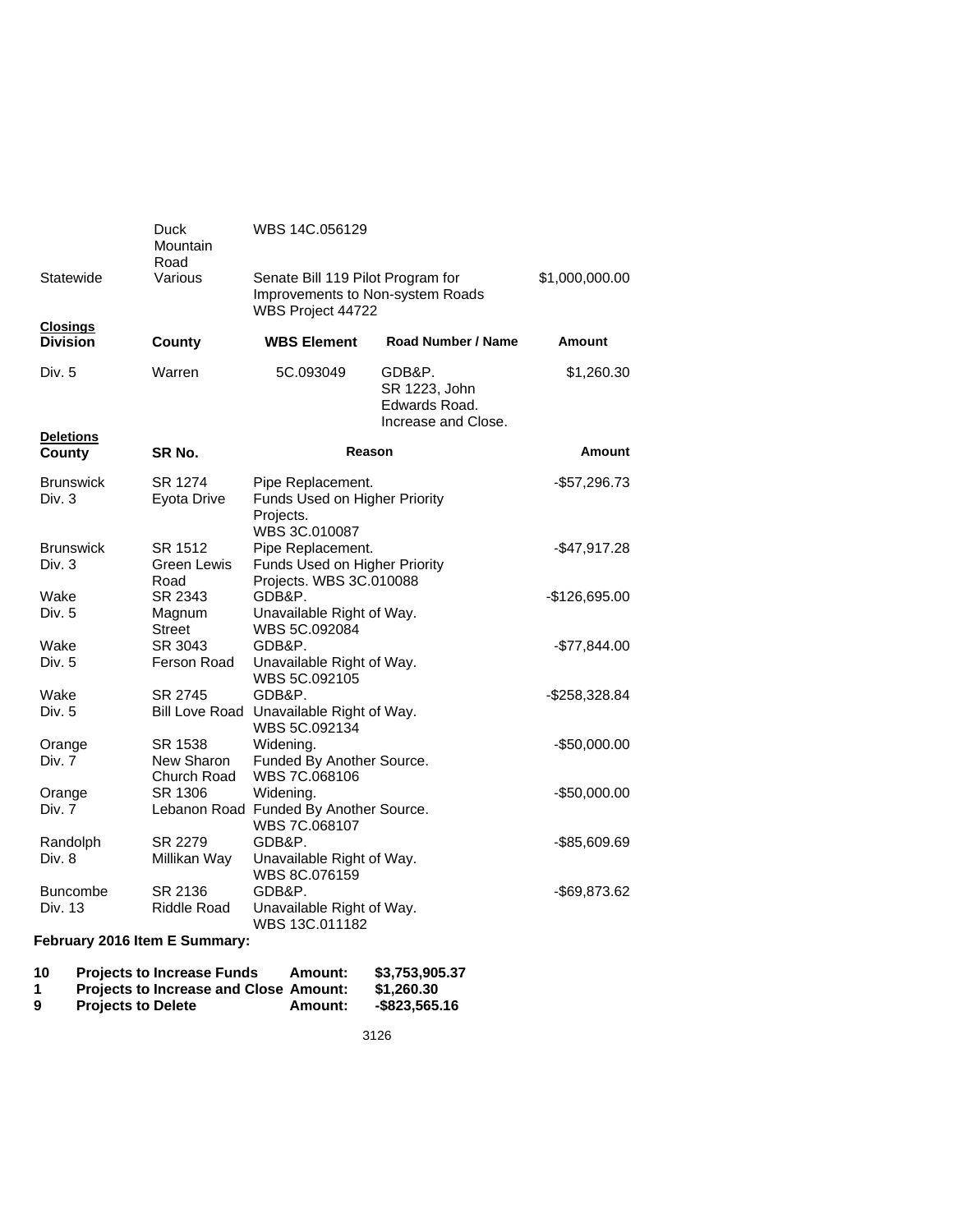#### **Approval – Division-wide Small Construction, Statewide Contingency, Public Access, and Economic Development**

The Board concurred with the staff recommendations and delegated authority to the Secretary to

award the following:

| County                         | <b>Description</b>                                                                                                                                                                                                                                                          | <b>Type</b>                          | Amount                       |
|--------------------------------|-----------------------------------------------------------------------------------------------------------------------------------------------------------------------------------------------------------------------------------------------------------------------------|--------------------------------------|------------------------------|
| Div 1<br>Northampton           | Construct drive and pave in front of bays at<br>Gaston Fire Department located on SR 1209                                                                                                                                                                                   | <b>Public Access</b>                 | \$22,948.00                  |
|                                | <b>WBS 44680</b>                                                                                                                                                                                                                                                            | <b>TOTAL</b>                         | \$22,948.00                  |
| Div 3<br>Onslow                | City of Jacksonville - Repair work on Carolina<br>Forest Blvd (non-system) to include patching<br>asphalt, milling & overlaying asphalt, and<br>remove & replace damaged curb & gutter and<br>monolithic islands<br>Other funding: \$32,375 (City Powell Bill)<br>WBS 44721 | Contingency<br><b>TOTAL</b>          | \$250,000.00<br>\$250,000.00 |
| Div <sub>3</sub><br>Sampson    | Town of Salemburg – Patch and resurface<br>Town owned and maintained streets<br>Other funding: \$56,759 (Town Powell Bill)<br><b>WBS 44735</b>                                                                                                                              | Contingency<br><b>TOTAL</b>          | \$300,000.00<br>\$300,000.00 |
| Div 4<br>Edgecombe<br>Johnston | Install future Interstate signs for US-70, US-<br>117, and US-64 throughout the Division                                                                                                                                                                                    | Small<br>Construction                | \$30,000.00                  |
| Wayne                          | WBS 80021                                                                                                                                                                                                                                                                   | <b>TOTAL</b>                         | \$30,000.00                  |
| Div <sub>4</sub><br>Nash       | Install new traffic signal at intersection of US-64<br>westbound ramp and SR 1003 near Nashville                                                                                                                                                                            | Small<br>Construction<br>Contingency | \$11,000.00<br>\$49,000.00   |
|                                | <b>WBS 80022</b>                                                                                                                                                                                                                                                            | <b>TOTAL</b>                         | \$60,000.00                  |
| Div <sub>4</sub><br>Nash       | Construct a new 760 If road to serve Draka<br>Elevator Products in the Whitakers Business<br>and Industry Center                                                                                                                                                            | Econ<br>Development                  | \$45,725.00                  |
|                                | <b>WBS 80023</b>                                                                                                                                                                                                                                                            | <b>TOTAL</b>                         | \$45,725.00                  |
| Div 7<br>Guilford              | City of Greensboro - Install mast arms,<br>pedestrian signals, and stamped crosswalks at<br>the intersection of SR 4240 (Gate City Blvd) &<br>South Eugene St (non-system) and SR 4240                                                                                      | Small<br>Construction                | \$250,000.00                 |
|                                | (Gate City Blvd) & Arlington St (non-system)<br><b>WBS 44708</b>                                                                                                                                                                                                            | <b>TOTAL</b>                         | \$250,000.00                 |
| Div 9<br>Rowan                 | Town of Granite Quarry - Repair 80 feet of<br>curb & gutter and curb inlet on US-52                                                                                                                                                                                         | Small<br>Construction                | \$24,000.00                  |
|                                | <b>WBS 44676</b>                                                                                                                                                                                                                                                            | TOTAL                                | \$24,000.00                  |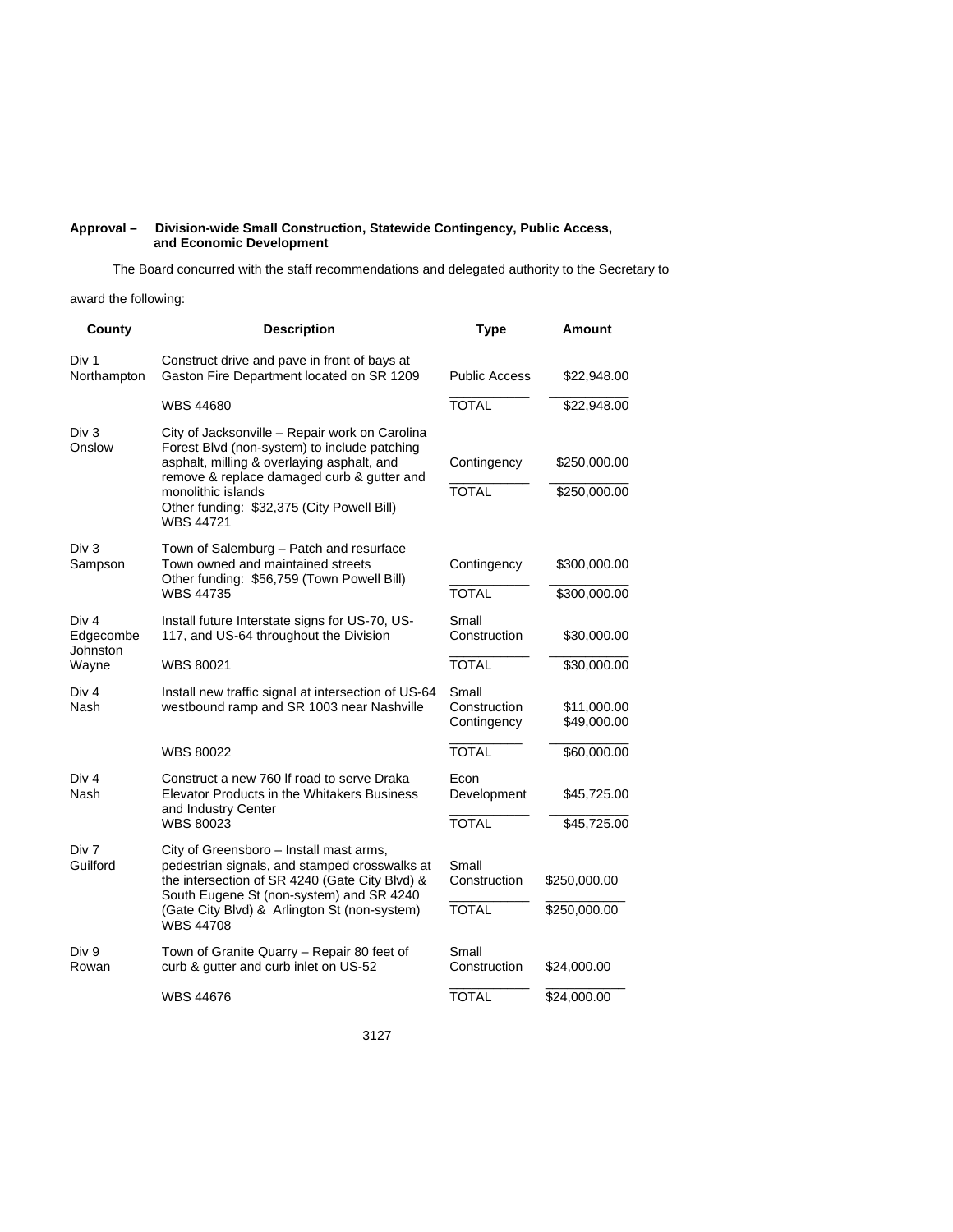| Div 19<br>Statewide | Historical Markers replacements and repairs | Contingency  | \$56,360.00 |
|---------------------|---------------------------------------------|--------------|-------------|
| _ _ _               | WBS 36101                                   | <b>TOTAL</b> | \$56,360,00 |

#### **Deletion:**

Div 1, Chowan – WBS 44230 was established (06/14) to Improve intersection of SR 1102 off of NC-32; Funded by alternate source

Div 7, Alamance – WBS 44306 was established (11/14) to provide leading green phase left turn arrow for south bound NC-119 to Deerfield Trace and enlarge radius on northeast corner of Deerfield Trace (nonsystem); scope reduced

Div 7, Guilford County – WBS 43829 was established (03/13) for PE funds to scan existing overhead signs on Interstate System for improved directions to Piedmont Triad Airport; fewer signs than anticipated needed to be scanned

Div 7, Guilford County – WBS 44129 was established (02/14) to enhance wording on existing overhead and ground-mounted signs from PTI Airport to PTI-GSO Airport at various locations; funded by an alternate source

| <b>Number of Projects</b>            | 9              |
|--------------------------------------|----------------|
| <b>Number of Divisions</b>           | 6              |
| <b>Small Construction Commitment</b> | \$315,000.00   |
| <b>Public Access Commitment</b>      | \$22,948,00    |
| <b>Contingency Commitment</b>        | \$655,360.00   |
| <b>Economic Development</b>          | \$45,725.00    |
| TOTAL                                | \$1,039,033.00 |
|                                      |                |

## **Approval – Specific Spot Safety Improvement Projects**

The Board concurred with the staff recommendations and delegated authority to the Secretary to

award the following:

| Town/<br>County<br><b>Division</b><br>PROJ.<br><b>CATEGORY</b> | Project<br><b>Description</b>                                                                                                                                                                                                                                                                                 | <b>Estimated</b><br>Cost |
|----------------------------------------------------------------|---------------------------------------------------------------------------------------------------------------------------------------------------------------------------------------------------------------------------------------------------------------------------------------------------------------|--------------------------|
| Dunn/<br>Harnett Co.<br>Div. 6<br>SS-4906BQ                    | WBS 43698.2.1<br>US 421 (Cumberland Street) at Dunn-Erwin Road/Broad Street.<br>\$29,112.19.00 in right of way and utilities funds has previously<br>been approved for traffic signal revisions. Additional funds are<br>needed due to an increase in right of way and utilities costs.<br>File 06-12-17308-1 | \$2,134.00               |
| Statewide<br>SS-4915B                                          | WBS 44675.3.1<br>Statewide - Wrong Way Driver Signing Initiative. Initial<br>construction funds are needed for wrong way driver signing<br>improvements.                                                                                                                                                      | \$250,000.00             |
| <b>ITEM L SUMMARY</b>                                          | 2 PROJECTS                                                                                                                                                                                                                                                                                                    | \$252,134.00             |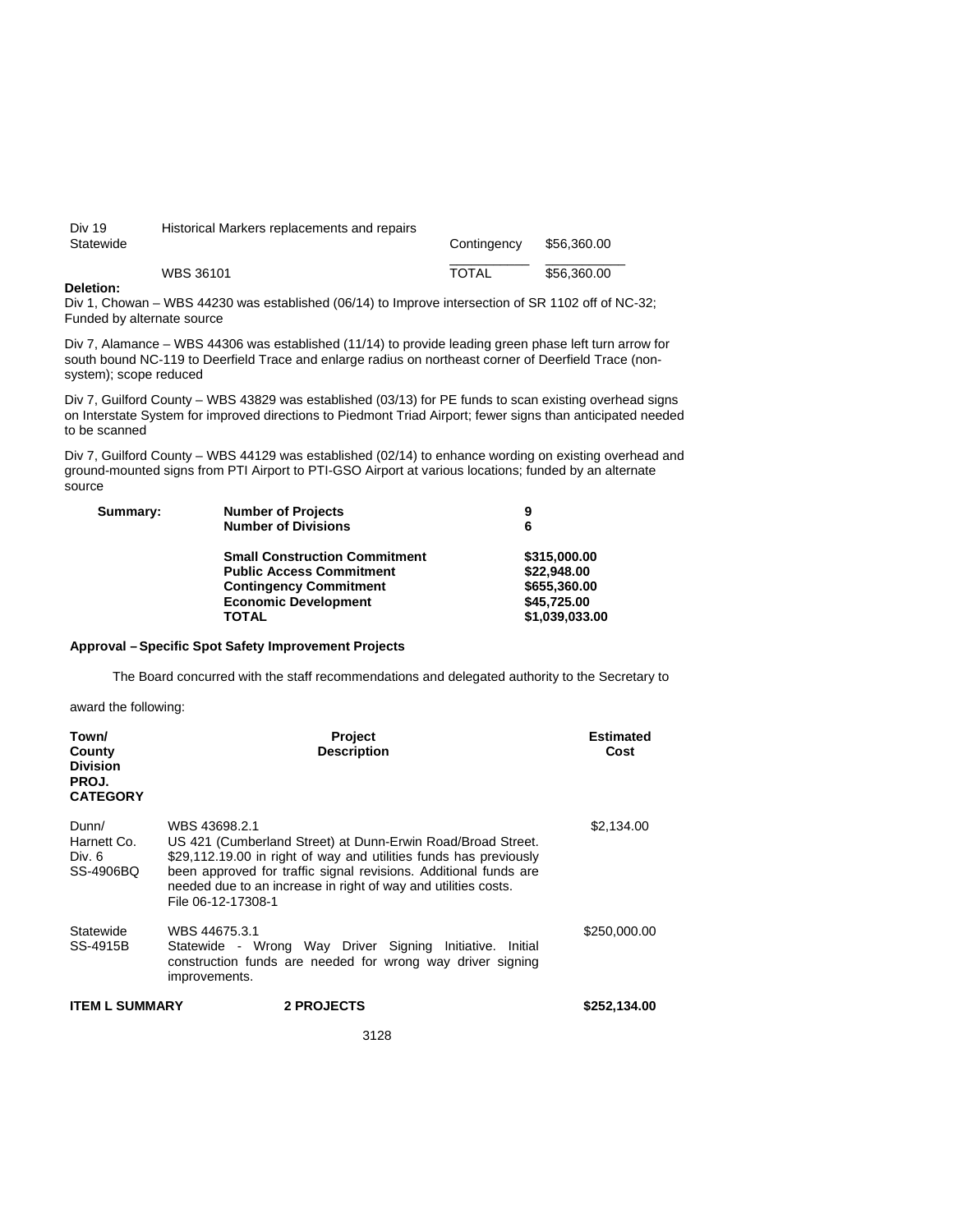## **Action Items**

#### **Action Item: Ferry Tolling Resolution (Formally Adopting the Current Ferry Tolling Rates)**

A resolution titled, *Formally Adopting the Current Ferry Tolling Rates* was discussed and approved at the committee level in the Board of Transportation's January 2016 meeting. It was presented and brought to the full board during the February 2016 meeting.

On February 4, 2016 the motion to consider the resolution was made by Board Member Jim Palermo. The motion was seconded by Board Member Sandra Fountain.

The board was asked to vote on the resolution titled, *Formally Adopting the Current Ferry Tolling Rates*. The resolution was adopted unanimously by the Board of Transportation on February 4, 2016.

Please see **Attachment 1** to view a copy of the Resolution by the Board of Transportation titled, *Formally Adopting the Current Ferry Tolling Rates.* 

## **Action Item: Periodic Review of Rules**

The Board of Transportation has Rule-making authority on specific Rules, which were discussed at the committee level in the Board of Transportation's January 6, 2016 meeting. The Rule designations were approved at the committee and sent to the full board for action at the February 2016 meeting where they were reviewed and discussed again prior to the vote. Chairman Curran read the Rule title and the recommended designation for each Rule being considered by the board.

On February 4, 2016 the motion to consider the eight recommended Rule designations was made by Board Member Hugh Overholt. The motion was seconded by Board Member David Brown.

The board was asked to vote on eight recommended Rule designations. The eight recommended Rule designations were approved unanimously by the Board of Transportation on February 4, 2016.

Please see **Attachment 2** to view a copy of the Rule designations approved by the Board of Transportation on February 4, 2016.

### **Action Item: Strategic Safety Project Funding**

In their January 2016 meeting, the Board of Transportation reviewed a proposal to advance \$50 million in funding to the Highway Safety Improvement Program (HSIP) to include:

- Allocation per division at a total of \$1M for upgrading lane markings and markers and guardrail end upgrades,
- Funding approximately 50 projects statewide,
- Remaining funds (of the advanced \$50M) be applied to continue the advancement of the overall program.

On February 4, 2016 the motion to consider the advancement of \$50 million in funding to the Highway Safety Improvement Program (HSIP) to include:

 Allocation per division at a total of \$1M for upgrading lane markings and markers and guardrail end upgrades,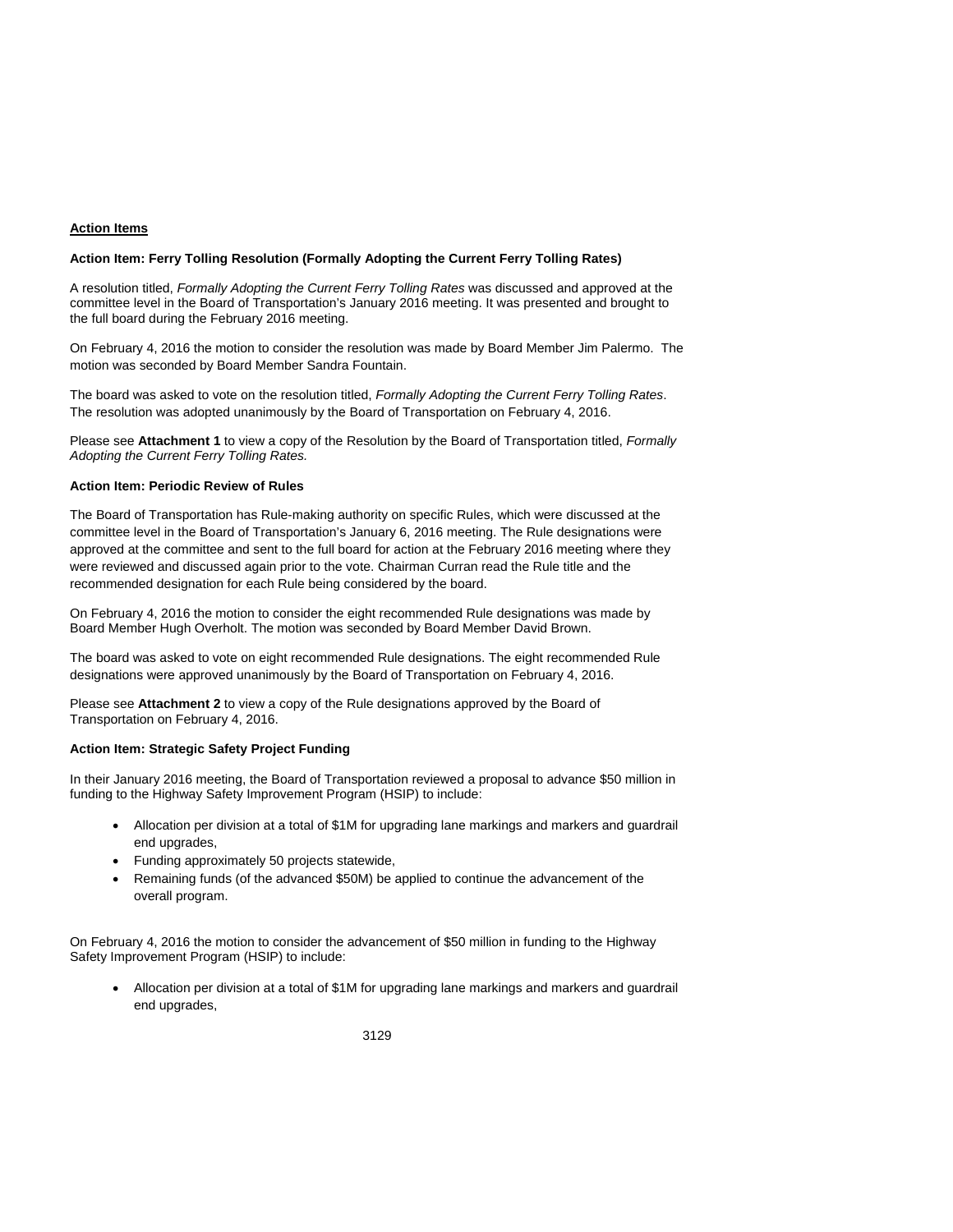- Funding approximately 50 projects statewide,
- Remaining funds (of the advanced \$50M) be applied to continue the advancement of the overall program.

was made by Board Member Sandra Fountain. The motion was seconded by Board Member Ferrell Blount.

The board was asked to vote on advancing of \$50 million to the HSIP for the specified functions. The motion was passed unanimously by the Board of Transportation on February 4, 2016.

#### **Approval – Additions, Abandonments, and Road Name Changes to State Secondary Road System**

A motion was made by Board Member Alexander, seconded by Board Member Palermo to

approve the following proposed additions and abandonments to the State Secondary Road System:

## **Road Additions:**

| County                               | Pet. No. | Length<br>(Miles)                    | <b>Description</b>                                                                                                                                | Date of<br>Report |
|--------------------------------------|----------|--------------------------------------|---------------------------------------------------------------------------------------------------------------------------------------------------|-------------------|
| <b>Division 1</b><br>Northampton     | 50981    | 0.36                                 | Enviva Boulevard                                                                                                                                  | 11/11/15          |
| Pasquotank                           | 50982    | 0.13                                 | <b>Pine Lakes Subdivision</b><br>Quail Run, SR 1412 Ext.                                                                                          | 11/19/15          |
| Pasquotank                           | 50983    | 0.13                                 | <b>Harvest Point Subdivision</b><br>Mia Court                                                                                                     | 11/5/15           |
| Pasquotank                           | 50984    | 0.05                                 | <b>Country Club Forest Subdivision</b><br><b>Country Club Drive</b>                                                                               | 11/19/15          |
| <b>Division 2</b><br><b>Beaufort</b> | 50985    | 0.11                                 | <b>Schrams Beach Subdivision</b><br>Hideaway Road                                                                                                 | 4/20/15           |
| Carteret                             | 50986    | 0.28<br>0.16<br>0.18<br>0.06<br>0.06 | <b>Deer Park Subdivision</b><br><b>Bobbys Drive</b><br><b>Backfield Drive</b><br><b>Antler Drive</b><br>White Doe Court<br><b>Fawn View Court</b> | 11/3/15           |
| Carteret                             | 50987    | 0.17                                 | Joan's Haven Subdivision<br>Joan's Haven Drive                                                                                                    | 11/12/15          |
| Craven                               | 50988    | 0.14<br>0.05<br>0.18<br>1.00         | The Lakes of Antioch Subdivision<br>Fernie Lane<br>Jones Farm Road<br>Antioch Lake Road<br>Ramona's Lake Court                                    | 5/13/15           |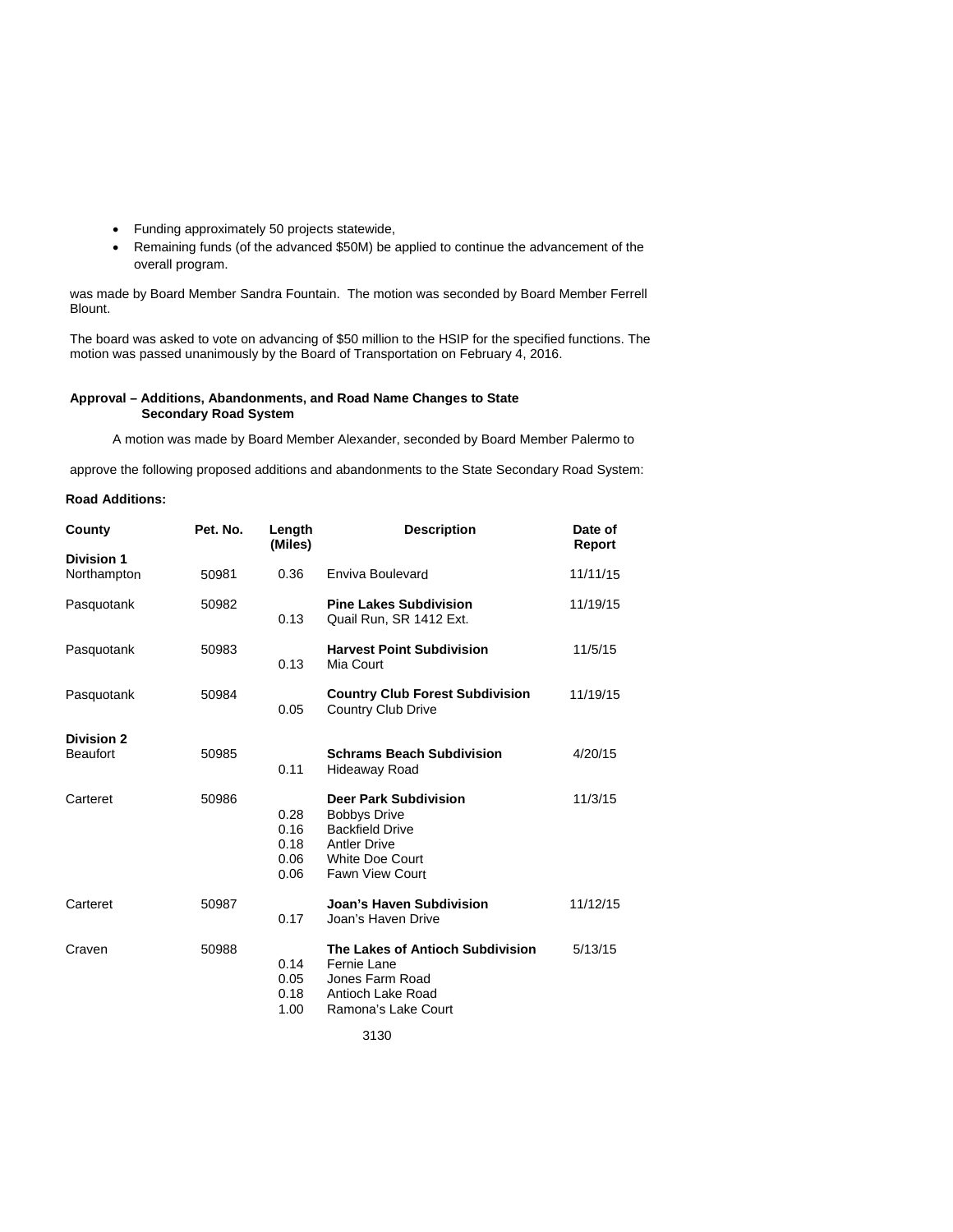| <b>Division 3</b><br>Onslow   | 50989 | 0.32<br>0.20<br>0.05 | <b>Country Club Estates Subdivision</b><br>Lynchburg Drive<br><b>Claymore Drive</b><br><b>Tiffin Court</b> | 11/2/15  |
|-------------------------------|-------|----------------------|------------------------------------------------------------------------------------------------------------|----------|
| Onslow                        | 50990 | 0.22                 | <b>Brook Ridge Subdivision</b><br>Stoney Brook Way                                                         | 12/11/15 |
| <b>Division 4</b><br>Johnston | 50991 | 0.23<br>0.16<br>0.05 | <b>Langdon Farms Subdivision</b><br>Langdon Farm Drive<br><b>Gray Court</b><br><b>Lawson Court</b>         | 11/5/15  |
| Johnston                      | 50992 | 0.07<br>0.30<br>0.33 | <b>Glen Iris Subdivision</b><br>Glen Iris Drive<br>Letchworth Drive<br>Gennessee Drive                     | 11/10/15 |
| Johnston                      | 50993 | 0.34                 | <b>Remington Hills Subdivision</b><br>Redwood Road                                                         | 11/23/15 |
| Johnston                      | 50994 | 0.15                 | <b>Cleveland Manor Subdivision</b><br>Manor Drive, SR 1516 Ext.                                            | 10/27/15 |
| Wayne                         | 50995 | 0.38<br>0.44<br>0.04 | <b>Glen Laurel Subdivision</b><br><b>Glen Laurel Drive</b><br>Laurel Place<br>Mona Place                   | 11/30/15 |
| <b>Division 7</b><br>Guilford | 50996 | 0.33                 | <b>Grier Hunt Subdivision</b><br>Cynthia Road, SR 3454 Ext.                                                | 12/16/15 |
| Orange                        | 50997 | 0.12                 | <b>Lucas Farm at New Hope Creek</b><br><b>Subdivision</b><br>Lucas Farm Lane                               | 9/28/15  |
| Rockingham                    | 50998 | 0.12                 | <b>Seven Creeks Subdivision</b><br>Seven Creeks Drive, SR 1215 Ext.                                        | 10/15/15 |
| Rockingham                    | 50999 | 0.20                 | <b>Oaks at Monroeton Subdivision</b><br>Oak Leaf Drive                                                     | 3/13/15  |
| Rockingham                    | 51000 | 0.28                 | <b>Lake Forest Subdivision</b><br>Lakeshore Drive                                                          | 10/19/15 |
| <b>Division 8</b><br>Hoke     | 51001 | 0.55                 | <b>Steeplechase Subdivision</b><br>Equestrian Way, SR 1257 Ext.                                            | 11/18/15 |
| Randolph                      | 51002 | 0.14                 | <b>Soapstone Estates Subdivision</b><br>Soapstone Drive                                                    | 12/15/15 |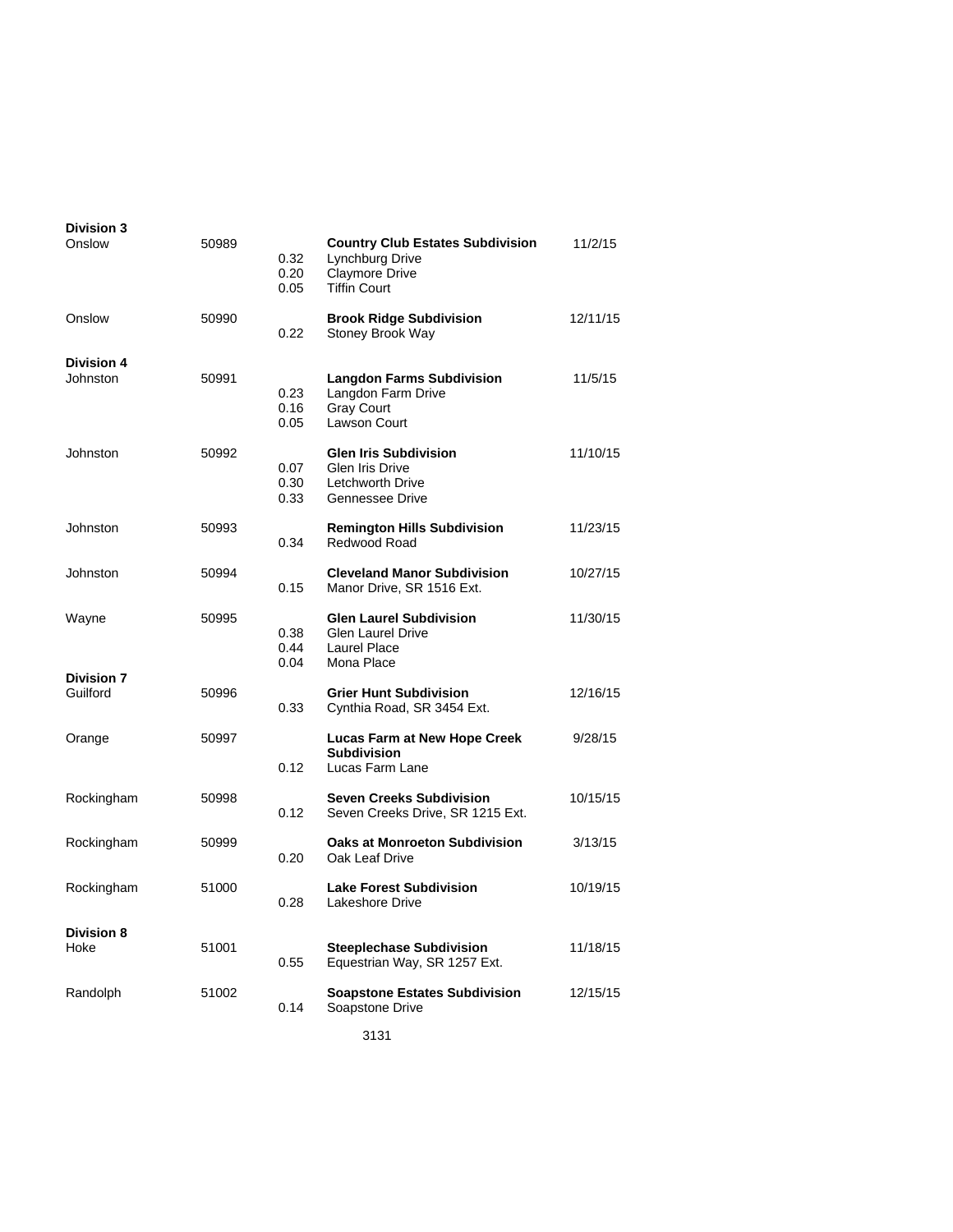| <b>Division 9</b><br>Davie      | 51003    | 0.12              | <b>Idlewild Subdivision</b><br><b>Idlewild Road</b>                                            | 12/9/15           |
|---------------------------------|----------|-------------------|------------------------------------------------------------------------------------------------|-------------------|
| Davie                           | 51004    | 0.13              | <b>Beacon Oaks Subdivision</b><br>Live Oaks Road                                               | 12/10/15          |
| Forsyth                         | 51005    | 0.38<br>0.12      | <b>Blue Water Cove Subdivision</b><br><b>Eastshore Circle</b><br>Samantha Court                | 12/9/15           |
| Rowan                           | 51006    | 0.61<br>0.38      | <b>Berkshire Hills Subdivision</b><br><b>Amesbury Drive</b><br>Hinsdale Avenue                 | 12/1/15           |
| Rowan                           | 51007    | 0.19              | <b>Neel Estates Subdivision</b><br><b>Waterford Drive</b>                                      | 12/9/15           |
| <b>Division 12</b><br>Cleveland | 51008    | 0.20              | <b>Dogwood Shores Subdivision</b><br><b>Fairmont Drive</b>                                     | 1/12/16           |
| Gaston                          | 51009    | 0.04              | <b>Country Meadows Subdivision</b><br>Lamp Glow Court                                          | 8/31/15           |
| Deletions:                      |          |                   |                                                                                                |                   |
| County                          | Pet. No. | Length<br>(Miles) | <b>Description</b>                                                                             | Date of<br>Report |
| Division 3<br>New Hanover       | 51010    | 1.37              | SR 1100<br><b>River Road</b>                                                                   | 12/31/15          |
| Summary:                        |          |                   | Number of Roads Petitioned for Addition - 46<br>Number of Roads Petitioned for Abandonment - 1 |                   |

**Correction:** Petition 50979 was incorrectly listed to be in Davie County. It should have been listed in Forsyth.

# **Approval – Public Transportation**

A motion was made by Board Member Alexander, seconded by Board Member Palermo, to approve the

following:

| Highway<br>Division # | Urban State Match Program                                                                                                                                                                    | <b>Estimated Project Cost</b> |         |
|-----------------------|----------------------------------------------------------------------------------------------------------------------------------------------------------------------------------------------|-------------------------------|---------|
|                       | 16-95-X043 - City of Raleigh (GoRaleigh) requests State Funds                                                                                                                                | \$528.261                     | Total   |
| 5                     | to match a Federal Transit Administration Urbanized Area<br>Section 5307 capital grant. The grant provides funding for<br>renovations to the existing Moore Square Station transfer station. | \$422,609                     | Federal |
|                       |                                                                                                                                                                                              | \$52.826                      | State   |
|                       |                                                                                                                                                                                              | \$52.826                      | Local.  |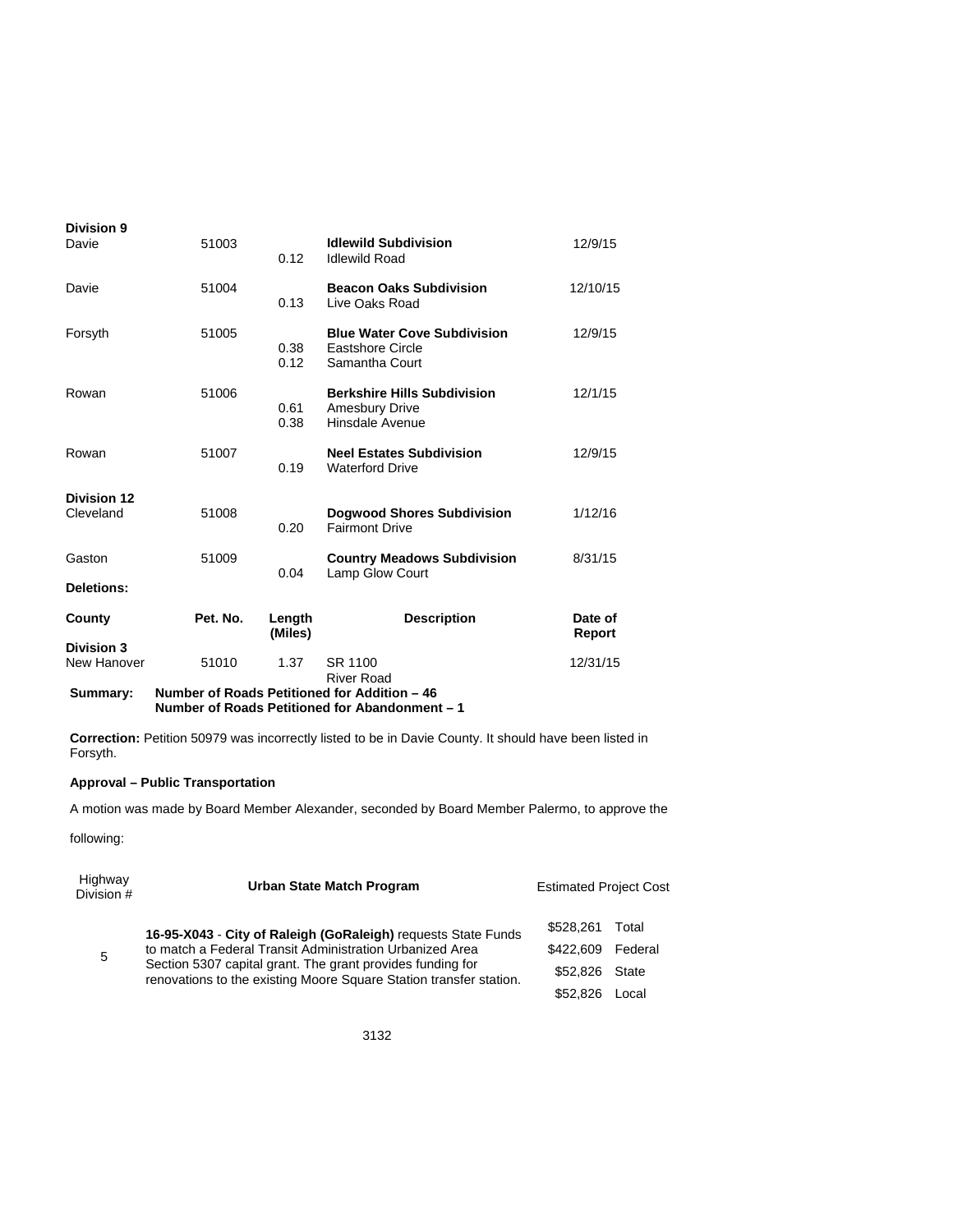The City of Raleigh is requesting a 10% state match for the renovations to the Moore Square Station. The effective date for reimbursement of eligible project costs is October 1, 2012 to June 30, 2016.

#### **State Intern / Apprentice Program**

**17-DG-109 Jacksonville Transit** seeks approval for the Public Transportation Apprenticeship Program to assist with creating a plan for the maintenance and operational checks of our SEON camera system. Major tasks to be performed by the apprentice include restoring functionality of SEON camera systems and developing a preventative maintenance, program, regular inventory of material condition of Transit Stops and Amenities, aid in planning for placement of Transit Stops and Amenities, aid in monitoring contractor performance along fixed route system 5, and Onboard Passenger Survey.

**17-DG-046** The **City of Durham** requests an apprentice to work with Durham Area Transit Authority. The apprentice will assist the Senior Transportation Planner in the oversight of various transit items including fleet purchases, amenities, as well as transit related projects and programs. The apprentice will make sure the city is in compliance with all state and federally mandated procurement policies and procedures. The individual will also assist city staff with managing new technology grant projects recently initiated by the city that were funded by NCDOT. These include a surveillance camera installation project, paratransit vehicle surveillance camera project, AVL hosting migration from 2G to 4G pooling technology and related bid process, and updating a contract agreement between the city and Durham County.

**17-DG-012 The City of Fayetteville** requests an apprentice to work with Fayetteville Area System of Transit (FAST). The apprentice will focus on transit operations, specifically relating to route and bus stop location analysis, but will have the opportunity to observe and assist will all segments of the department. FAST will be undergoing major operational changes over the next 24 months. This provides an excellent opportunity for an apprentice to learn about all aspects of a Transit System.

|         | 117-DG-026 The Research Triangle Regional Public                                                                                                                                              | \$37.498       | Total   |
|---------|-----------------------------------------------------------------------------------------------------------------------------------------------------------------------------------------------|----------------|---------|
| 5 and 7 | <b>Transportation Authority requests an apprentice will work with</b><br>the Senior Graphics Designer and Marketing Manager. The<br>Communications and Public Affairs Apprentice will support | .SO            | Federal |
|         |                                                                                                                                                                                               | \$33,748 State |         |
|         |                                                                                                                                                                                               | \$3.750        | Local   |

| Total   |
|---------|
| Federal |
| State   |
| Local   |
|         |

| \$34,400 | Total   |
|----------|---------|
| \$0      | Federal |
| \$30.960 | State   |
| \$3.440  | Local   |

\$37,498 Total \$0 Federal \$33,748 State \$3,750 Local

5

3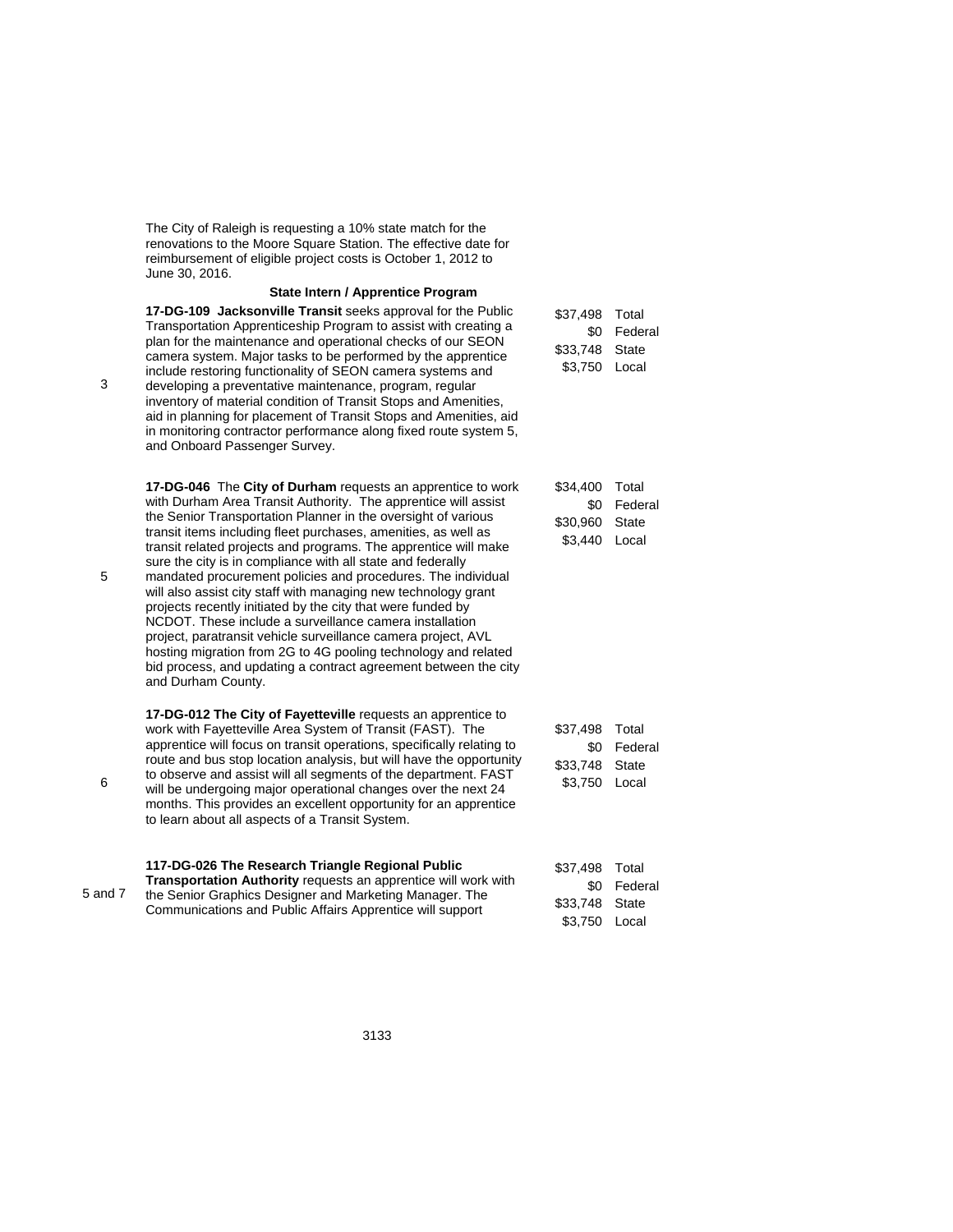marketing and communications activities for the GoTransit family of services. The position is needed to reach the marketing goals set by the GoTransit partners to expand the awareness of regional transit services and increase regional transit ridership by 2% in the next year. In this internet age, having a strong web presence is critical for modern transit agencies. This apprentice will assist regional transit partners in integrating their websites with their local websites and keeping content up to date and uniform.

**17-DG-279 The County of Lee Transit System (COLTS)** is requesting an intern. The County of Lee Transit System (COLTS) will be implementing a new model of zoning-based scheduling to enhance service and efficiency through the Institute for Transportation Research and Education (ITRE). The intern will be assisting with marketing the new zones and routes through media outlets and literature provided to the public. The intern will be riding the routes and reporting back to COLTS staff. The intern will also work closely with the Transportation Coordinator, Scheduler and dispatch about customer concerns, issues, or suggestions. Surveys will also be conducted with the help of the intern to gauge the effectiveness of the new zoning system.

**17-DG-024 The City of Charlotte** is requesting an apprentice. The apprentice will assist Finance staff in auditing grant related project budgets and workbooks for inconsistencies. The apprentice will work on a number of financial projects under the guidance of the Chief Financial Officer, Budget Manager, Transit Budget Supervisor and Transit Grant Supervisor. These projects will include but will not be limited to: the Annual National Transit Database Reports for CATS; Long Term Plan; annual Year End Financial Report; and annual Cost Allocation process. The Apprentice will also conduct federal budget reviews and will assist with Capital Investment Plan budget implementation.

**17-DG-024A The City of Charlotte** is requesting an apprentice. The apprentice will focus on aspects of project management, process development, schedule adherence, document control, and integration of vehicle and infrastructure systems under the guidance of the General Manager and Managers of Rail Operations. Projects will include forecasting, planning, annual Year End Financial Report, coordinating Project Resource Allocations and project needs, Annual National Transit Database Reports and special projects as assigned. The apprentice will also attend Right of Way Request Allocation meetings and conduct internal project reviews including budget, project integration, and scheduling.

**17-DG-024B The City of Charlotte** is requesting an apprentice.<br>10 The Apprentice will train with Sofoty & Security staff in order to The Apprentice will train with Safety & Security staff in order to develop an understanding of public transit and all key

3134

| \$17,554 | Total   |
|----------|---------|
| \$0      | Federal |
| \$15.798 | State   |
| \$1.756  | Local   |

| \$32,432 | Total   |
|----------|---------|
| \$0      | Federal |
| \$29.188 | State   |
| \$3,244  | Local   |

| \$32.432 | Total   |
|----------|---------|
| \$0      | Federal |
| \$29.188 | State   |
| \$3.244  | Local   |

| \$34,525 Total |             |
|----------------|-------------|
|                | \$0 Federal |
| \$31,072 State |             |

10

10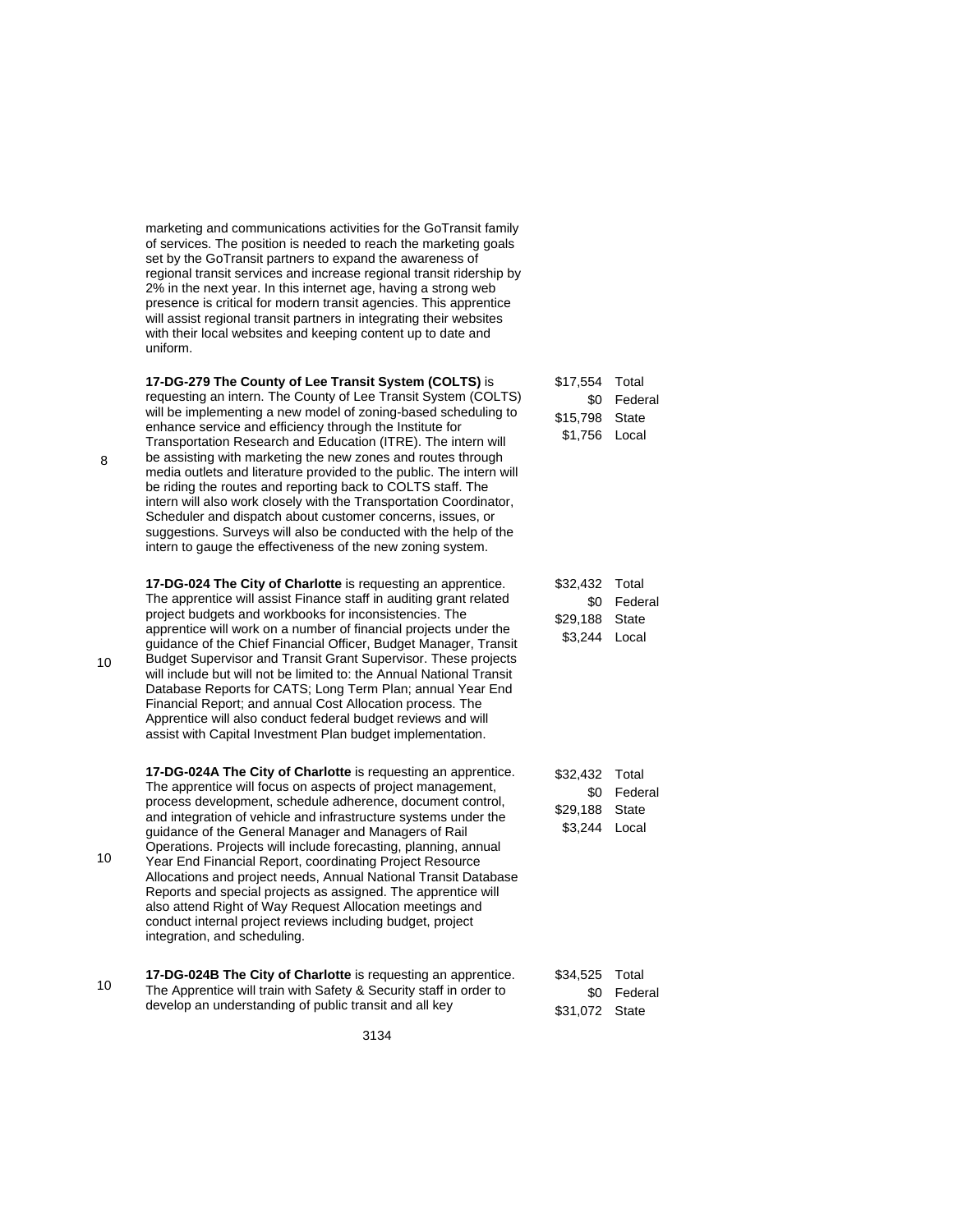components that allow CATS to provide safe and reliable public transportation services while proactively contributing to focused growth and sustainable regional development. Work will involve assisting with accident reports, inspection reports, fire life safety drills, surveillance video, and accident investigations. The apprentice will also assist with weekly and monthly billing for contract police and security equipment maintenance and participate in emergency management drills with police, fire and medical personnel. The apprentice will attend project meetings to gain an understanding of System Safety and Security. \$3,453 Local

**17-DG-071 The City of Asheville** is requesting an apprentice. The apprentice will be placed within the Transportation Planning Management Division of the City of Asheville's Transportation Department. This Division is responsible for all transit planning in the City of Asheville as well as managing and overseeing transit operations. The apprentice will work closely with the Division Manager in tasks related to city transit-specific projects as well as other multimodal projects. This apprenticeship will provide the student with an opportunity to be intimately involved in public transportation planning by improving multimodal and sustainability options for city residents and visitors.

| \$32,432 | Total   |
|----------|---------|
| \$0      | Federal |
| \$29.188 | State   |
| \$3.244  | Local   |

**Item I-1, 10 Projects, Total Federal and State Funds \$ 742,703** 

#### **Approval - Rail Program**

13

A motion was made by Board Member Alexander, seconded by Board Member Palermo, to approve the following:

| <b>Project Description</b>                                                                                                                                                                                                                                                                                                                                                                                                                                                                                                            | <b>Estimated</b><br>Cost |
|---------------------------------------------------------------------------------------------------------------------------------------------------------------------------------------------------------------------------------------------------------------------------------------------------------------------------------------------------------------------------------------------------------------------------------------------------------------------------------------------------------------------------------------|--------------------------|
| The Rail Division requests Board approval of Freight Rail &<br>Rail Crossing Safety Improvement Funds for bridge<br>modernization on the Chesapeake & Albemarle Railroad<br>(CA) rail corridor to improve safety and operating efficiency.<br>The Department shall participate in 50% of the actual project<br>costs not to exceed \$185,000.                                                                                                                                                                                         | \$185,000                |
| The Rail Division requests Board approval of additional<br>funding to prepare a Feasibility Study of the Camp Lejeune<br>Railroad as requested by the General Assembly in House Bill<br>97, Section 29.21. The additional funds are necessary due to<br>the increased scope of work. The funding source for the<br>study will be state funds. The additional amount requested is<br>\$200,000 and the original amount requested in November<br>2015 was \$200,000. The City of Jacksonville will contribute<br>\$50,000 to the study. | \$200,000                |
| The Rail Division requests Board approval of Freight Rail &<br>Rail Crossing Safety Improvement Funds for modernization<br>of 3 bridges and track surfacing on the RJ Corman rail<br>corridor to enhance improve safety and operating efficiency.                                                                                                                                                                                                                                                                                     | \$420,000                |
|                                                                                                                                                                                                                                                                                                                                                                                                                                                                                                                                       |                          |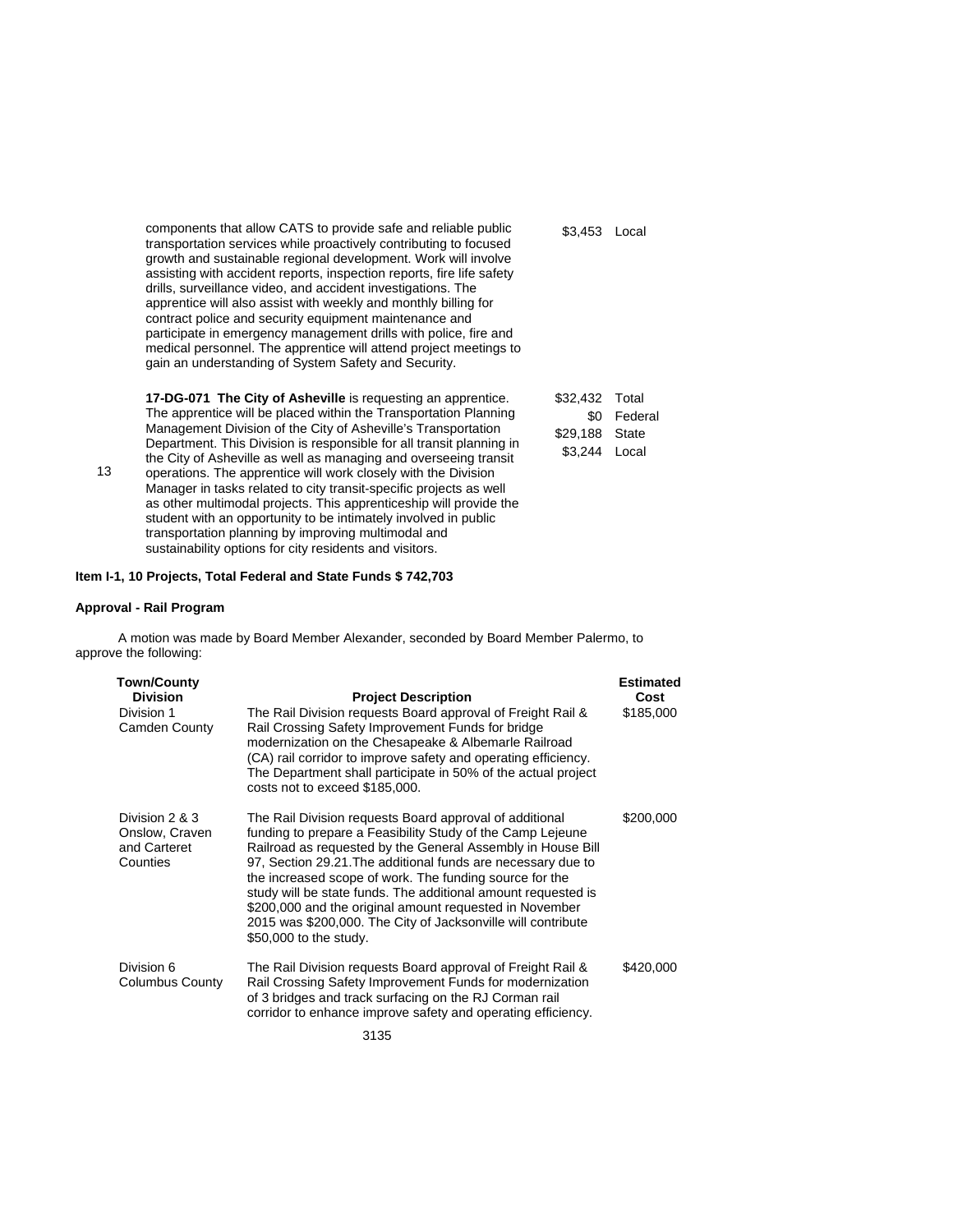|                                                                      | The Department shall participate in 50% of the actual project<br>costs not to exceed \$420,000.                                                                                                                                                                                                                                                           |           |
|----------------------------------------------------------------------|-----------------------------------------------------------------------------------------------------------------------------------------------------------------------------------------------------------------------------------------------------------------------------------------------------------------------------------------------------------|-----------|
| Division 8 & 10<br>Montgomery,<br>Moore and<br><b>Anson Counties</b> | The Rail Division requests Board approval of Freight Rail &<br>Rail Crossing Safety Improvement Funds for modernization<br>of 4 bridges on the Aberdeen Carolina & Western Railway<br>(ACWR) rail corridor to improve safety and operating<br>efficiency. The Department shall participate in 50% of the<br>actual project costs not to exceed \$222,500. | \$222,500 |
| Division 11<br><b>Wilkes County</b>                                  | The Rail Division requests Board approval of Freight Rail &<br>Rail Crossing Safety Improvement Funds for modernization<br>of a bridge on the Yadkin Valley Railway (YVRR) K Branch<br>rail corridor to improve safety and operating efficiency. The<br>Department shall participate in 50% of the actual project<br>costs not to exceed \$60,000.        | \$60,000  |
| Division 13 & 14<br>Buncombe.<br>Haywood and<br>Jackson<br>Counties  | The Rail Division requests Board approval of Freight Rail &<br>Rail Crossing Safety Improvement Funds for modernization<br>of 8 bridges on the Blue Ridge Southern Railroad (BLU) T<br>Branch rail corridor to improve safety and operating<br>efficiency. The Department shall participate in 50% of the<br>actual project costs not to exceed \$75,000. | \$75,000  |

# **ITEM I-2 SUMMARY – 7 PROJECTS – (TOTAL FEDERAL AND STATE) \$1,218,500**

#### **Approval - Aviation Program**

| <b>Division</b><br>Airport     | <b>Project Title</b><br><b>Project Description</b><br>[Partner Connect #]                                                                                                                                                                     | <b>Estimated</b><br>Cost |
|--------------------------------|-----------------------------------------------------------------------------------------------------------------------------------------------------------------------------------------------------------------------------------------------|--------------------------|
| Division 2<br>Kinston Regional | RELOCATE ELECTRICAL VAULT AND AIRFIELD<br><b>LIGHTING IMPROVEMENTS (DESIGN)</b><br>This project includes the study and evaluation of the electrical<br>system that supports the airfield lighting and signage system for<br>the runway [3480] | \$166.486                |

## **ITEM I-4 SUMMARY – 1 PROJECT - (TOTAL STATE, FEDERAL AND LOCAL COST) \$166,486 Estimated costs are shown; only eligible costs within the project scope of work will be reimbursed.**

**Approval of Specific State Funds for Construction Projects (For projects previously identified as Specific State Funds for Construction projects Now being funded under Strategic Transportation Investments)** 

A motion was made by Board Member Alexander seconded by Board Member Palermo, to

approve the following.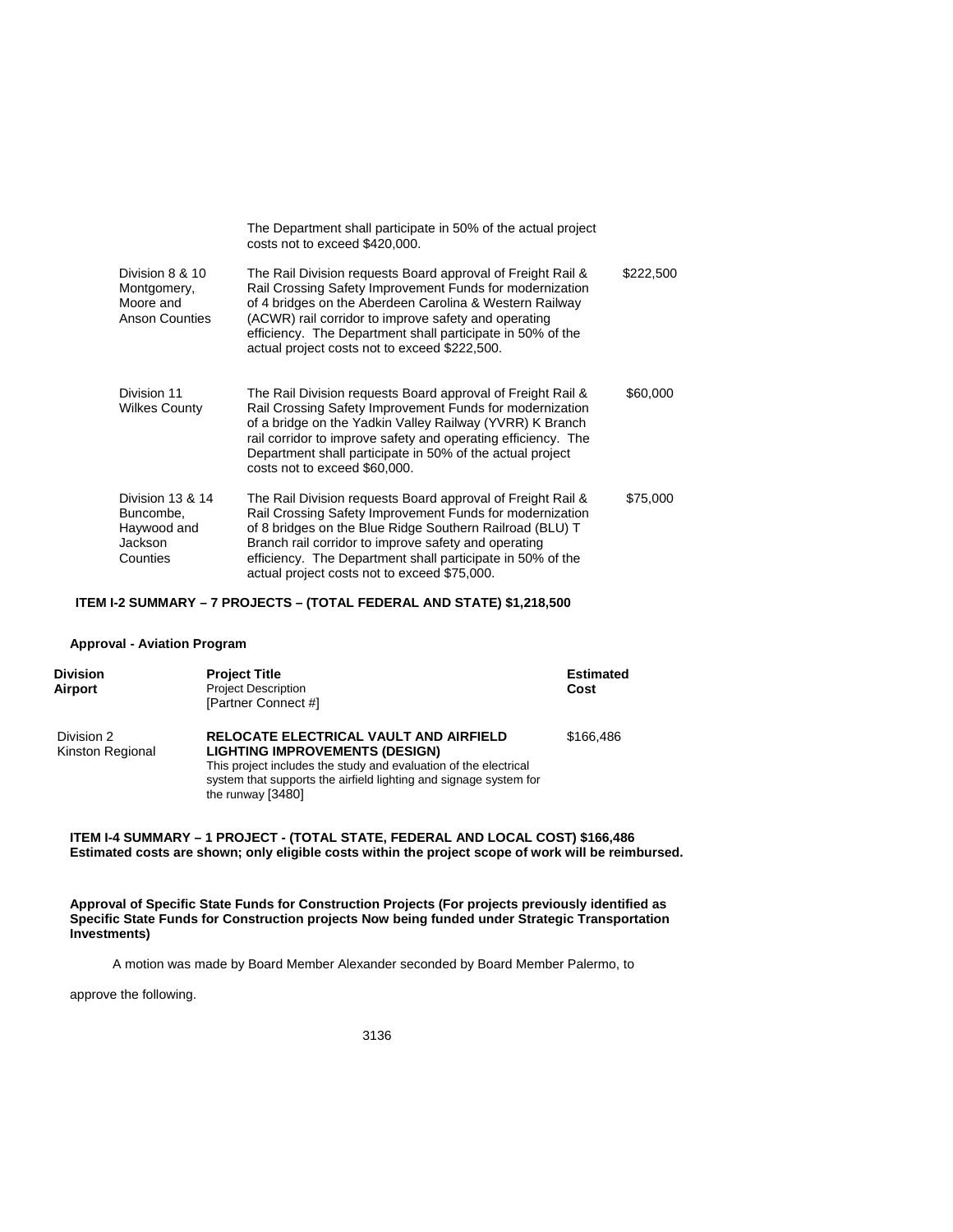| Town/<br>County<br><b>Division</b><br>PROJ.<br><b>CATEGORY</b>  | Project<br><b>Description</b>                                                                                                                                                                                                                                                                                                                                                  |             | <b>Estimated</b><br>Cost |
|-----------------------------------------------------------------|--------------------------------------------------------------------------------------------------------------------------------------------------------------------------------------------------------------------------------------------------------------------------------------------------------------------------------------------------------------------------------|-------------|--------------------------|
| Carrboro/<br>Orange Co.<br>Div. 7<br>U-2803<br><b>DIVISION</b>  | WBS 34860.3.1<br>SR 1919 (Smith Level Road) from Rock Haven Road to Bridge<br>No. 88 over Morgan Creek in Carrboro. \$5,539,911.00 has<br>previously been approved for construction. Additional funds are<br>needed to cover expenditures that have exceeded the<br>previously authorized budget.                                                                              |             | \$190,000.00             |
| Alleghany Co.<br>Div. 11<br>R-4060<br><b>DIVISION</b>           | WBS 34605.1.2<br>US 21 (Sparta Western Loop) from SR 1172 (Grandview Drive)<br>to US 21. \$984,771.00 has previously been approved for<br>preliminary engineering. Additional funds are needed to cover<br>expenditures that have exceeded the previously authorized<br>budget.                                                                                                |             | \$135,000.00             |
| Wilkes Co.<br>Div. 11<br>R-3405<br>DIVISION/<br><b>REGIONAL</b> | WBS 35579.3.1<br>NC 18 from SR 1002 (Mountain View Road) to SR 1717 (Yellow<br>Banks Road). \$10,079,397.00 has previously been approved for<br>construction. Additional funds are requested using Regional Tier<br>This is a Strategic Transportation Investments<br>funding.<br><b>Transition project.</b>                                                                   |             | \$1,500,000.00           |
| Henderson<br>Co.<br>Div. 14<br>R-5207B<br><b>DIVISION</b>       | WBS 45393.3.3<br>SR 1006 (Howard Gap Road) from bridge 20 (B-3662) to<br>SR 1539 (Jackson Road). \$11,406,352.00 has previously been<br>approved for construction. Additional funds are needed to cover<br>expenditures that have exceeded the previously authorized<br>budget. This is a Strategic Transportation Investments<br><b>Transition project.</b>                   |             | \$150,000.00             |
| Jackson Co.<br>Div. 14<br>R-5000<br><b>DIVISION</b>             | WBS 41156.3.1<br>New location connector from NC 116 to NC 107 in Webster.<br>\$15,939,043.00 has previously been approved for construction.<br>Additional funds are needed to cover expenditures that have<br>exceeded the previously authorized budget. This is a Strategic<br><b>Transportation Investments Transition project.</b>                                          |             | \$570,000.00             |
| Statewide<br>M-0376<br><b>STATEWIDE/</b><br><b>REGIONAL</b>     | WBS 39406.1.2<br>Geotechnical<br>investigations,<br>studies<br>and<br>engineering for miscellaneous projects, statewide. \$291,900.00<br>has previously been approved for preliminary engineering.<br>Additional funds are needed to cover expenditures that have<br>exceeded the previously authorized budget. Additional funds are<br>requested using Regional Tier funding. | preliminary | \$155,000.00             |
| <b>ITEM J SUMMARY</b>                                           | <b>6 PROJECTS</b>                                                                                                                                                                                                                                                                                                                                                              |             | \$2,700,000.00           |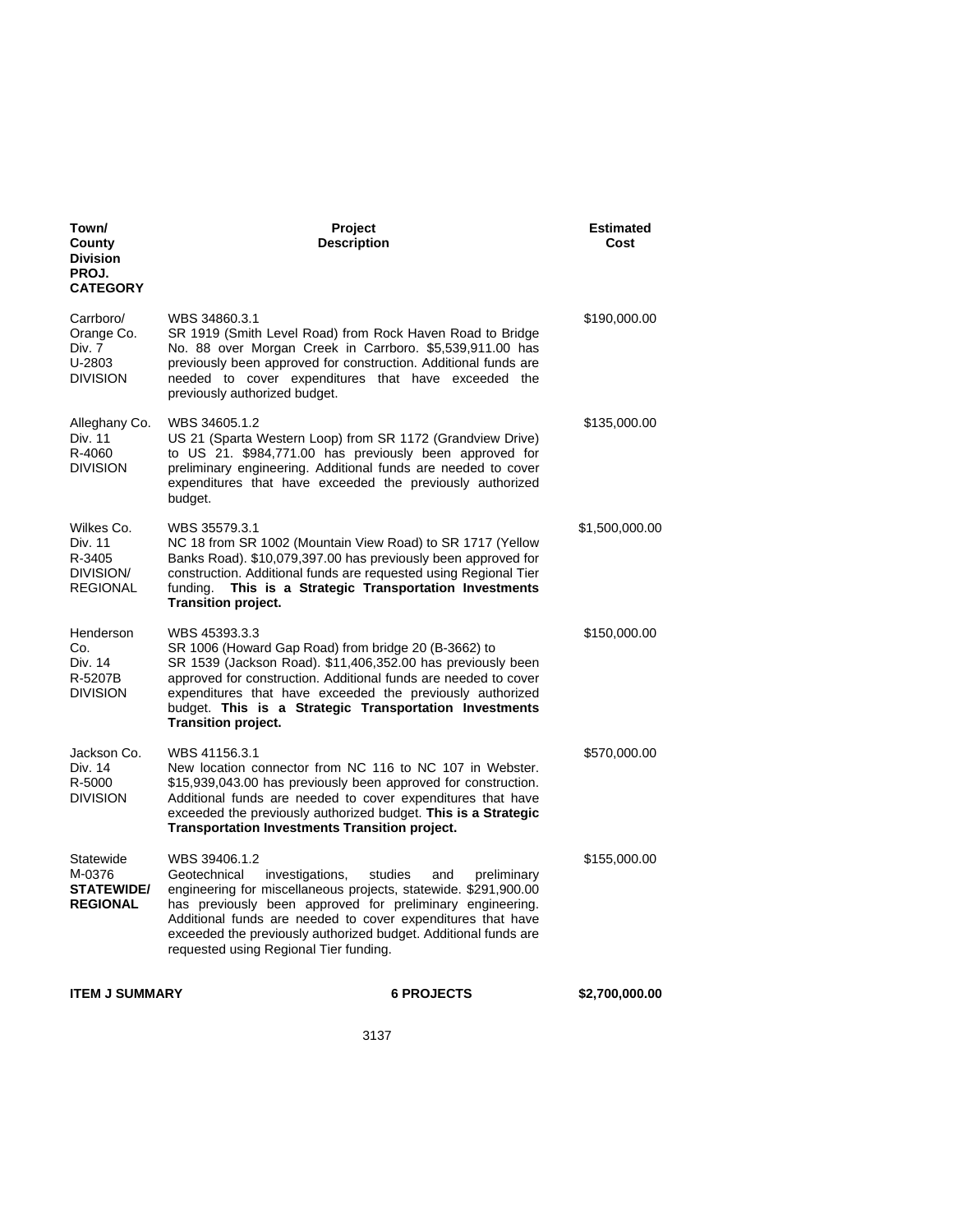# **Approval of State Highway Trust Funds - Strategic Transportation Investments**

| Town/<br>County<br><b>Division</b><br>PROJ.<br><b>CATEGORY</b>              | Project<br><b>Description</b>                                                                                                                                                                                                                                                                                                                                   | <b>Estimated</b><br>Cost |
|-----------------------------------------------------------------------------|-----------------------------------------------------------------------------------------------------------------------------------------------------------------------------------------------------------------------------------------------------------------------------------------------------------------------------------------------------------------|--------------------------|
| Onslow Co.<br>Div. 3<br>U-5719<br><b>STATEWIDE</b>                          | WBS 50117.1.2<br>US 258 (Richlands Highway) at SR 1219 (Blue Creek Road)/SR<br>1396 (Ridge Road). Initial funds are requested for preliminary<br>engineering.                                                                                                                                                                                                   | \$375,000.00             |
| Johnston Co.<br>Div. 4<br>R-5769<br><b>DIVISION</b>                         | WBS 46448.1.1<br>SR 1913 (Gordon Road) from US 70 Business to proposed<br>NOVO Nordisk facility. Various roadway improvements including<br>new access road. Initial funds are requested for preliminary<br>engineering.                                                                                                                                         | \$650,000.00             |
| Fayetteville/<br>Cumberland<br>Co.<br>Div. 6<br>U-2519BA<br><b>REGIONAL</b> | WBS 34817.2.16<br>Fayetteville Outer Loop from south of SR 1003 (Camden Road)<br>to south of SR 1104 (Strickland Bridge Road). Initial funds are<br>needed for utilities.                                                                                                                                                                                       | \$800,000.00             |
| Cherokee Co.<br>Div. 14<br>R-3622B<br><b>REGIONAL</b>                       | WBS 38068.2.R3<br>NC 294 from SR 1130 (Sunny Point Road) to SR 1312 (Bear<br>Paw Road). \$1,520,000.00 has previously been approved for<br>right of way and utilities. Additional funds are needed to cover<br>expenditures that have exceeded the previously authorized<br>budget. This is a Strategic Transportation Investments<br><b>Transition project</b> | \$125,000.00             |
| Haywood Co.<br>Div. 14<br>U-5888<br><b>DIVISION</b>                         | WBS 44625.1.1<br>Intersection of US 23 Business (North Main Street) and Walnut<br>Street. Initial funds are requested for preliminary engineering.                                                                                                                                                                                                              | \$125,000.00             |
| Henderson<br>Co.<br>Div. 14<br>U-5887<br><b>DIVISION</b>                    | WBS 44634.1.1<br>SR 1783 (Highland Lake Road) from NC 225 to US 176. Initial<br>funds are requested for preliminary engineering.                                                                                                                                                                                                                                | \$270,000.00             |
| Transylvania<br>Co.<br>Div. 14<br>R-5605<br><b>DIVISION</b>                 | WBS 43587.3.1<br>Davidson River Village Connector from US 64/US 276 to<br>US 64, City of Brevard. Initial funds are requested for<br>construction.                                                                                                                                                                                                              | \$10,500,000.00          |
| Transylvania<br>Co.                                                         | WBS 44638.1.1<br>SR 1540 (Wilson Road) from SR 1504 (Old US 64) to US 276.                                                                                                                                                                                                                                                                                      | \$1,210,000.00           |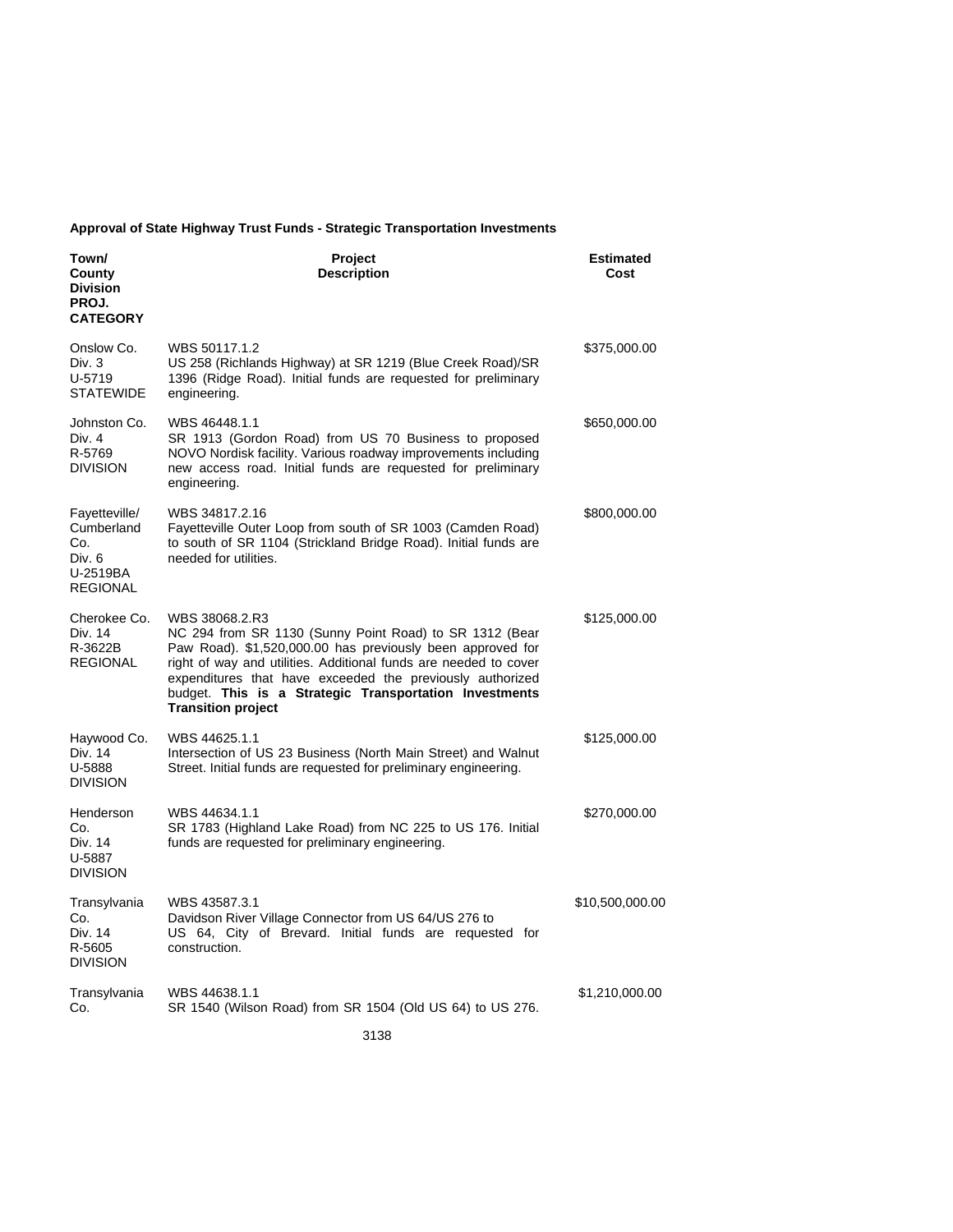| Div. 14<br>R-5763<br><b>DIVISION</b>                           |                                                           | Initial funds are requested for preliminary engineering.                                                                                                                                                                                        |                          |
|----------------------------------------------------------------|-----------------------------------------------------------|-------------------------------------------------------------------------------------------------------------------------------------------------------------------------------------------------------------------------------------------------|--------------------------|
| Transylvania<br>Co.<br>Div. 14<br>R-5764<br><b>DIVISION</b>    | WBS 44635.1.1<br>engineering.                             | SR 1546 (Neely Road) from SR 1504 (Old US 64) to SR 1544<br>(French Broad Street). Initial funds are requested for preliminary                                                                                                                  | \$240,000.00             |
| Transylvania<br>Co.<br>Div. 14<br>R-5765<br><b>DIVISION</b>    | WBS 44636.1.1                                             | SR 1116 (North Country Club Road) from Brevard City Limit to<br>US 64. Initial funds are requested for preliminary engineering.                                                                                                                 | \$300,000.00             |
| <b>REGIONAL STRATEGIC</b>                                      | <b>TRANSPORTATION INVESTMENTS</b>                         | 2 PROJECTS                                                                                                                                                                                                                                      | \$925,000.00             |
| <b>DIVISION STRATEGIC</b>                                      | <b>TRANSPORTATION INVESTMENTS</b>                         | 8 PROJECTS                                                                                                                                                                                                                                      | \$13,670,000.00          |
| <b>INVESTMENTS</b>                                             | <b>STRATEGIC TRANSPORTATION</b>                           | <b>10 PROJECTS</b>                                                                                                                                                                                                                              | \$14,595,000.00          |
|                                                                | Approval of State Highway Trust Funds - Intrastate System | (For projects previously identified as Intrastate Trust Fund projects)                                                                                                                                                                          |                          |
| Town/<br>County<br><b>Division</b><br>PROJ.<br><b>CATEGORY</b> |                                                           | <b>Project</b><br><b>Description</b>                                                                                                                                                                                                            | <b>Estimated</b><br>Cost |
| Wayne Co.<br>Div. 4<br>R-2554A<br><b>STATEWIDE</b>             | WBS 34461.3.4<br><b>Transition project.</b>               | US 70 (Goldsboro Bypass) from west of NC 581 to SR 1300<br>(Salem Church Rd.), 5.894 miles. \$68,189,491.00 has<br>previously been approved for construction. Additional funds are<br>requested. This is a Strategic Transportation Investments | \$750,000.00             |
|                                                                | TRUST FUND INTRASTATE SUMMARY                             | <b>1 PROJECT</b>                                                                                                                                                                                                                                | \$750,000.00             |
| Approval of State Highway Trust Funds - Urban Loops            |                                                           |                                                                                                                                                                                                                                                 |                          |
| Town/<br>County<br><b>Division</b><br>PROJ.                    |                                                           | <b>Project</b><br><b>Description</b>                                                                                                                                                                                                            | <b>Estimated</b><br>Cost |

**CATEGORY** 

Greensboro/ Guilford Co. WBS 34821.1.5 Greensboro Eastern Loop from US 29 north of Greensboro to \$140,000.00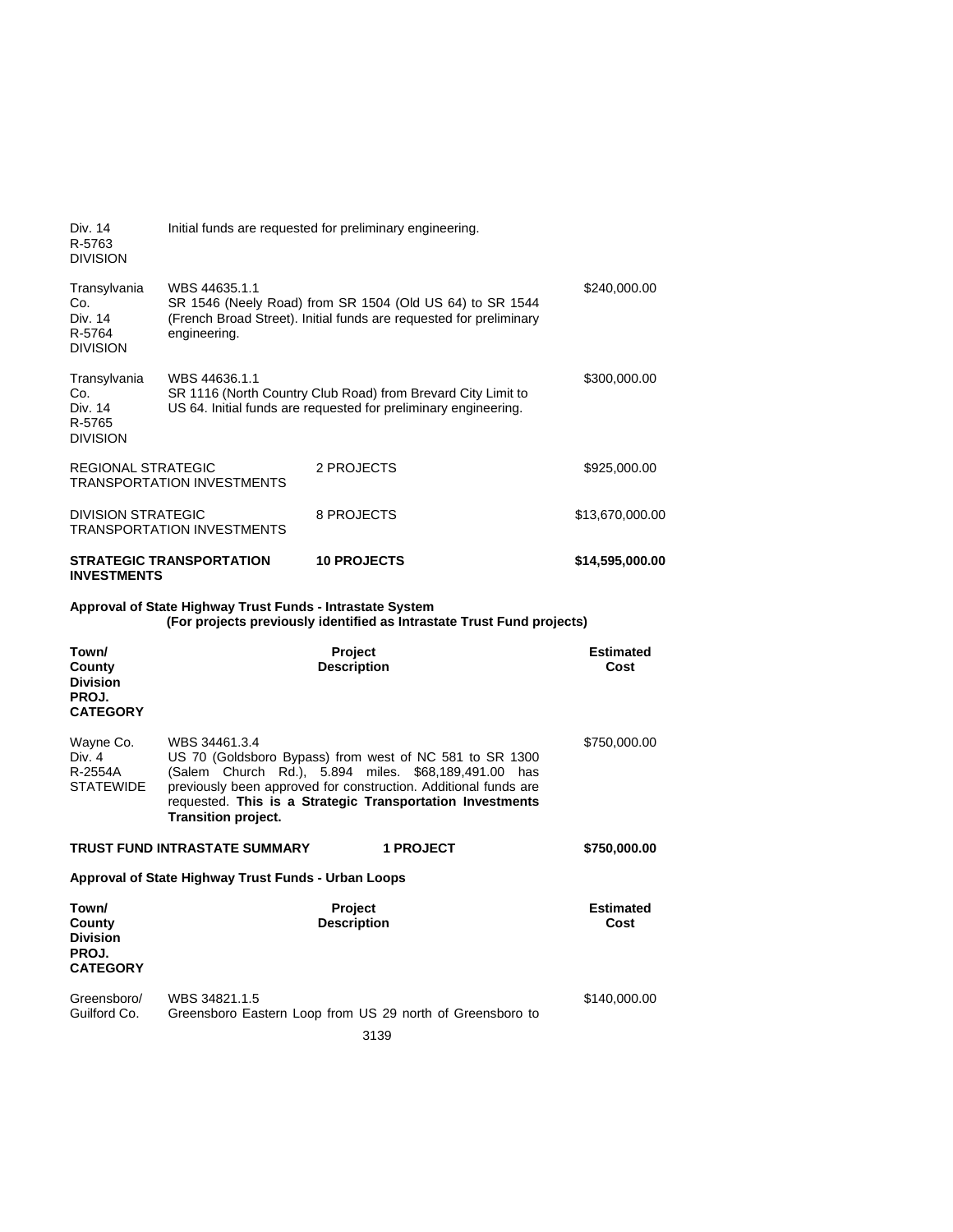| Div. 7<br>U-2525C<br>STATEWIDE                                            | SR 2303 (Lawndale Drive). \$450,000.00 has previously been<br>approved for preliminary engineering. Additional funds are<br>needed to cover expenditures that have exceeded the<br>previously authorized budget.                                                                         |              |
|---------------------------------------------------------------------------|------------------------------------------------------------------------------------------------------------------------------------------------------------------------------------------------------------------------------------------------------------------------------------------|--------------|
| Winston-<br>Salem/<br>Forsyth Co.<br>Div. 9<br>U-2579<br><b>STATEWIDE</b> | WBS 34839.1.1<br>The Winston-Salem Northern Beltway (Eastern Section) from<br>US 52 to US 311. \$18,418,564.00 has previously been<br>approved for preliminary engineering. Additional funds are<br>needed to cover expenditures that have exceeded the<br>previously authorized budget. | \$120,000.00 |

| <b>TRUST FUND URBAN LOOP</b>                          | 2 PROJECTS         | \$260,000.00    |
|-------------------------------------------------------|--------------------|-----------------|
| <b>STRATEGIC TRANSPORTATION</b><br><b>INVESTMENTS</b> | <b>10 PROJECTS</b> | \$14,595,000.00 |
| <b>TRUST FUND INTRASTATE SUMMARY</b>                  | <b>1 PROJECT</b>   | \$750,000.00    |
| <b>TRUST FUND URBAN LOOP</b>                          | 2 PROJECTS         | \$260,000.00    |
| <b>SUMMARY OF FUNDS</b>                               | <b>13 PROJECTS</b> | \$15,605,000.00 |

# **Approval - Funds for Specific Federal–Aid Projects**

A motion was made by Board Member Alexander seconded by Board Member Palermo, to

# approve the following.

Board Member Curran noted a conflict of interest on project R-4902 in Mecklenburg County.

|                                                   | <b>Division 1</b><br><b>Rail Program</b>                                                                                                                                                                                     |                                                                 |
|---------------------------------------------------|------------------------------------------------------------------------------------------------------------------------------------------------------------------------------------------------------------------------------|-----------------------------------------------------------------|
| Town/<br>County/PROJ<br><b>CATEGORY</b>           | <b>Project</b><br><b>Description</b>                                                                                                                                                                                         | <b>Estimated</b><br>Cost                                        |
| Northampton<br>Co.<br>Z-5400AG<br><b>DIVISION</b> | 43600.1.71, RR-1301(011)<br>Railway-Highway Grade Crossing Safety Project. SR 1301<br>(Cornwallis Road) at CSX Transportation Tracks;<br>Crossing #630 115H near Garysburg. Funds are needed<br>for preliminary engineering. | \$30,000.00<br>Cost<br>\$27,000.00 Fed.<br>\$3,000.00 State     |
| Town/<br>County/PROJ<br><b>CATEGORY</b>           | <b>Division 2</b><br><b>Bridge</b><br>Project<br><b>Description</b>                                                                                                                                                          | <b>Estimated</b><br>Cost                                        |
| Pitt Co.<br><b>BD-5102W</b><br><b>DIVISION</b>    | 45348.3.FD23, BRZ-1591(002)<br>Replace Bridge #431 over Parkers Creek on SR 1591.<br>Funds are needed for construction for bridge replacement.<br>$\sim$ $\sim$                                                              | \$585,934.00<br>Cost<br>\$468,747.00 Fed.<br>\$117,187.00 State |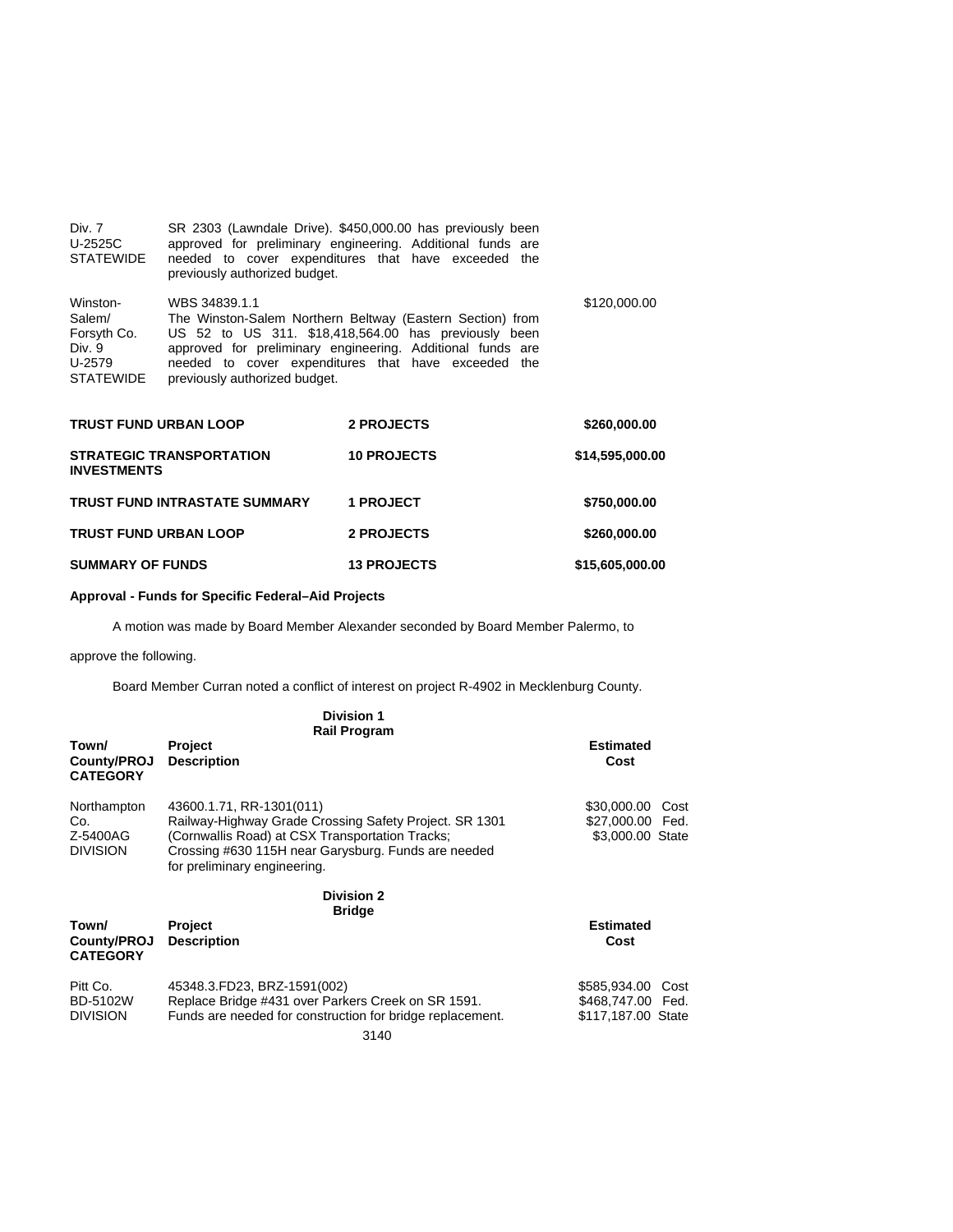| <b>Division 3</b>                            |                                                                                                                                                                                                                                                                                                                       |                                                                  |  |
|----------------------------------------------|-----------------------------------------------------------------------------------------------------------------------------------------------------------------------------------------------------------------------------------------------------------------------------------------------------------------------|------------------------------------------------------------------|--|
| Town/<br>County/PROJ<br><b>CATEGORY</b>      | <b>Surface Transportation</b><br><b>Project</b><br><b>Description</b>                                                                                                                                                                                                                                                 | <b>Estimated</b><br>Cost                                         |  |
| Brunswick Co.                                | 41582.2.3, STP-0211(021)                                                                                                                                                                                                                                                                                              | \$10,037,000.00 Cost                                             |  |
| R-5021                                       | NC 211 From SR 1500 (Midway Road) to NC 87. Funds                                                                                                                                                                                                                                                                     | \$8,029,600.00 Fed.                                              |  |
| <b>DIVISION</b>                              | are needed for full right of way.                                                                                                                                                                                                                                                                                     | \$2,007,400.00 State                                             |  |
|                                              | <b>Division 4</b><br>Interstate                                                                                                                                                                                                                                                                                       |                                                                  |  |
| Town/<br>County/PROJ<br><b>CATEGORY</b>      | Project<br><b>Description</b>                                                                                                                                                                                                                                                                                         | <b>Estimated</b><br>Cost                                         |  |
| Johnston Co.<br>$I-5723$<br><b>STATEWIDE</b> | 52001.3.1, NHPP-0040(014)340<br>I-40 from 0.3 miles west of SR 1211 (Morgan Road)<br>(Milepost 328.8) in Johnston County to Sampson County<br>Line (Milepost 339.8), 11.000 miles. Funds are needed for<br>construction based on the estimate from the 12-Month<br>Tentative Letting List published October 28, 2015. | \$3,900,000.00 Cost<br>\$3,120,000.00 Fed.<br>\$780,000.00 State |  |
|                                              | <b>Bridge</b>                                                                                                                                                                                                                                                                                                         |                                                                  |  |
| Halifax Co.                                  | 45612.1.1, BRZ-1001(064)                                                                                                                                                                                                                                                                                              | \$65,000.00 Cost                                                 |  |
| B-5657                                       | Replace Bridge #15 over Beaverdam Swamp on SR 1001.                                                                                                                                                                                                                                                                   | \$52,000.00 Fed.                                                 |  |
| <b>DIVISION</b>                              | Funds are needed for preliminary engineering.                                                                                                                                                                                                                                                                         | \$13,000.00 State                                                |  |
| Halifax Co.                                  | 45615.1.1, BRZ-1100(036)                                                                                                                                                                                                                                                                                              | \$65,000.00 Cost                                                 |  |
| B-5660                                       | Replace Bridge #65 over Deep Creek on SR 1100. Funds                                                                                                                                                                                                                                                                  | \$52,000.00 Fed.                                                 |  |
| <b>DIVISION</b>                              | are needed for preliminary engineering.                                                                                                                                                                                                                                                                               | \$13,000.00 State                                                |  |
| Johnston Co.                                 | 38410.1.2, BRZ-2143(002)                                                                                                                                                                                                                                                                                              | \$65,000.00 Cost                                                 |  |
| B-4562                                       | Replace Bridge #216 over Little Buffalo Creek on SR 2143.                                                                                                                                                                                                                                                             | \$52,000.00 Fed.                                                 |  |
| <b>DIVISION</b>                              | Funds are needed for preliminary engineering.                                                                                                                                                                                                                                                                         | \$13,000.00 State                                                |  |
| Johnston Co.                                 | 45609.1.1, BRZ-1550(004)                                                                                                                                                                                                                                                                                              | \$65,000.00 Cost                                                 |  |
| B-5654                                       | Replace Bridge #141 over White Oak Creek on SR 1550.                                                                                                                                                                                                                                                                  | \$52,000.00 Fed.                                                 |  |
| <b>DIVISION</b>                              | Funds are needed for preliminary engineering.                                                                                                                                                                                                                                                                         | \$13,000.00 State                                                |  |
| Johnston Co.                                 | 45614.1.1, BRZ-1738(007)                                                                                                                                                                                                                                                                                              | \$65,000.00 Cost                                                 |  |
| B-5659                                       | Replace Bridge #432 over Cattail Creek on SR 1738. Funds                                                                                                                                                                                                                                                              | \$52,000.00 Fed.                                                 |  |
| <b>DIVISION</b>                              | are needed for preliminary engineering.                                                                                                                                                                                                                                                                               | \$13,000.00 State                                                |  |
| Nash Co.                                     | 45613.1.1, BRZ-1310(008)                                                                                                                                                                                                                                                                                              | \$65,000.00 Cost                                                 |  |
| B-5658                                       | Replace Bridge #126 over Big Peachtree Creek on SR 1310.                                                                                                                                                                                                                                                              | \$52,000.00 Fed.                                                 |  |
| <b>DIVISION</b>                              | Funds are needed for preliminary engineering.                                                                                                                                                                                                                                                                         | \$13,000.00 State                                                |  |
| Wayne Co.                                    | 45611.1.1, BRZ-1127(014)                                                                                                                                                                                                                                                                                              | \$65,000.00 Cost                                                 |  |
| B-5656                                       | Replace Bridge #133 over Yellow Swamp on SR 1127.                                                                                                                                                                                                                                                                     | \$52,000.00 Fed.                                                 |  |
| <b>DIVISION</b>                              | Funds are needed for preliminary engineering.                                                                                                                                                                                                                                                                         | \$13,000.00 State                                                |  |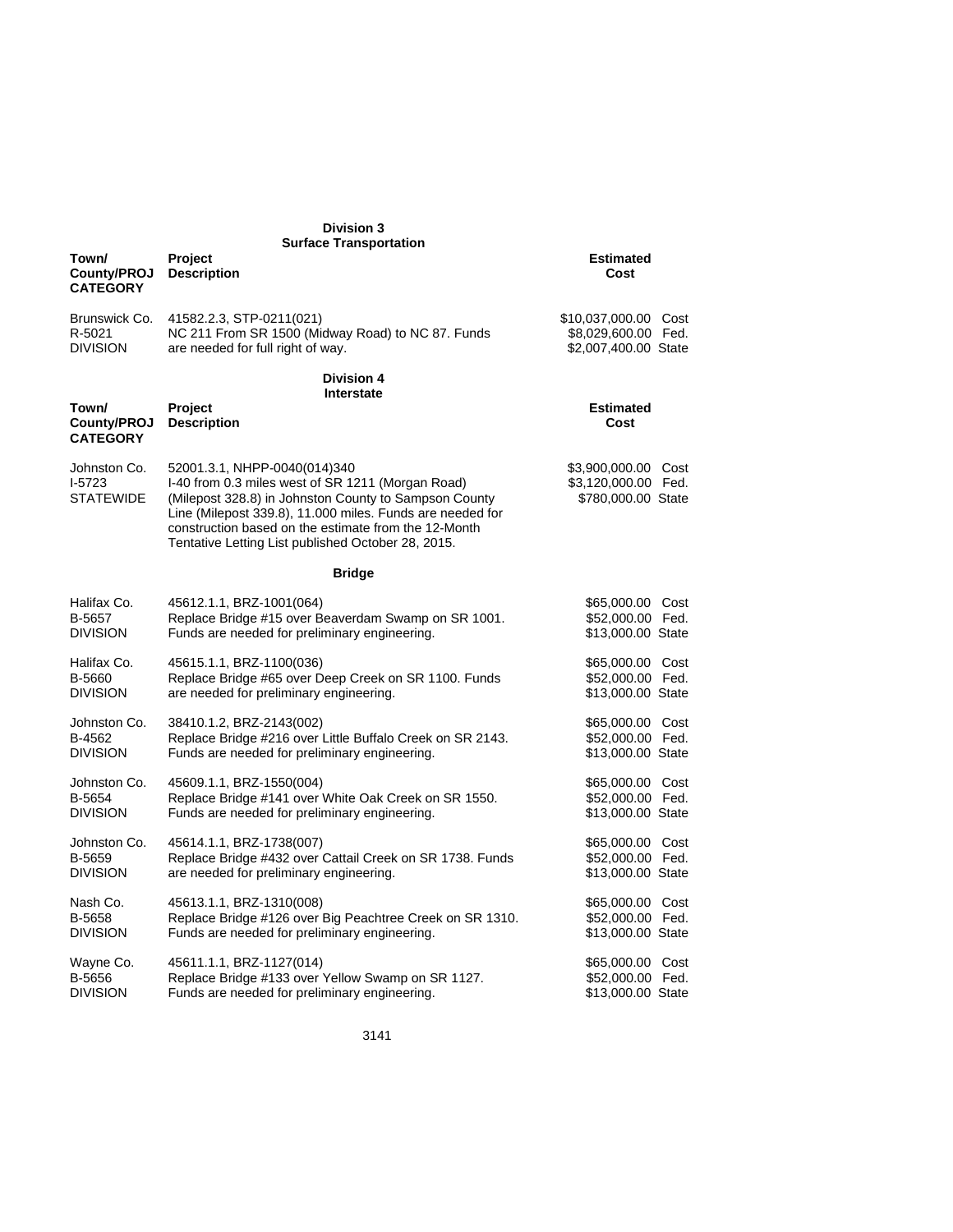| Johnston Co.<br>W-5204B<br><b>DIVISION</b>    | 45334.3.FD2, HSIP-1700(014)<br>SR 1700 (Covered Bridge Road) from SR 1709 (City Road) to<br>SR 1768 (Smith Drive). Funds are needed for construction for<br>safety improvements.                                                                             | \$650,000.00 Cost<br>\$585,000.00 Fed.<br>\$65,000.00 State           |  |
|-----------------------------------------------|--------------------------------------------------------------------------------------------------------------------------------------------------------------------------------------------------------------------------------------------------------------|-----------------------------------------------------------------------|--|
| Wayne Co.<br>W-5601BT<br><b>STATEWIDE</b>     | 50138.3.73, HSIP-0117(035)<br>US 117 at NC 55. Funds are needed for construction for safety<br>improvements.                                                                                                                                                 | \$220,000.00 Cost<br>\$198,000.00 Fed.<br>\$22,000.00 State           |  |
| Wayne Co.<br>W-5601BY<br><b>DIVISION</b>      | 50138.3.78, HSIP-1008(025)<br>SR 1008 (Stevens Mill Road) in the vicinity of SR 1224 (Ferry<br>Bridge Road). Funds are needed for construction for safety<br>improvements.                                                                                   | \$33,000.00 Cost<br>\$29,700.00 Fed.<br>\$3,300.00 State              |  |
|                                               | <b>Rail Program</b>                                                                                                                                                                                                                                          |                                                                       |  |
| Wayne Co.<br>Z-5400DG<br><b>DIVISION</b>      | 43600.1.72, RR-0422(006)<br>Railway-Highway Grade Crossing Safety Project. Hillsboro<br>Street at CSX Transportation Tracks; Crossing #628 830S in<br>Mount Olive. Funds are needed for preliminary engineering.                                             | \$28,000.00 Cost<br>\$25,200.00 Fed.<br>\$2,800.00 State              |  |
|                                               | <b>Division 5</b><br><b>Interstate</b>                                                                                                                                                                                                                       |                                                                       |  |
| Town/<br>County/PROJ<br><b>CATEGORY</b>       | Project<br><b>Description</b>                                                                                                                                                                                                                                | <b>Estimated</b><br>Cost                                              |  |
| Granville Co.<br>$I-5787$<br><b>STATEWIDE</b> | 53027.3.1, NHPP-0085(014)<br>I-85 from north of NC 56 in Granville County to US 158 in Vance<br>County, 17.300 miles. Funds are needed for construction based<br>on the estimate from the 12-Month Tentative Letting List<br>published October 28, 2015.     | \$5,000,000.00 Cost<br>\$4,000,000.00 Fed.<br>\$1,000,000.00 State    |  |
|                                               | <b>Congestion Mitigation</b>                                                                                                                                                                                                                                 |                                                                       |  |
| Granville Co.<br>$C-5114$<br><b>EXEMPT</b>    | 45125.3.1, CMS-000S(544)<br>Hike and Bike Greenway Project (Aerial Avenue from E. Lyon<br>Station Road to Pond Drive). \$320,000.00 has previously been<br>approved for construction. Additional funds are needed based<br>on the latest estimate.           | \$34,721.00 Cost<br>\$27,777.00 Fed.<br>\$6,944.00 Local              |  |
| Granville Co.<br>$C-5114$<br><b>EXEMPT</b>    | 45125.1.1, CMS-000S(544)<br>Hike and Bike Greenway Project (Aerial Avenue from E. Lyon<br>Station Road to Pond Drive). \$63,176.00 has previously been<br>approved for preliminary engineering. Additional funds are<br>needed based on the latest estimate. | \$3,199.00 Cost<br>\$3,199.00 Fed.                                    |  |
|                                               | <b>Rail Program</b>                                                                                                                                                                                                                                          |                                                                       |  |
| Wake Co.<br>C-5600A<br><b>DIVISION</b>        | 50061.3.2, CMS-0520(055)<br>Refurbish three passenger rail cars. Funds are needed for<br>construction.                                                                                                                                                       | \$6,000,000.00<br>Cost<br>\$4,800,000.00 Fed.<br>\$1,200,000.00 State |  |
| Wake Co.                                      | 50061.1.2, CMS-0520(055)                                                                                                                                                                                                                                     | \$25,000.00 Cost                                                      |  |
|                                               | 3142                                                                                                                                                                                                                                                         |                                                                       |  |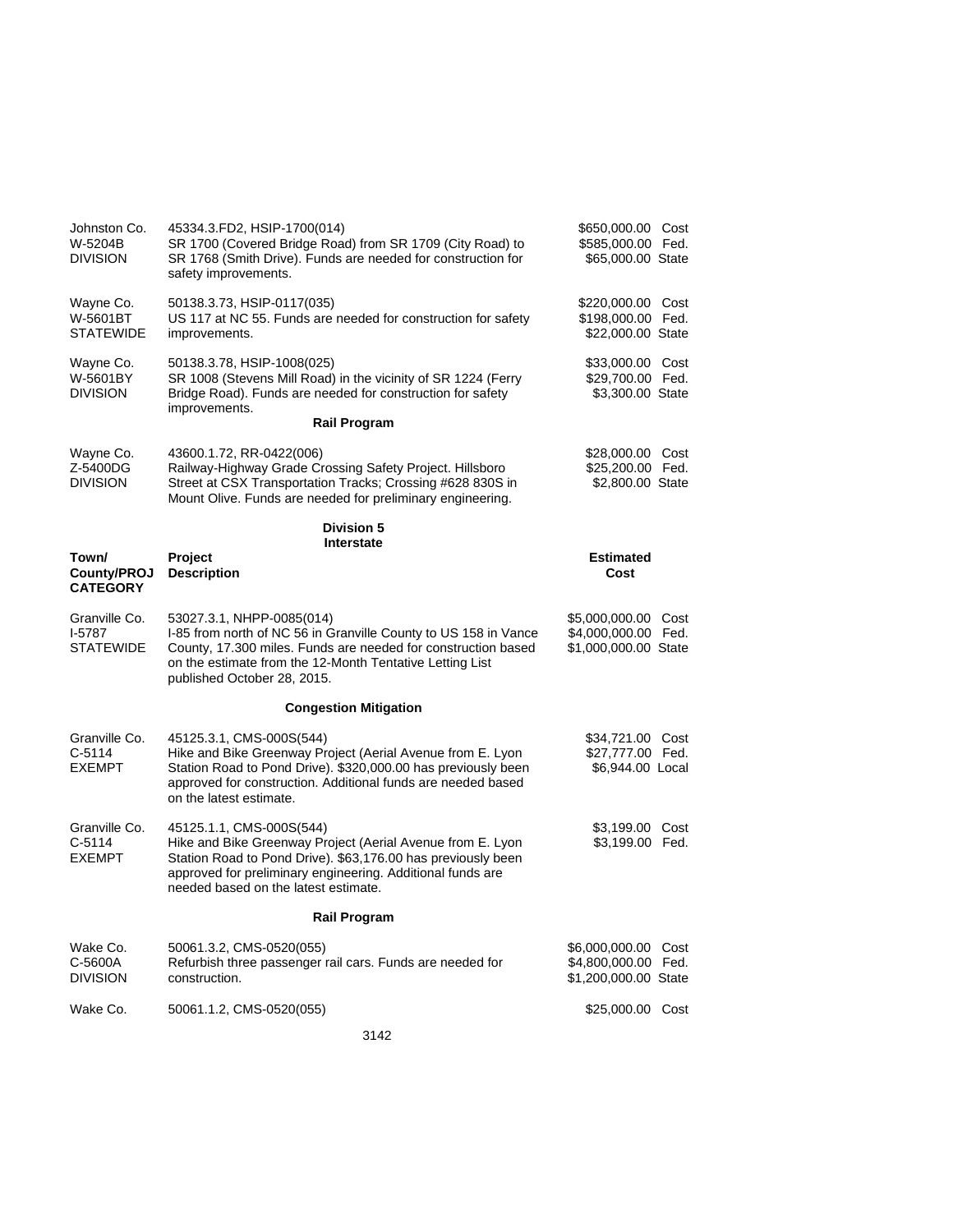| C-5600A<br><b>DIVISION</b>                       | Refurbish three passenger rail cars. Funds are needed for<br>preliminary engineering.                                                                                                                                                                      | \$20,000.00 Fed.<br>\$5,000.00 State                         |  |
|--------------------------------------------------|------------------------------------------------------------------------------------------------------------------------------------------------------------------------------------------------------------------------------------------------------------|--------------------------------------------------------------|--|
|                                                  | <b>Bicycle and Pedestrian</b>                                                                                                                                                                                                                              |                                                              |  |
| Wake Co.<br>U-5530IB<br><b>DIVISION</b>          | 44111.2.F10, STPDA-0503(032)<br>White Oak Creek Greenway, part of the American Tobacco<br>Trail in Cary. Funds are needed for full right of way.                                                                                                           | \$500,000.00 Cost<br>\$250,000.00 Fed.<br>\$250,000.00 Local |  |
|                                                  | Division 6<br>Interstate                                                                                                                                                                                                                                   |                                                              |  |
| Town/<br>County/PROJ<br><b>CATEGORY</b>          | Project<br><b>Description</b>                                                                                                                                                                                                                              | <b>Estimated</b><br>Cost                                     |  |
| Cumberland<br>Co.<br>$I-5731$<br>STATEWIDE       | 52008.1.FS1, NHPP-0095(034)<br>I-95 from SR 1933 (Pembroke Lane) to SR 1005 (Smithfield<br>Road). Funds are needed for preliminary engineering.                                                                                                            | \$100,000.00 Cost<br>\$80,000.00 Fed.<br>\$20,000.00 State   |  |
| Robeson Co.<br>I-5732<br>STATEWIDE               | 52009.1.FS1, NHPP-0074(182)<br>I-74 from US 74 to 0.3 miles east of NC 710. Funds are needed<br>for preliminary engineering.                                                                                                                               | \$50,000.00 Cost<br>\$40,000.00 Fed.<br>\$10,000.00 State    |  |
| Robeson Co.<br>I-5847<br><b>STATEWIDE</b>        | 53052.1.FS1, NHPP-0074(183)<br>I-74 from 0.4 mile east of US 74 Alternate to US 74. Funds are<br>needed for preliminary engineering.                                                                                                                       | \$100,000.00 Cost<br>\$80,000.00 Fed.<br>\$20,000.00 State   |  |
|                                                  | <b>Safety</b>                                                                                                                                                                                                                                              |                                                              |  |
| Cumberland<br>Co.<br>W-5601AQ<br><b>REGIONAL</b> | 50138.2.44, HSIP-0401(269)<br>US 401 Bypass (Pamalee Drive) at Blanton Road. Funds are<br>needed for full right of way and utilities.                                                                                                                      | \$20,000.00 Cost<br>\$18,000.00 Fed.<br>\$2,000.00 State     |  |
| Robeson Co.<br>W-5206AN<br><b>REGIONAL</b>       | 45336.3.FR40, HSIP-0211(036)<br>NC 211 (E. 4th Avenue) at SR 1505 (Old Lowery Road) in Red<br>Springs. Funds are needed for construction to construct left turn<br>lanes.                                                                                  | \$562,000.00 Cost<br>\$505,800.00 Fed.<br>\$56,200.00 State  |  |
| Robeson Co.<br>W-5601AP<br><b>DIVISION</b>       | 50138.3.43, HSIP-1003(141)<br>SR 1673 (Moss Neck Road) from SR 1563 (Union Chapel<br>Road) to SR 1003 (Chicken Road). Funds are needed for<br>construction for safety improvements.                                                                        | \$397,739.00 Cost<br>\$357,965.00 Fed.<br>\$39,774.00 State  |  |
|                                                  | <b>Rail Program</b>                                                                                                                                                                                                                                        |                                                              |  |
| Cumberland<br>Co.<br>Z-5400FI<br><b>DIVISION</b> | 43600.3.58, RR-1168(005)<br>Railway-Highway Grade Crossing Safety Project. SR 1168<br>(Whitfield Street) at CSX Transportation Tracks;<br>Crossing #629 886P in Fayetteville. Funds are needed for<br>construction to install crossing flashers and gates. | \$382,424.00 Cost<br>\$344,182.00 Fed.<br>\$38,242.00 State  |  |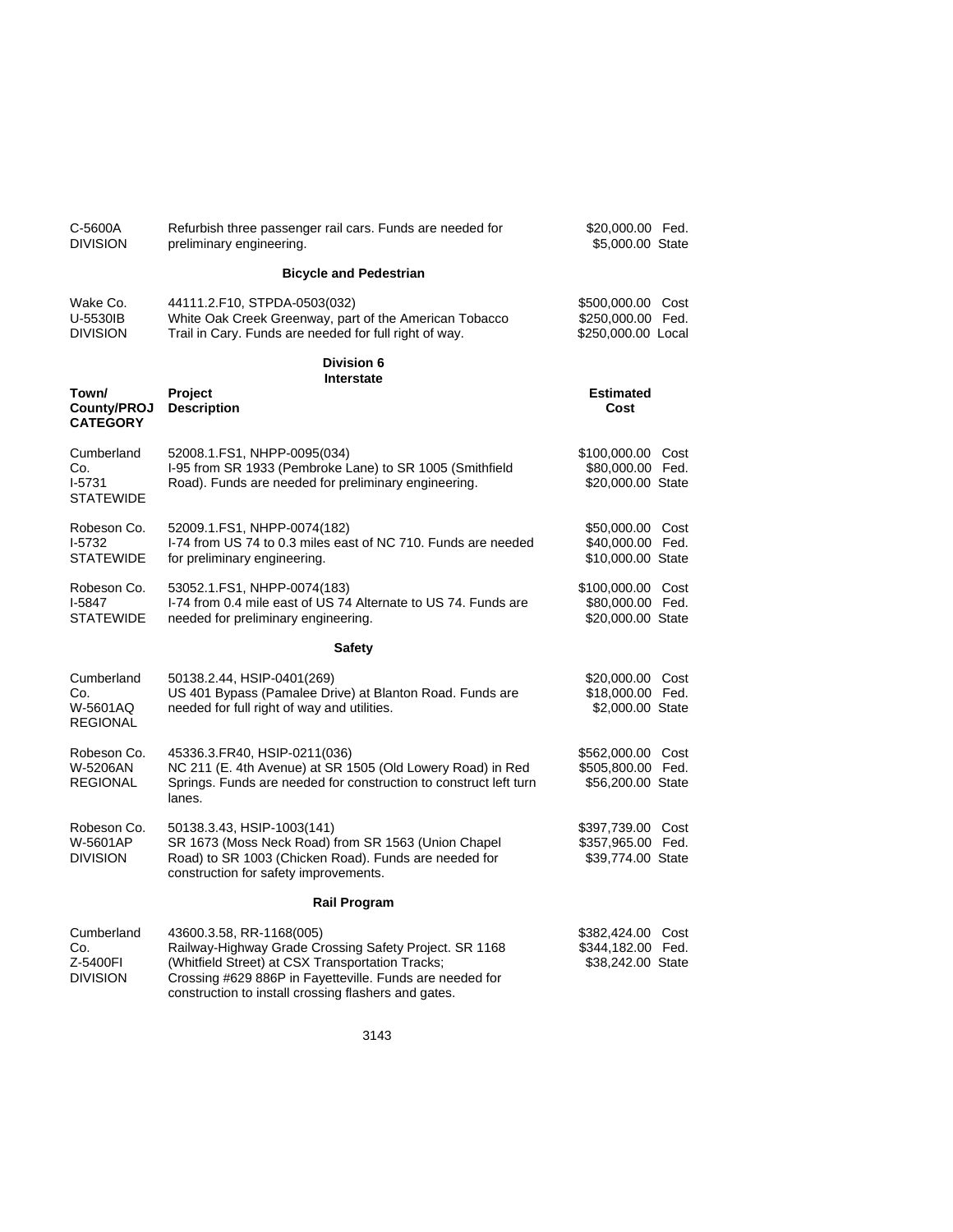| Robeson Co.<br>Z-5400FV<br><b>REGIONAL</b>               | 43600.1.70, RR-0020(008)<br>Railway-Highway Grade Crossing Safety Project. NC 20<br>(West Broad Street) at CSX Transportation Tracks;<br>Crossing #631 530G in Saint Pauls. Funds are needed<br>for preliminary engineering.                                                                                                                                                                                           | \$20,000.00 Cost<br>\$18,000.00 Fed.<br>\$2,000.00 State           |
|----------------------------------------------------------|------------------------------------------------------------------------------------------------------------------------------------------------------------------------------------------------------------------------------------------------------------------------------------------------------------------------------------------------------------------------------------------------------------------------|--------------------------------------------------------------------|
| Town/<br>County/PROJ<br><b>CATEGORY</b>                  | <b>Division 7</b><br><b>Congestion Mitigation</b><br><b>Project</b><br><b>Description</b>                                                                                                                                                                                                                                                                                                                              | Estimated<br>Cost                                                  |
| Guilford Co.<br>C-5700<br><b>EXEMPT</b>                  | 46416.1.1, CMS-0712(007)<br>Oakdale Road existing sidewalk, east of East Main Street to<br>Chimney Court in Jamestown. Funds are needed for preliminary<br>engineering.                                                                                                                                                                                                                                                | \$50,000.00 Cost<br>\$40,000.00 Fed.<br>\$10,000.00 Local          |
|                                                          | Urban                                                                                                                                                                                                                                                                                                                                                                                                                  |                                                                    |
| Chapel Hill/<br>Orange Co.<br>U-5550<br><b>STATEWIDE</b> | 50154.3.1, NHPP-0015(047)<br>US 15 / 501 (Fordham Boulevard) and SR 1742 (Ephesus<br>Church Road) in Chapel Hill. Construction funds are needed for<br>intersection improvements. Reimbursement to Municipality will<br>be available in Fiscal Year 2018.                                                                                                                                                              | \$2,170,000.00 Cost<br>\$1,736,000.00 Fed.<br>\$434,000.00 Local   |
|                                                          | <b>Bridge</b>                                                                                                                                                                                                                                                                                                                                                                                                          |                                                                    |
| Rockingham<br>Co.<br>B-5341<br><b>DIVISION</b>           | 46055.3.FD1, BRSTP-1767(005)<br>Replace Bridge #110 over Wolf Island Creek on SR 1767,<br>0.123 miles. Funds are needed for construction based on the<br>estimate from the 12-Month Tentative Letting List published<br>October 28, 2015.                                                                                                                                                                              | \$1,450,000.00 Cost<br>\$1,160,000.00 Fed.<br>\$290,000.00 State   |
|                                                          | <b>Division 8</b>                                                                                                                                                                                                                                                                                                                                                                                                      |                                                                    |
| Town/<br>County/PROJ<br><b>CATEGORY</b>                  | <b>Interstate</b><br>Project<br><b>Description</b>                                                                                                                                                                                                                                                                                                                                                                     | <b>Estimated</b><br>Cost                                           |
| Randolph Co.<br>I-5763<br><b>STATEWIDE</b>               | 53006.3.1, NHPP-0073(042)<br>I-73 from US 311 to 0.6 mile north of SR 1938 (Hockett Dairy<br>Road); 7.700 miles. (Combined with I-5737: I-73 from 1.3 miles<br>north of SR 1504 (Spero Road) to US 311, 2.2 miles) and<br>(Combined with W-5601AJ: I-73 / I-74 / US 220 from south of SR<br>2269 (Vision Drive) to south of SR 1712 (Pineview Road). Funds<br>are needed for construction for pavement rehabilitation. | \$8,900,000.00 Cost<br>\$7,120,000.00 Fed.<br>\$1,780,000.00 State |
|                                                          | <b>Bridge</b>                                                                                                                                                                                                                                                                                                                                                                                                          |                                                                    |
| Moore Co.<br>B-5543<br><b>DIVISION</b>                   | 45526.3.F1, BRZ-0848(002)<br>Replace Bridge #87 on South Lakeshore Drive over Thaggards<br>Lake. Funds are needed for construction.                                                                                                                                                                                                                                                                                    | \$1,006,250.00 Cost<br>\$805,000.00 Fed.<br>\$201,250.00 Local     |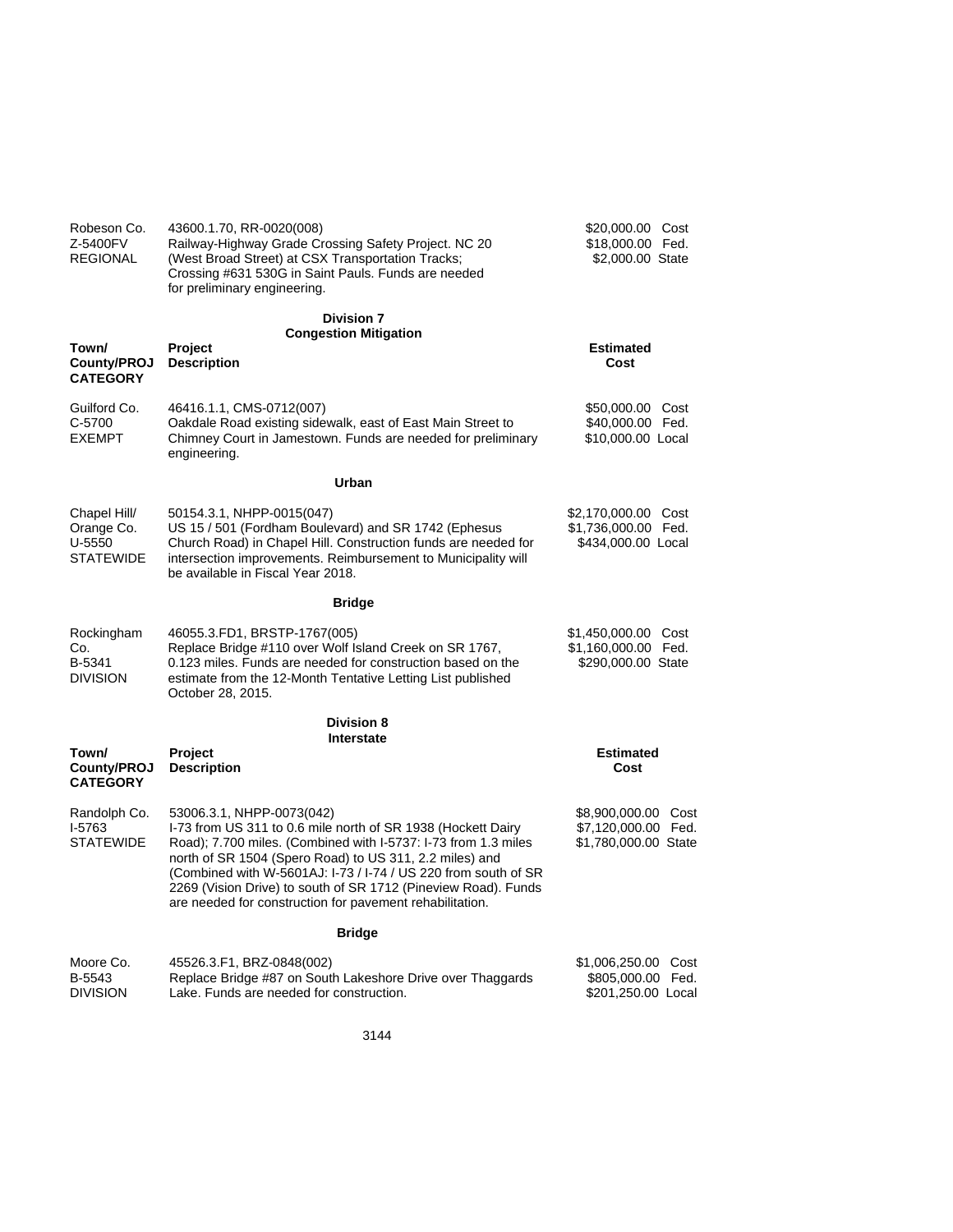| Scotland Co.<br>B-5003<br><b>DIVISION</b>        | 41106.3.F1, BRSTP-0821(005)<br>Replace Bridge #81 on Commonwealth Avenue over Leith<br>Creek. Funds are needed for construction.                                                                                                                                                                                                                                                                                                                                                                                                                           | \$641,500.00 Cost<br>\$513,200.00 Fed.<br>\$128,300.00 Local            |  |
|--------------------------------------------------|------------------------------------------------------------------------------------------------------------------------------------------------------------------------------------------------------------------------------------------------------------------------------------------------------------------------------------------------------------------------------------------------------------------------------------------------------------------------------------------------------------------------------------------------------------|-------------------------------------------------------------------------|--|
|                                                  | <b>Safety</b>                                                                                                                                                                                                                                                                                                                                                                                                                                                                                                                                              |                                                                         |  |
| Chatham Co.<br>W-5601CL<br><b>STATEWIDE</b>      | 50138.2.91, HSIP-0064(184)<br>US 64 at SR 1716 (Big Woods Road) / SR 1941 (Seaforth<br>Road). Funds are needed for full right of way and utilities.                                                                                                                                                                                                                                                                                                                                                                                                        | \$60,000.00 Cost<br>\$54,000.00 Fed.<br>\$6,000.00 State                |  |
| Randolph Co.<br>W-5601C<br><b>STATEWIDE</b>      | 50138.3.4, HSIP-0064(178)<br>US 64 at SR 2469 (Brown's Crossroads) / SR 2628 (Parks<br>Crossroads Church Road). Funds are needed for construction for<br>safety improvements.                                                                                                                                                                                                                                                                                                                                                                              | \$575,000.00 Cost<br>\$517,500.00 Fed.<br>\$57,500.00 State             |  |
| Scotland Co.<br>W-5145<br><b>REGIONAL</b>        | 45269.3.FR1, STP-0501(017)<br>US 501 and SR 1614 (Old Barnes Bridge Road) intersection.<br>Funds are needed for construction to construct turn lanes.                                                                                                                                                                                                                                                                                                                                                                                                      | \$290,000.00 Cost<br>\$261,000.00 Fed.<br>\$29,000.00 State             |  |
|                                                  | <b>Rail Program</b>                                                                                                                                                                                                                                                                                                                                                                                                                                                                                                                                        |                                                                         |  |
| Montgomery<br>Co.<br>Z-5400HC<br><b>DIVISION</b> | 43600.1.73, RR-1141(029)<br>Railway-Highway Grade Crossing Safety Project. SR 1141<br>(Lemons Drywall Road) at Aberdeen Carolina & Western<br>Railway Company; Crossing #728 927P near Troy. Funds<br>are needed for preliminary engineering.                                                                                                                                                                                                                                                                                                              | \$20,000.00 Cost<br>\$18,000.00 Fed.<br>\$2,000.00 State                |  |
|                                                  | <b>High Priority</b>                                                                                                                                                                                                                                                                                                                                                                                                                                                                                                                                       |                                                                         |  |
| Richmond Co.<br>R-3421A<br>STATEWIDE             | 34542.2.6, HPPF-0220(030)<br>US 220 Bypass from US 74 Bypass west of Rockingham at<br>SR 1109 (Zion Church Road) Interchange to south of SR 1140<br>(Old Charlotte Highway). Funds are needed for utilities for gas<br>and water relocation, obligating the balance of SAFETEA-LU<br>Section 1702 High Priority Federal Funds designated for this<br>project.                                                                                                                                                                                              | \$6,836,468.00 Cost<br>\$5,469,174.00 Fed.<br>\$1,367,294.00 State      |  |
|                                                  | Division 9<br><b>Interstate</b>                                                                                                                                                                                                                                                                                                                                                                                                                                                                                                                            |                                                                         |  |
| Town/<br><b>County/PROJ</b><br><b>CATEGORY</b>   | Project<br><b>Description</b>                                                                                                                                                                                                                                                                                                                                                                                                                                                                                                                              | <b>Estimated</b><br>Cost                                                |  |
| Rowan Co.<br>I-3802B<br><b>STATEWIDE</b>         | 36780.3.GV3, NHIMF-085-2(078)63<br>I-85 from Lane Street (Exit 63) in Cabarrus County to US 29-601<br>connector (Exit 68) in Rowan County, 5.900 miles. (Combined<br>with B-5365: Replace Bridge #21 and Bridge #34 over the<br>Norfolk Southern Railroad Tracks on US 29 / US 152), and<br>(Combined with I-3610: I-85 / US 601 at NC 152 and US 29, Exit<br>68). Funds are needed for construction based on the estimate<br>from the 12-Month Tentative Letting List published October 28,<br>2015. This is a GARVEE BOND project with \$7,722,000.00 of | \$168,830,000.00 Cost<br>\$134,230,000.00 Fed.<br>\$34,600,000.00 State |  |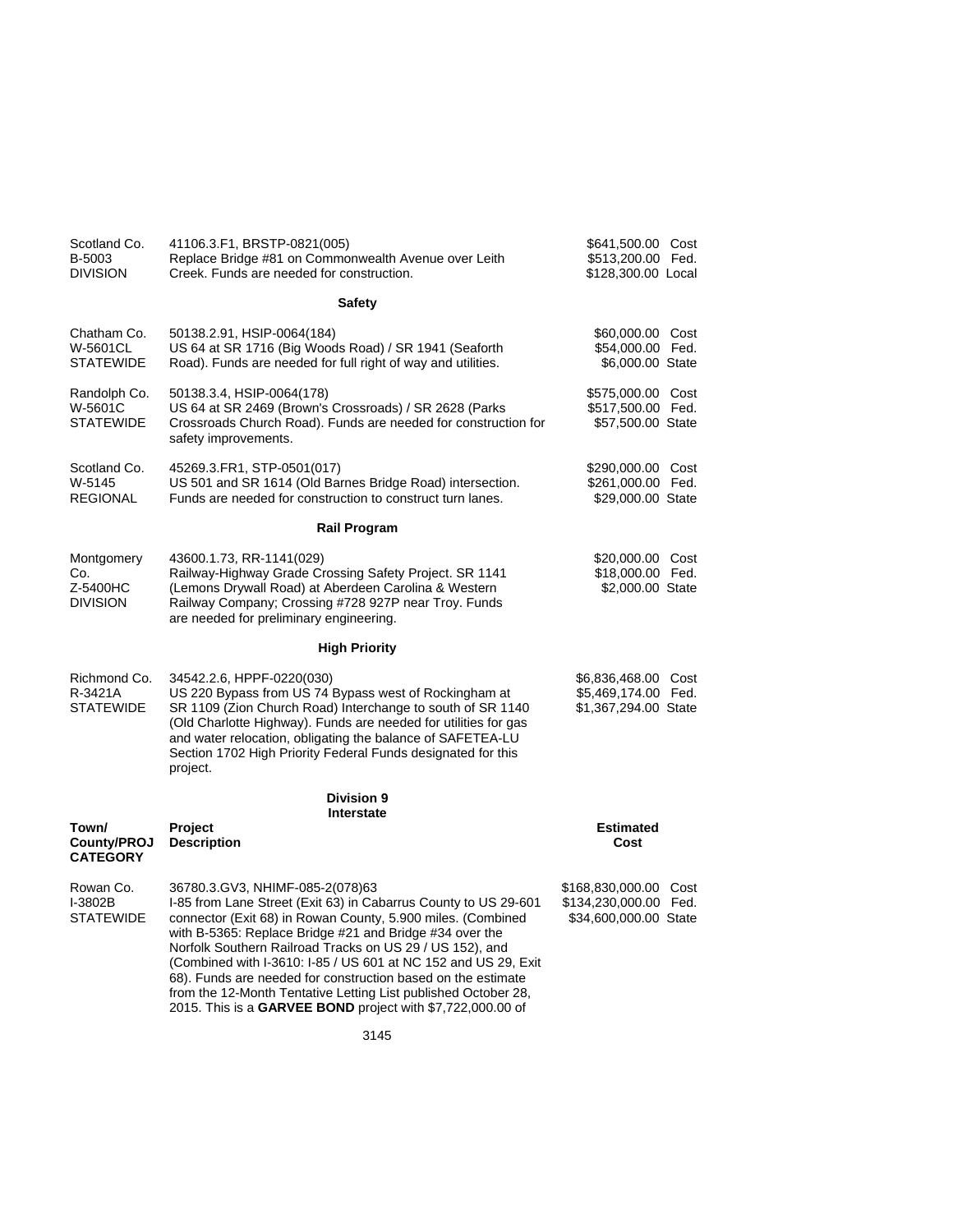|                                                   | Federal Funds in FFY16 through FFY30 and \$7,500,000.00 of<br>State Funds in FFY16 through FFY19. In addition to GARVEE<br>BOND Funds, \$5,750,000.00 of traditional Federal Funds with<br>State Match is programmed from FFY16 through FFY19. This is<br>a Design-Build project.                                                                                                                                                                                                                                                                                                                                                                                                                        |                                                                      |  |
|---------------------------------------------------|----------------------------------------------------------------------------------------------------------------------------------------------------------------------------------------------------------------------------------------------------------------------------------------------------------------------------------------------------------------------------------------------------------------------------------------------------------------------------------------------------------------------------------------------------------------------------------------------------------------------------------------------------------------------------------------------------------|----------------------------------------------------------------------|--|
| Rowan Co.<br>I-3802B<br><b>STATEWIDE</b>          | 36780.2.U3, NHIMF-085-2(078)63<br>I-85 from Lane Street (Exit 63) in Cabarrus County to<br>US 29-601 connector (Exit 68) in Rowan County. (Combined with<br>B-5365: Replace Bridge #21 and Bridge #34 over the Norfolk<br>Southern Railroad Tracks on US 29 / US 152), and (Combined<br>with I-3610: I-85 / US 601 at NC 152 and US 29, Exit 68). Funds<br>are needed for utilities relocation. This is a Design-Build<br>project                                                                                                                                                                                                                                                                        | \$2,753,000.00 Cost<br>\$2,202,000.00 Fed.<br>\$551,000.00 State     |  |
| Rowan Co.<br>I-3802B<br><b>STATEWIDE</b>          | 36780.2.GV3, NHIMF-085-2(078)63<br>I-85 from Lane Street (Exit 63) in Cabarrus County to<br>US 29-601 connector (Exit 68) in Rowan County. (Combined with<br>B-5365: Replace Bridge #21 and Bridge #34 over the Norfolk<br>Southern Railroad Tracks on US 29 / US 152), and (Combined<br>with I-3610: I-85 / US 601 at NC 152 and US 29, Exit 68). Funds<br>are needed for full right of way. This is a GARVEE BOND<br>project with \$858,000.00 of Federal Funds in FFY16 through<br>FFY30 and \$3,333,000 of State Match Funds in FFY16. In<br>addition to GARVEE BOND Funds, \$267,000.00 of traditional<br>Federal Funds with State Match is programmed in FFY16. This is<br>a Design-Build project. | \$16,470,333.00 Cost<br>\$13,084,000.00 Fed.<br>\$3,386,333.00 State |  |
| Forsyth Co.<br>B-5004<br><b>DIVISION</b>          | 41107.1.1, BRSTP-0918(076)<br>Replace Bridge #86 over Salem Creek and Bridge #87 over<br>Brushy Fork Creek on Reynolds Park Road. \$323,360.00 has<br>previously been approved for preliminary engineering. Additional<br>funds are needed based on the latest estimate.                                                                                                                                                                                                                                                                                                                                                                                                                                 | \$44,500.00 Cost<br>\$35,600.00 Fed.<br>\$8,900.00 Local             |  |
| Rowan Co.<br>B-5160<br><b>DIVISION</b>            | 42335.2.1, BRZ-1986(001)<br>Replace Bridge #50 over Nails Branch on SR 1986. Funds are<br>needed for full right of way and utilities.                                                                                                                                                                                                                                                                                                                                                                                                                                                                                                                                                                    | \$80,000.00 Cost<br>\$64,000.00 Fed.<br>\$16,000.00 State            |  |
|                                                   | <b>Division 10</b><br><b>Bridge</b>                                                                                                                                                                                                                                                                                                                                                                                                                                                                                                                                                                                                                                                                      |                                                                      |  |
| Town/<br>County/PROJ<br><b>CATEGORY</b>           | Project<br><b>Description</b>                                                                                                                                                                                                                                                                                                                                                                                                                                                                                                                                                                                                                                                                            | <b>Estimated</b><br>Cost                                             |  |
| Cabarrus Co.<br><b>B-5548</b><br><b>STATEWIDE</b> | 55048.2.1, NHPP-0049(032)<br>Replace Bridge #103 over Dutch Buffalo Creek on NC 49. Funds<br>are needed for full right of way and utilities.                                                                                                                                                                                                                                                                                                                                                                                                                                                                                                                                                             | \$80,000.00 Cost<br>\$64,000.00 Fed.<br>\$16,000.00 State            |  |
| Cabarrus Co.<br>B-5793<br><b>DIVISION</b>         | 45747.1.1, BRZ-2443(001)<br>Replace Bridge #201 over Little Buffalo Creek on SR 2443.<br>Funds are needed for preliminary engineering.                                                                                                                                                                                                                                                                                                                                                                                                                                                                                                                                                                   | \$100,000.00 Cost<br>\$80,000.00 Fed.<br>\$20,000.00 State           |  |
| Mecklenburg                                       | 50151.1.1, BRSTP-1003(147)                                                                                                                                                                                                                                                                                                                                                                                                                                                                                                                                                                                                                                                                               | \$160,000.00 Cost                                                    |  |
|                                                   |                                                                                                                                                                                                                                                                                                                                                                                                                                                                                                                                                                                                                                                                                                          |                                                                      |  |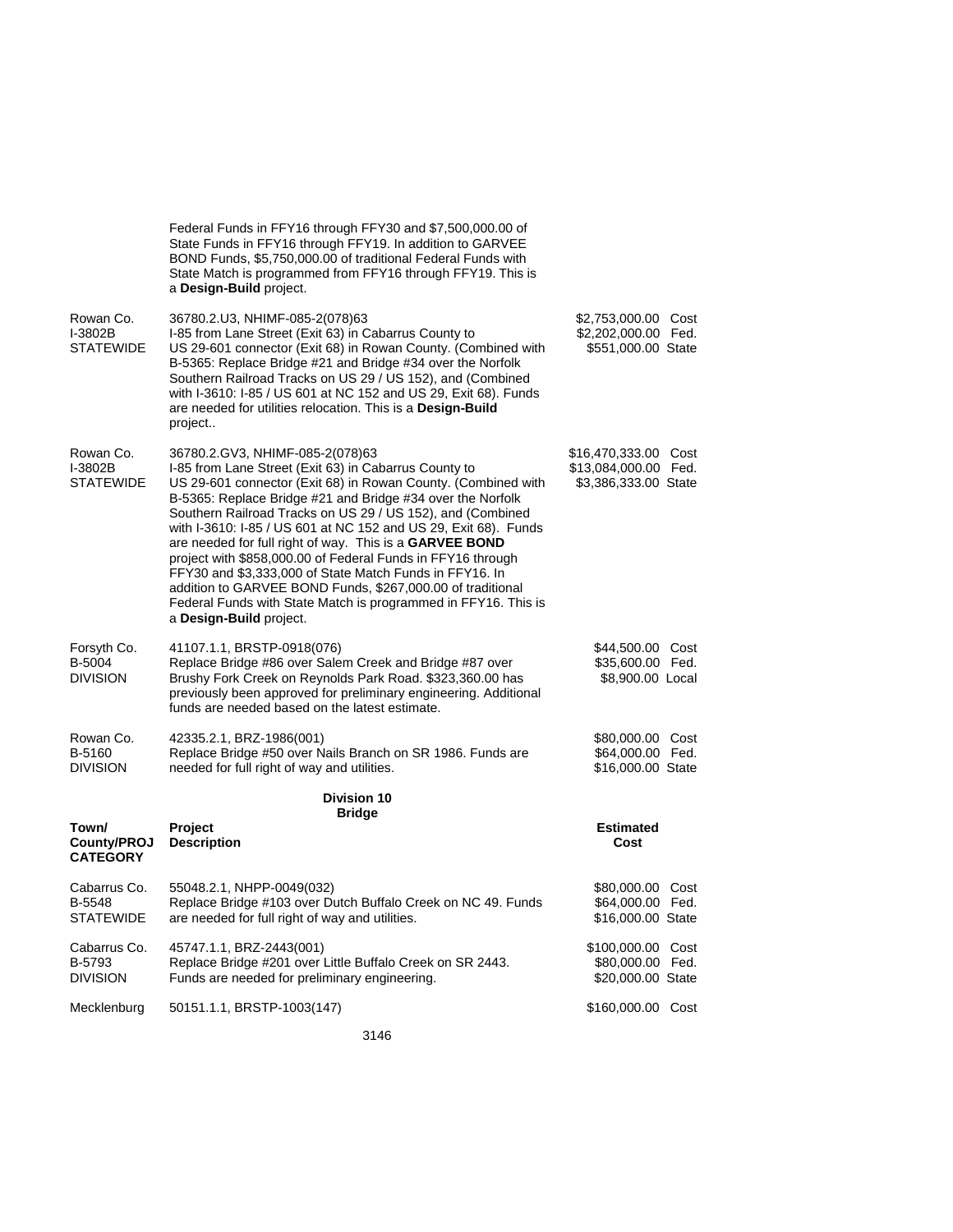| Co.<br>B-5930<br><b>DIVISION</b>                                                   | Replace Bridge #433 over McAlpine Creek on Sardis Lane.<br>Funds are needed for preliminary engineering.                                                                                                                                                                                                       | \$128,000.00 Fed.<br>\$32,000.00 Local                           |  |
|------------------------------------------------------------------------------------|----------------------------------------------------------------------------------------------------------------------------------------------------------------------------------------------------------------------------------------------------------------------------------------------------------------|------------------------------------------------------------------|--|
| Mecklenburg<br>Co.<br>B-5931<br><b>DIVISION</b>                                    | 50152.1.1, BRSTP-1003(146)<br>Replace Bridge #443 over Southern Railroad on Morris Field<br>Drive. Funds are needed for preliminary engineering.                                                                                                                                                               | \$600,000.00 Cost<br>\$480,000.00 Fed.<br>\$120,000.00 Local     |  |
| Stanly Co.<br>B-5800<br><b>DIVISION</b>                                            | 45754.1.1, BRZ-1253(005)<br>Replace Bridge #160 over Ramsey Branch on SR 1253. Funds<br>are needed for preliminary engineering.                                                                                                                                                                                | \$100,000.00 Cost<br>\$80,000.00 Fed.<br>\$20,000.00 State       |  |
| Union Co.<br>B-5243<br><b>DIVISION</b>                                             | 42845.3.FD1, BRSTP-1008(023)<br>Replace Bridge #258 on SR 1008 over South Fork Crooked<br>Creek and improvement of the intersection at SR 1009 and<br>SR 1371, 0.187 miles. Funds are needed for construction<br>based on the estimate from the 12-Month Tentative Letting<br>List published October 28, 2015. | \$1,300,000.00 Cost<br>\$1,040,000.00 Fed.<br>\$260,000.00 State |  |
| Union Co.<br>B-5801<br><b>DIVISION</b>                                             | 45755.1.1, BRZ-2166(001)<br>Replace Bridge #163 over Pole Cat Creek on SR 2166. Funds<br>are needed for preliminary engineering.                                                                                                                                                                               | \$100,000.00 Cost<br>\$80,000.00 Fed.<br>\$20,000.00 State       |  |
|                                                                                    | <b>Safety</b>                                                                                                                                                                                                                                                                                                  |                                                                  |  |
| Cabarrus Co./<br>Mecklenburg<br>Co./ Stanly<br>Co.<br>W-5601DL<br><b>STATEWIDE</b> | 50138.1.117, HSIP-0085(021)<br>I-85, I-77, I-277 and US 52. Funds are needed for preliminary<br>engineering.                                                                                                                                                                                                   | \$10,000.00 Cost<br>\$9,000.00 Fed.<br>\$1,000.00 State          |  |
| Union Co.<br>W-5601CS<br><b>DIVISION</b>                                           | 50138.2.98, HSIP-1315(016)<br>SR 1315 (New Town Road) from SR 1008 (Waxhaw-Indian<br>Trail Road) to SR 1388 (Will Plyler Road) in Wesley Chapel;<br>SR 1315 (New Town Road) and SR 1336 (Chambwood Road)<br>near Wesley Chapel. Funds are needed for full right of way and<br>utilities.                       | \$50,000.00 Cost<br>\$45,000.00 Fed.<br>\$5,000.00 State         |  |
|                                                                                    | <b>Division 11</b><br><b>Safety</b>                                                                                                                                                                                                                                                                            |                                                                  |  |
| Town/<br>County/PROJ<br><b>CATEGORY</b>                                            | Project<br><b>Description</b>                                                                                                                                                                                                                                                                                  | <b>Estimated</b><br>Cost                                         |  |
| Yadkin Co.<br>W-5211B<br><b>STATEWIDE</b>                                          | 45341.3.2, HRRR-0067(004)<br>NC 67 at SR 1003 (Smithtown Road) / SR 1570 (Nebo Road).<br>Funds are needed for construction for the installation of an<br>Actuated Flasher System.                                                                                                                              | \$35,000.00 Cost<br>\$31,500.00 Fed.<br>\$3,500.00 State         |  |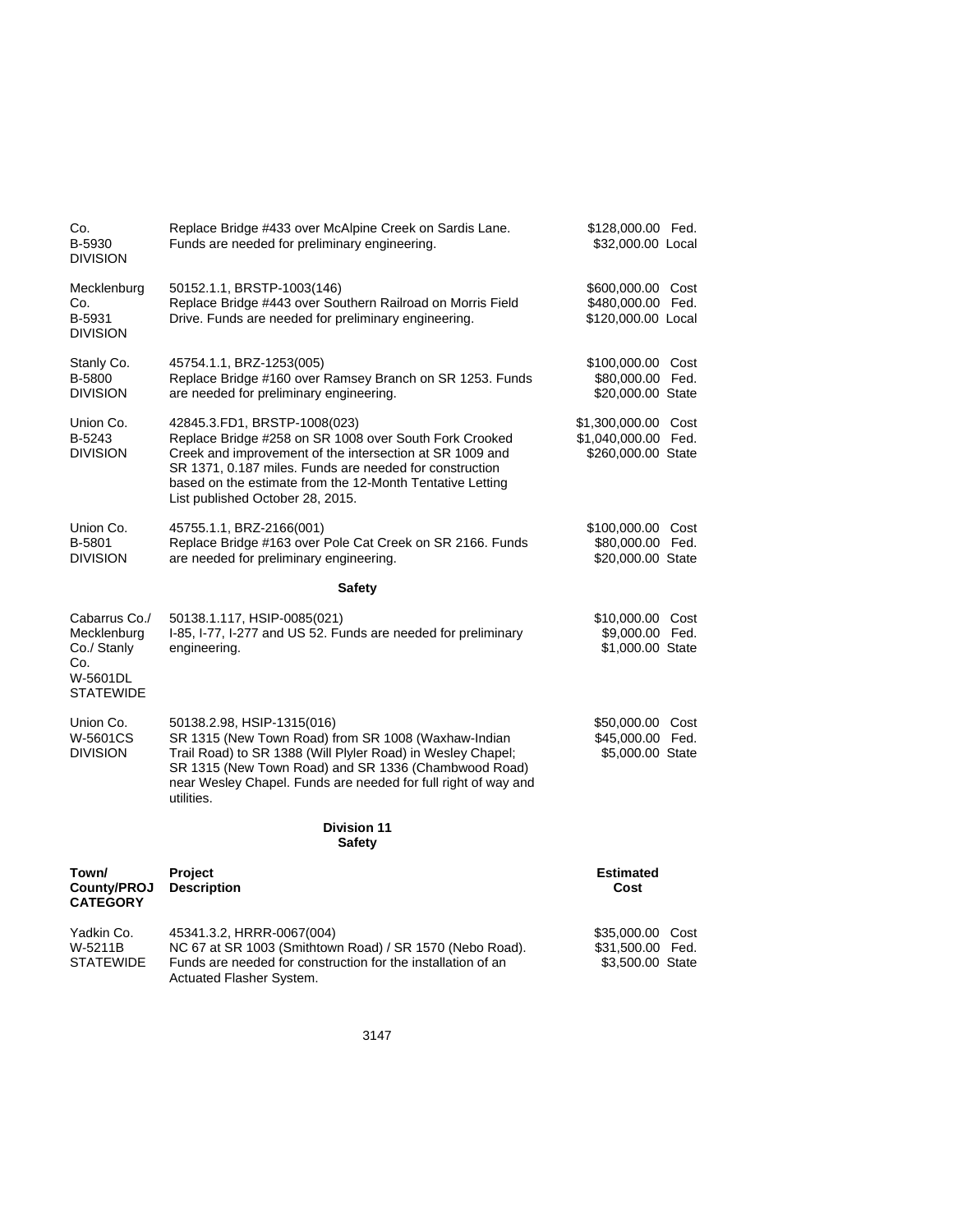| <b>Division 12</b><br><b>Congestion Mitigation</b>   |                                                                                                                                                                                                                                                                                                                                                                                                                                                                        |                                                             |  |
|------------------------------------------------------|------------------------------------------------------------------------------------------------------------------------------------------------------------------------------------------------------------------------------------------------------------------------------------------------------------------------------------------------------------------------------------------------------------------------------------------------------------------------|-------------------------------------------------------------|--|
| Town/<br>County/PROJ<br><b>CATEGORY</b>              | Project<br><b>Description</b>                                                                                                                                                                                                                                                                                                                                                                                                                                          | <b>Estimated</b><br>Cost                                    |  |
| Gastonia/<br>Gaston Co.<br>$C-5186$<br><b>EXEMPT</b> | 46245.3.1, CMS-1213(025)<br>Install 6 CCTV Cameras to the existing computerized traffic<br>signal system on I-85 at NC 7 (Ozark Avenue); US 29-74 at<br>Franklin Square II; NC 279 (New Hope Road) at Ozark Avenue;<br>US 321 (Chester Street) at Tulip Drive-Bulb Avenue; NC 274<br>(Bessemer City Road), at NC 275 (Dallas-Bessemer City Road<br>and US 274 (Union Road) at SR 1255 (Hudson Boulevard).<br>Construction funds are needed for traffic signal systems. | \$98,000.00 Cost<br>\$78,400.00 Fed.<br>\$19,600.00 Local   |  |
| Gaston Co.<br>C-5562<br><b>EXEMPT</b>                | 44109.3.F1, CMS-1213(035)<br>Bike and Pedestrian improvements between Downtown and<br>Lineberger Park. Funds are needed for construction of bike and<br>pedestrians lanes, paths, and facilities.                                                                                                                                                                                                                                                                      | \$275,000.00 Cost<br>\$220,000.00 Fed.<br>\$55,000.00 Local |  |
|                                                      | <b>Bridge</b>                                                                                                                                                                                                                                                                                                                                                                                                                                                          |                                                             |  |
| Catawba Co.<br>B-5549<br><b>DIVISION</b>             | 55047.1.1, BRSTP-1216(021)<br>Replace Bridge #327 over Falling Creek on Falling Creek Road.<br>\$176,000.00 has previously been approved for preliminary<br>engineering. Additional funds are needed based on the latest<br>estimate                                                                                                                                                                                                                                   | \$230,000.00 Cost<br>\$184,000.00 Fed.<br>\$46,000.00 Local |  |
|                                                      | <b>Rail Program</b>                                                                                                                                                                                                                                                                                                                                                                                                                                                    |                                                             |  |
| Gaston Co.<br>Z-5400LJ<br><b>DIVISION</b>            | 43600.1.74, RR-1306(032)<br>Railway-Highway Grade Crossing Safety Project. SR 1306<br>(S. 8th Street) at Norfolk Southern Railway Tracks;<br>Crossing #716 243H near Bessemer City. Funds are needed<br>for preliminary engineering.                                                                                                                                                                                                                                   | \$40,000.00 Cost<br>\$36,000.00 Fed.<br>\$4,000.00 State    |  |
| Iredell Co.<br>Z-5400LH<br><b>STATEWIDE</b>          | 43600.1.75, RR-1226(021)<br>Railway-Highway Grade Crossing Safety Project on Penske Way<br>at Norfolk Southern Railway Tracks; Crossing #721 616P near<br>Mooresville. Funds are needed for preliminary engineering.                                                                                                                                                                                                                                                   | \$20,000.00 Cost<br>\$18,000.00 Fed.<br>\$2,000.00 State    |  |
|                                                      | <b>Division 13</b><br><b>Congestion Mitigation</b>                                                                                                                                                                                                                                                                                                                                                                                                                     |                                                             |  |
| Town/<br>County/PROJ<br><b>CATEGORY</b>              | Project<br><b>Description</b>                                                                                                                                                                                                                                                                                                                                                                                                                                          | <b>Estimated</b><br>Cost                                    |  |
| Buncombe Co.<br>C-5564<br><b>EXEMPT</b>              | 44110.3.1, CMS-000S(758)<br>Land of Sky Regional Council-Work with regional clean air<br>campaign and clean vehicle coalition to implement an<br>educational and outreach program in communities adjacent to<br>the Great Smokey Mountains National Park. \$94,000.00 has<br>previously been approved for construction. Funds are needed for<br>construction for the implementation of the outreach program.                                                           | \$91,250.00 Cost<br>\$73,000.00 Fed.<br>\$18,250.00 Local   |  |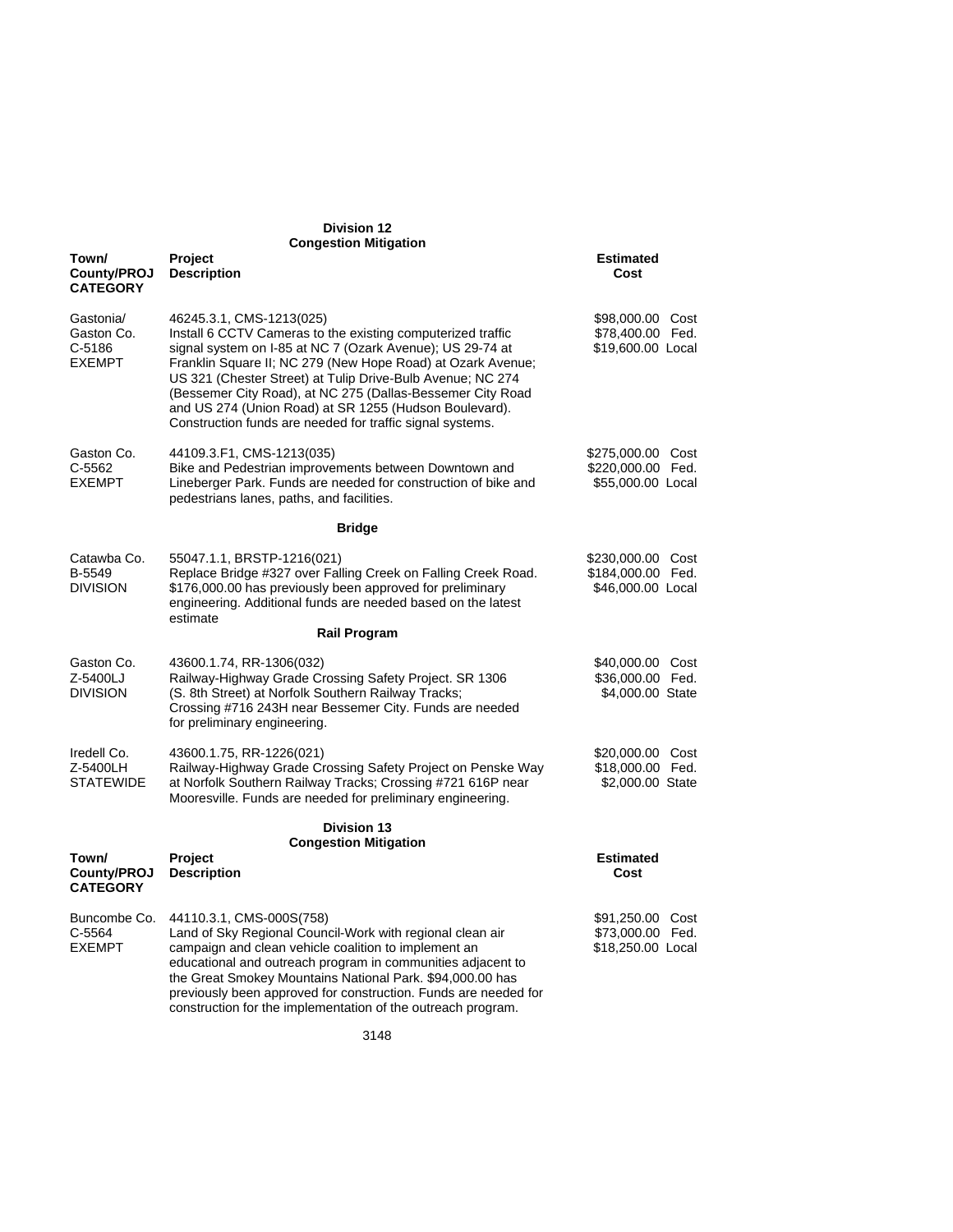# **Bridge**

| Burke Co.<br>B-5398<br><b>DIVISION</b>                   | 46113.2.1, BRZ-1803(001)<br>Replace Bridge #21 over Henry Fork River on SR 1803. Funds<br>are needed for full right of way to replace bridge.                                                                                        | \$300,000.00 Cost<br>\$240,000.00 Fed.<br>\$60,000.00 State    |
|----------------------------------------------------------|--------------------------------------------------------------------------------------------------------------------------------------------------------------------------------------------------------------------------------------|----------------------------------------------------------------|
|                                                          | Rural                                                                                                                                                                                                                                |                                                                |
| McDowell Co.<br>R-4436MG<br>STATEWIDE                    | 34625.2.53, STP-0040(035)<br>Construct a hazardous spill retention basin within the I-40<br>Eastbound Rest Area. Funds are needed for construction to<br>improve water quality.                                                      | \$72,000.00 Cost<br>\$57,600.00 Fed.<br>\$14,400.00 State      |
|                                                          | <b>Division 14</b><br>Urban                                                                                                                                                                                                          |                                                                |
| Town/<br>County/PROJ<br><b>CATEGORY</b>                  | <b>Project</b><br><b>Description</b>                                                                                                                                                                                                 | <b>Estimated</b><br>Cost                                       |
| Waynesville/<br>Haywood Co.<br>U-5548<br><b>DIVISION</b> | 50156.1.1, STPDA-1302(064)<br>Realignment of Brown Avenue from Boyd Avenue to<br>approximately 1200 feet south of the intersection. Funds<br>are needed for preliminary engineering.                                                 | \$50,000.00 Cost<br>\$40,000.00 Fed.<br>\$10,000.00 Local      |
|                                                          | <b>Bridge</b>                                                                                                                                                                                                                        |                                                                |
| Jackson Co.<br>B-5404<br><b>DIVISION</b>                 | 46119.3.FD1, BRZ-1163(010)<br>Replace Bridge #136 over Pine Creek on SR 1163, 0.205 miles.<br>Funds are needed for construction based on the estimate from<br>the 12-Month Tentative Letting List published October 28, 2015.        | \$800,000.00 Cost<br>\$640,000.00 Fed.<br>\$160,000.00 State   |
| Transylvania<br>Co.<br>B-4822<br><b>DIVISION</b>         | 38592.3.FD1, BRZ-1119(004)<br>Replace Bridge #13 over Nicholson Creek on SR 1119,<br>0.172 miles. Funds are needed for construction based on the<br>estimate from the 12-Month Tentative Letting List published<br>October 28, 2015. | \$900,000.00 Cost<br>\$720,000.00 Fed.<br>\$180,000.00 State   |
| Transylvania<br>Co.<br>B-5403<br><b>DIVISION</b>         | 46118.3.FD1, BRZ-1532(005)<br>Replace Bridge #196 over Crab Creek on SR 1532, 0.152 miles.<br>Funds are needed for construction based on the estimate from<br>the 12-Month Tentative Letting List published October 28, 2015.        | \$1,050,000.00 Cost<br>\$840,000.00 Fed.<br>\$210,000.00 State |
| Clay Co.<br><b>W-5601CV</b><br><b>DIVISION</b>           | 50138.3.101, HSIP-1330(011)<br>SR 1330 (Cold Branch Road) from SR 1307 (Woods Road)<br>to SR 1328 (Peckerwood Road), near Hayesville. Funds are<br>needed for construction to install guardrail and end units.                       | \$136,000.00 Cost<br>\$122,400.00 Fed.<br>\$13,600.00 State    |
| Haywood Co.<br>W-5601CB<br><b>REGIONAL</b>               | 50138.3.81, HSIP-0276(014)<br>US 276 at Bridges #132, #125 and #93 near Canton. Funds<br>are needed for construction to install guardrail and end<br>treatments.                                                                     | \$110,000.00 Cost<br>\$99,000.00 Fed.<br>\$11,000.00 State     |
| Polk Co.                                                 | 50138.3.100, HSIP-0108(005)                                                                                                                                                                                                          | \$15,000.00 Cost                                               |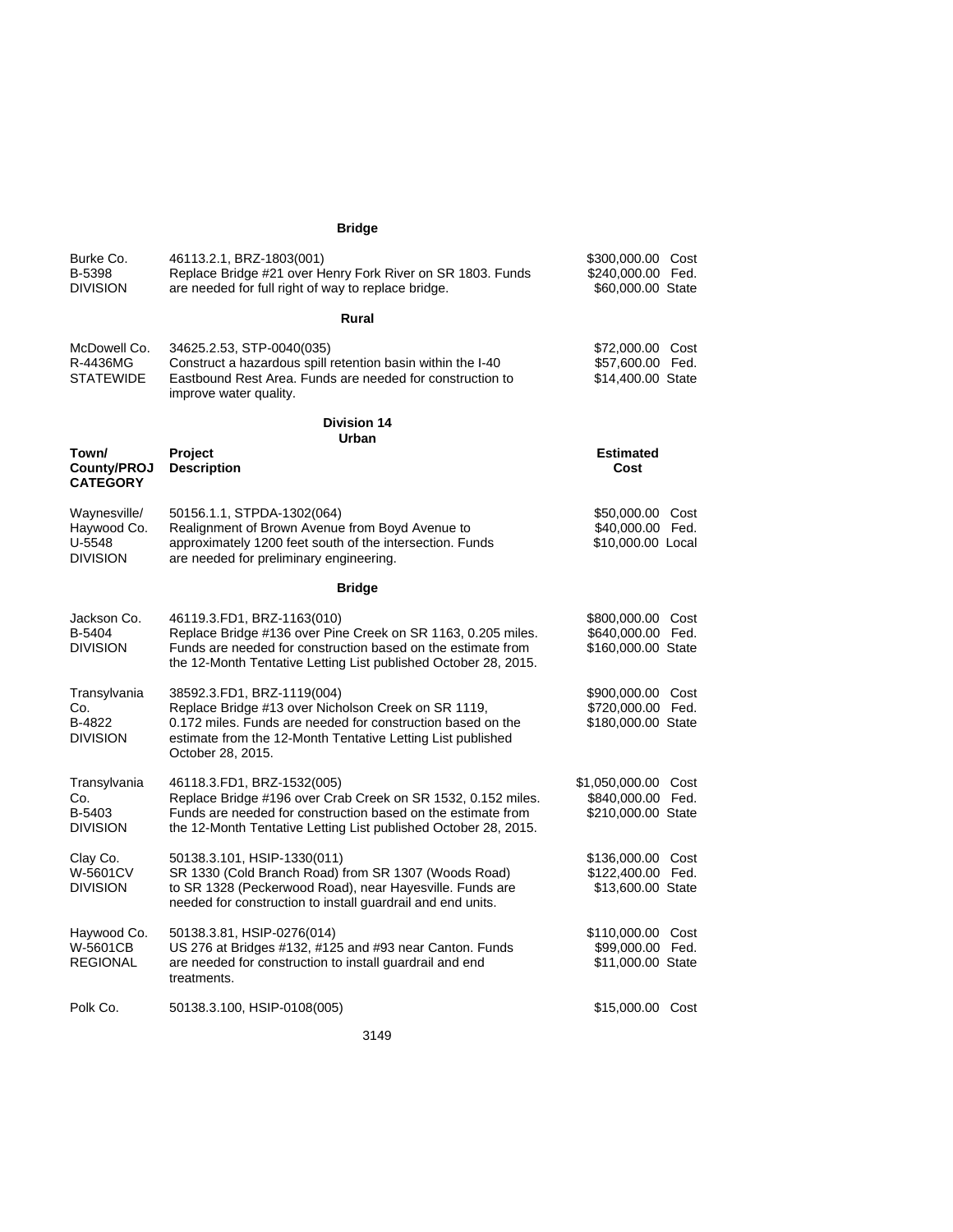| <b>REGIONAL</b>                          | near Columbus. Funds are needed for construction of safety<br>improvements.                                                                                                                                                                                  | \$1,500.00 State                                               |      |
|------------------------------------------|--------------------------------------------------------------------------------------------------------------------------------------------------------------------------------------------------------------------------------------------------------------|----------------------------------------------------------------|------|
|                                          | <b>Statewide</b><br><b>Surface Transportation</b>                                                                                                                                                                                                            |                                                                |      |
| Town/<br>County/PROJ<br><b>CATEGORY</b>  | <b>Project</b><br><b>Description</b>                                                                                                                                                                                                                         | <b>Estimated</b><br>Cost                                       |      |
| Statewide<br>R-9999<br><b>DIVISION</b>   | 34634.1.4, STP-000S(803)<br>Northern Long-eared Bat (NLEB) endangered species mitigation.<br>\$1,000,000.00 has previously been approved for preliminary<br>engineering. Additional funds are needed based on the latest<br>estimate.<br><b>Rail Program</b> | \$1,000,000,00 Cost<br>\$800,000,00 Fed.<br>\$200,000,00 State |      |
| Statewide<br>C-5600C<br><b>STATEWIDE</b> | 50061.3.4, CMS-000S(841)<br>Expand and Augment Statewide Transportation Demand<br>Management Program. Funds are needed for implementation.                                                                                                                   | \$1,500,000.00<br>\$1,200,000.00 Fed.<br>\$300,000,00 State    | Cost |

\$13,500.00 Fed.

NC 108, 0.5 mile east of SR 1556 (Industrial Park Access)

## **ITEM M SUMMARY - 72 PROJECT(S) - (TOTAL FEDERAL AND STATE) \$247,193,074.00**

## **Approval - Revisions to the 2016-2025 STIPS**

A motion was made by Board Member Alexander, seconded by Board Member Palermo, to

approve the following additions, modifications and deletions to the 2016 – 2025 State Transportation

Improvement Plans.

W-5601CU

## **HIGHWAY PROGRAM**

#### **STIP ADDITIONS DIVISION 3**

| U-5926<br><b>NEW HANOVER</b><br>Proj. Category<br><b>DIVISION</b> | New route. SR 1302<br>(23rd Street) to 26th Street.<br>Construct route on new<br>location. Economic<br>Development project.<br>Add Right-of-Way in FY 17<br>and Construction in FY 18<br>not previously programmed.<br>This is an Economic<br>Development project. | Right-of-Way FY17<br>FY <sub>17</sub><br>Construction FY18<br><b>FY18</b>                | \$225,000(T)<br>$$225,000$ (L)<br>\$2.436.000(T)<br>$$2,436,000$ (L)<br>\$5.322,000 |
|-------------------------------------------------------------------|--------------------------------------------------------------------------------------------------------------------------------------------------------------------------------------------------------------------------------------------------------------------|------------------------------------------------------------------------------------------|-------------------------------------------------------------------------------------|
|                                                                   |                                                                                                                                                                                                                                                                    | <b>DIVISION 6</b>                                                                        |                                                                                     |
| U-5925<br><b>ROBESON</b><br>Proj. Category<br><b>DIVISION</b>     | SR 1340(North Odum<br>Street/Prospect Street).<br>SR 1566 (Corinth Street) to<br>NC 711 (Third street).                                                                                                                                                            | Right-of-Way FY17<br><b>Utilities</b><br><b>FY17</b><br>Construction FY18<br><b>FY18</b> | \$150,000(T)<br>\$125,000(T)<br>\$1,750,000 (HSIP)<br>\$372,000 (T)                 |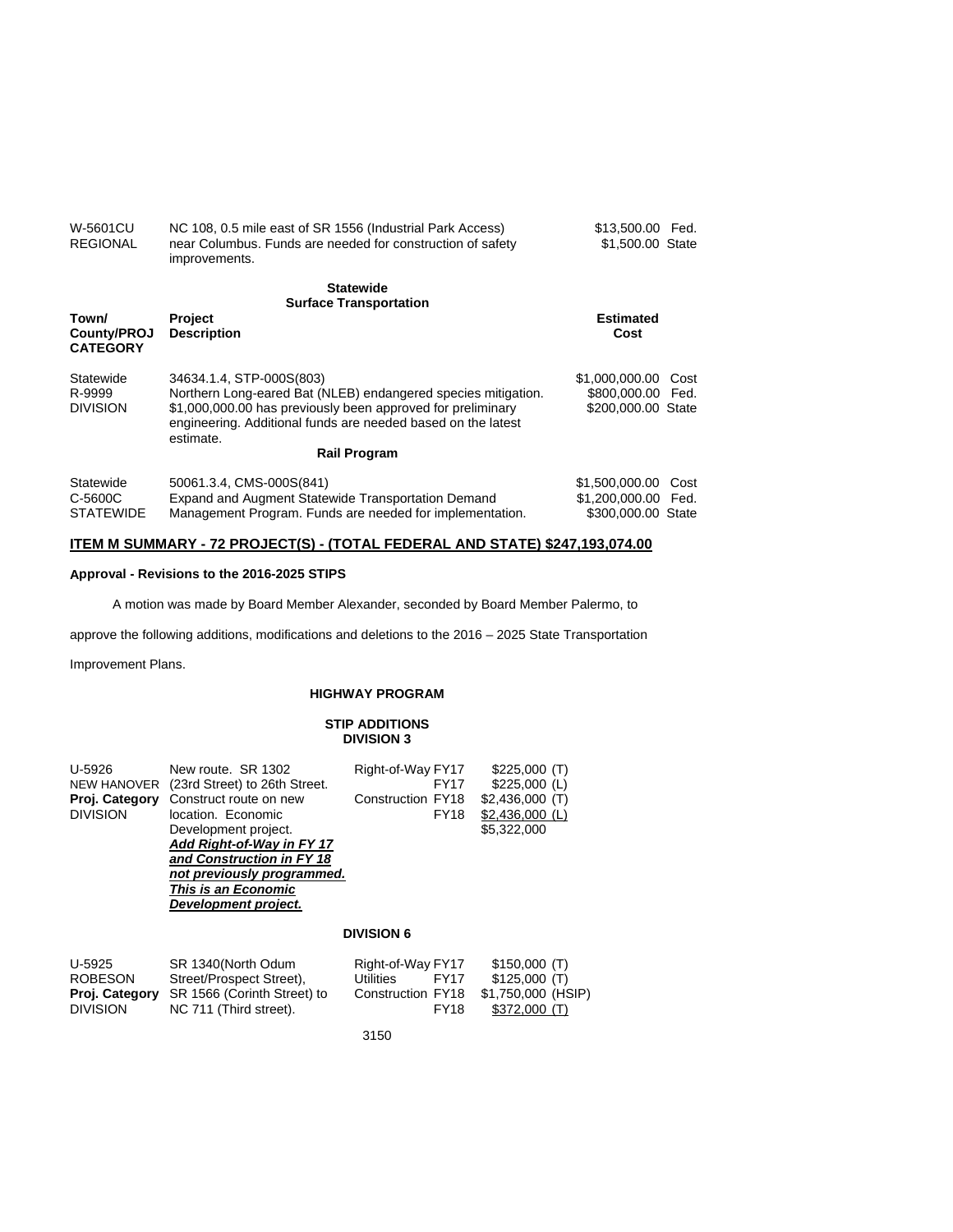Upgrade to superstreet. \$2,397,000 *Add Right-of-Way in FY 17 and Construction in FY 18 not previously programmed. project programmed due to supplemental Safety fund contribution.* 

# **DIVISION 7**

| EL-5104         | Deep River Greenway, Deep                |             | Construction FY16 \$1,236,000 (CMAQ) |  |  |
|-----------------|------------------------------------------|-------------|--------------------------------------|--|--|
| <b>GUILFORD</b> | River Greenway Extension.                | <b>FY16</b> | $$309,000$ (L)                       |  |  |
| Proj. Category  | Greenway Trail connecting                |             | \$1,545,000                          |  |  |
| <b>EXEMPT</b>   | University Park with Piedmont            |             |                                      |  |  |
|                 | <b>Environmental Center.</b>             |             |                                      |  |  |
|                 | <b>Project re-added for Construction</b> |             |                                      |  |  |
|                 | in FY 16 at request of MPO and           |             |                                      |  |  |
|                 | <b>Transportation Planning Branch.</b>   |             |                                      |  |  |

# **DIVISION 12**

| U-5924          | Various, Greater Hickory        | Engineering | <b>FY16</b> | \$100,000 (STPDA) |
|-----------------|---------------------------------|-------------|-------------|-------------------|
| <b>CALDWELL</b> | Metropolitan Planning           |             | <b>FY16</b> | $$25,000$ (L)     |
| ALEXANDER       | Organization. (MPO)             |             | FY17        | \$100,000 (STPDA) |
| <b>BURKE</b>    | Planning (PL) Supplement        |             | FY17        | $$25,000$ (L)     |
| CATAWBA         | <b>Add Engineering in FY 16</b> |             | FY18        | \$100,000 (STPDA) |
| Proj. Category  | through FY 25 not               |             | FY18        | $$25,000$ (L)     |
| <b>DIVISION</b> | previously programmed.          |             | <b>FY19</b> | \$100,000 (STPDA) |
|                 |                                 |             | FY19        | $$25,000$ (L)     |
|                 |                                 |             | FY20        | \$100,000 (STPDA) |
|                 |                                 |             | <b>FY20</b> | $$25,000$ (L)     |
|                 |                                 |             | FY21        | \$100,000 (STPDA) |
|                 |                                 |             | <b>FY21</b> | $$25,000$ (L)     |
|                 |                                 |             | FY22        | \$100,000 (STPDA) |
|                 |                                 |             | FY22        | $$25,000$ (L)     |
|                 |                                 |             | FY23        | \$100,000 (STPDA) |
|                 |                                 |             | FY23        | $$25,000$ (L)     |
|                 |                                 |             | FY24        | \$100,000 (STPDA) |
|                 |                                 |             | <b>FY24</b> | $$25,000$ (L)     |
|                 |                                 |             | FY25        | \$100,000 (STPDA) |
|                 |                                 |             | FY25        | $$25,000$ (L)     |
|                 |                                 |             |             | \$1,250,000       |
|                 |                                 |             |             |                   |

## **STIP MODIFICATIONS DIVISION 1**

I-5839 I-95, Halifax County line Construction FY17 \$2,100,000 (NHPIM)

NORTHAMPTON (mile post 173.9) to SR 1201 **Proj. Category** (Macon Price Road) (mile post 178.5). STATEWIDE Pavement rehabilitation. *Accelerate Construction from FY 20 to FY 17.*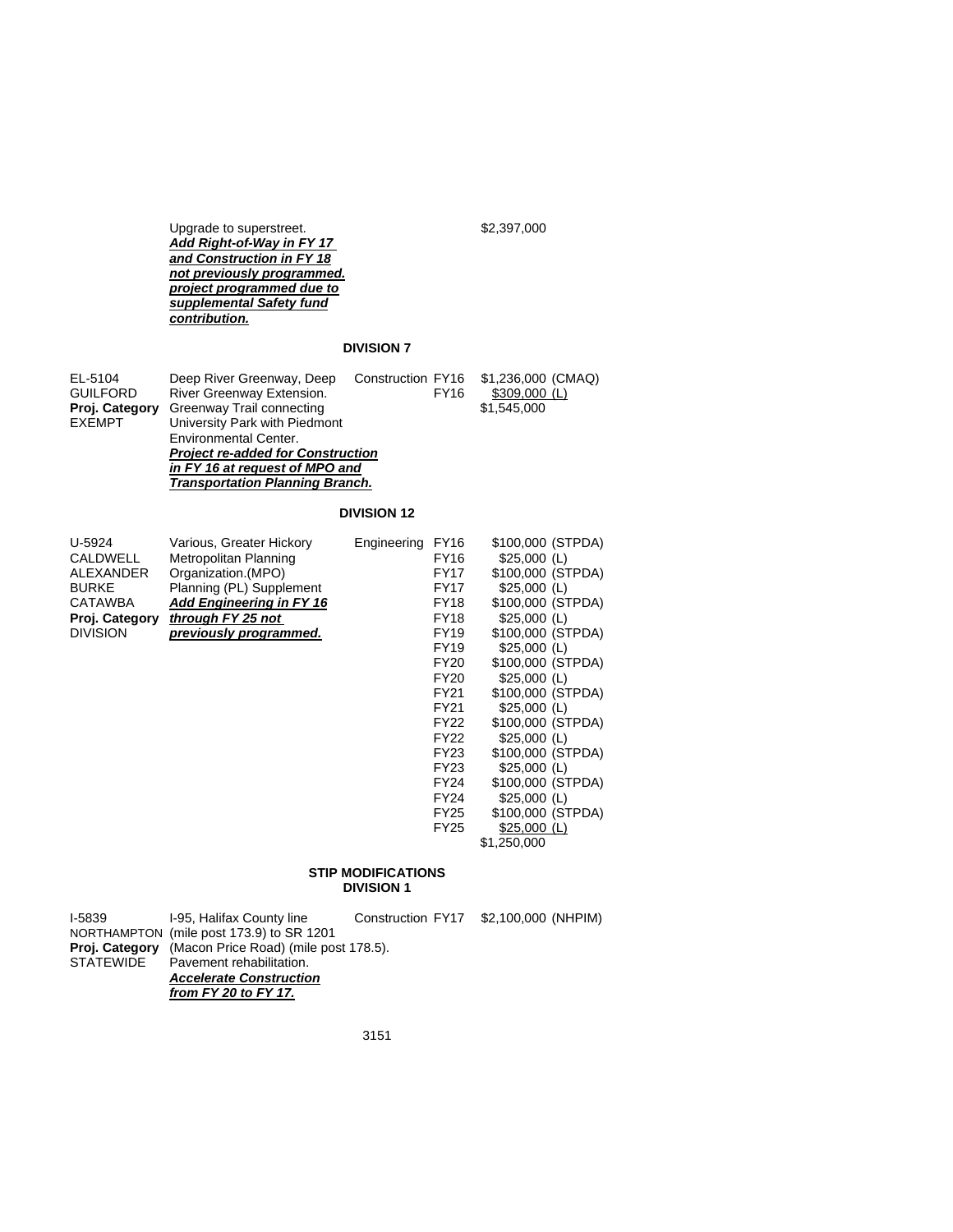# **DIVISION 4**

| $I-5781$<br>JOHNSTON<br>Proj. Category<br><b>STATEWIDE</b>    | I-40, SR 1010 (Cleveland<br>Road) to west of SR 1211<br>(Morgan Road). Pavement rehabilitation.<br>Scope changed to include<br>adjacent STIP projects<br>I-5782 and I-5817 to better<br>coordinate Construction.                                               | Construction FY18                                                           |                            | \$6,550,000 (NHPIM)                                                                              |                                                                     |
|---------------------------------------------------------------|----------------------------------------------------------------------------------------------------------------------------------------------------------------------------------------------------------------------------------------------------------------|-----------------------------------------------------------------------------|----------------------------|--------------------------------------------------------------------------------------------------|---------------------------------------------------------------------|
| $I-5841$<br><b>NASH</b><br>Proj. Category<br><b>STATEWIDE</b> | I-95, SR 1745 (Bend of the<br>River Road) (mile post 128.5)<br>to 1 mile north of NC 58 (mile post<br>131.1). Pavement rehabilitation.<br><b>Accelerate Construction</b><br>from FY 20 to FY 17.                                                               | Construction FY17                                                           |                            | \$2,500,000 (NHPIM)                                                                              |                                                                     |
| I-5842<br><b>WILSON</b><br>Proj. Category<br><b>STATEWIDE</b> | I-95, North of SR 1309<br>(Bloomery Road) (mile post<br>123.7) to Nash County line<br>(mile post 124.6).<br>Pavement rehabilitation.<br><b>Accelerate Construction</b><br>from FY 20 to FY 16 to<br>coordinate with adjacent<br>project i-5727.                | Construction FY16                                                           |                            | \$750,000 (NHPIM)                                                                                |                                                                     |
| U-3330<br>NASH<br>Proj. Category<br><b>REGIONAL</b>           | US 301 Bypass, NC 43/NC 48<br>(Benvenue Road) to SR 1836<br>(May Drive) in Rocky Mount.<br>Add an additional lane in each<br>direction.<br><b>Accelerate Construction from FY 18</b><br>to FY 17. Project will be ready ahead<br>of schedule for Construction. | Right-of-Way FY16<br>Construction FY17                                      | <b>FY18</b><br><b>FY19</b> | \$3,562,000 (NHP)<br>\$8,500,000 (NHP)<br>\$8,500,000 (NHP)<br>\$8,500,000 (NHP)<br>\$29,062,000 |                                                                     |
|                                                               |                                                                                                                                                                                                                                                                | <b>DIVISION 5</b>                                                           |                            |                                                                                                  |                                                                     |
| B-4943<br><b>DURHAM</b><br>Proj. Category<br><b>DIVISION</b>  | SR 1616 (Bahama Road),<br>Replace Bridge 310020 over<br>Dial Creek (Lake Michie).<br>Delay Right-of-Way from FY 16<br>to FY 17 and Construction from<br>FY 17to FY 18 to allow additional<br>time to complete Flood Study and<br>select Engineering firm.      | Right-of-Way FY17<br><b>Utilities</b><br>Construction FY18                  | <b>FY17</b>                | \$806,000                                                                                        | \$40,000 (STPOFF)<br>\$66,000 (STPOFF)<br><u>\$700,000 (STPOFF)</u> |
| R-5705C<br>WAKE<br>Proj. Category<br><b>REGIONAL</b>          | NC 55, South of SR 2791<br>(Kennebec Church Road) to<br>SR 4809 (Jicarilla Lane)<br><b>Additional project segment</b><br>programmed due to additional<br>revenue (HB 97) [note: project                                                                        | Right-of-Way FY20<br><b>Utilities</b><br>Construction FY22 \$11,541,000 (T) | FY20                       | \$3,957,000 (T)<br>\$475,000 (T)<br>FY23 \$11,540,000 (T)<br>\$27,513,000                        |                                                                     |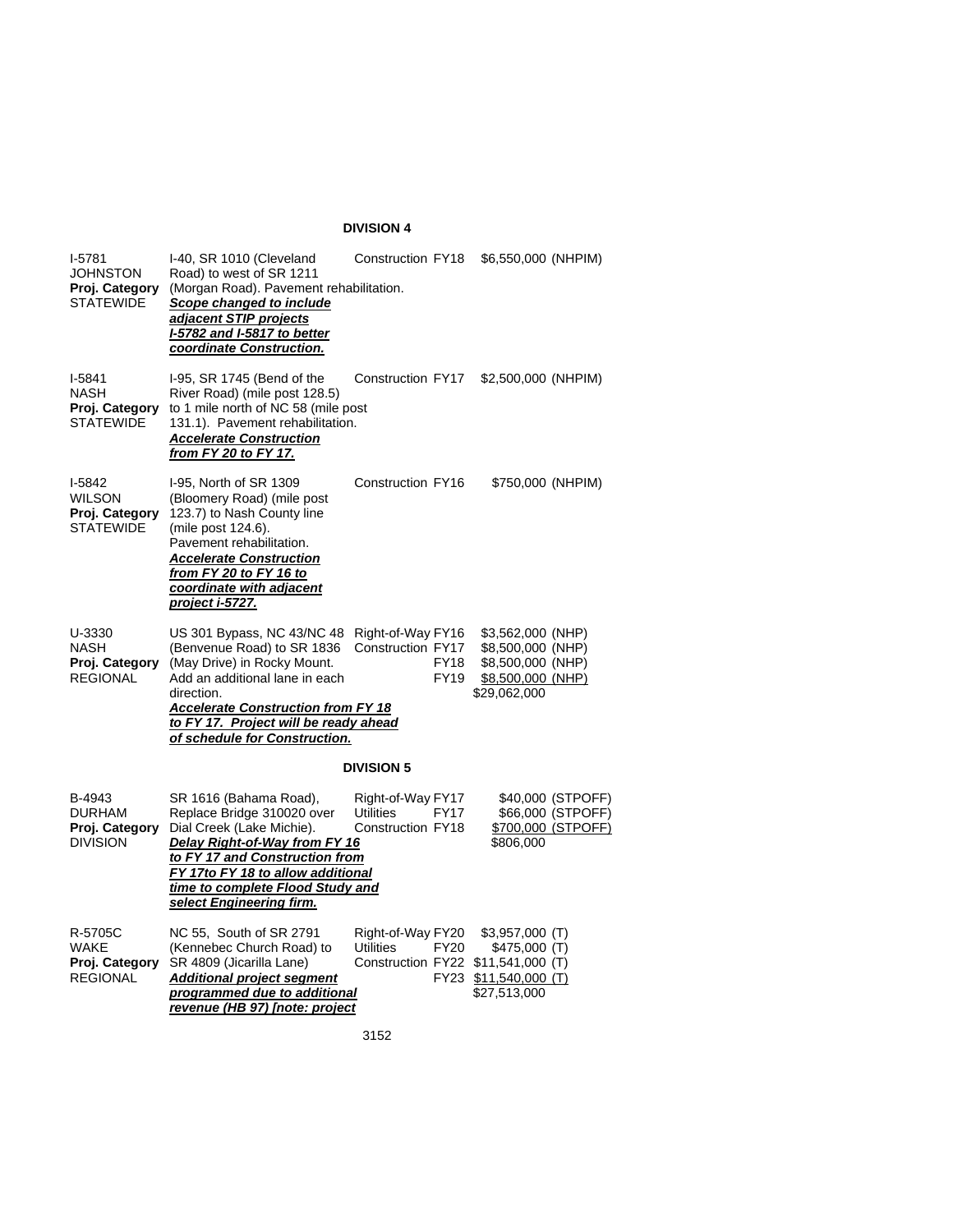*inadvertently omitted from December handout.]* 

# **DIVISION 7**

| C-5184<br>ORANGE<br>Proj. Category<br><b>EXEMPT</b>               | Riverwalk Trail, Riverwalk<br>Trail, Phase III in Hillsborough.<br>Construct a paved off-road tail<br>along ENO River connecting<br>River Park, Gold Park and the<br>Occoneechee Mountain State<br>Natural Area, and construct<br>sidewalk to provide pedestrian<br>and bicycle connections to<br>the greenway.<br>Delay Right-of-Way from FY 15 to<br>FY 16 to allow more time for town<br>to complete final R/W plans | Right-of-Way FY16<br>Construction FY16                                          | <b>FY16</b><br>FY16 | \$80,000 (CMAQ)<br>\$20,000 (L)<br>\$360,000 (CMAQ)<br><u>\$90,000 (L)</u><br>\$550,000                                                                                         |  |
|-------------------------------------------------------------------|-------------------------------------------------------------------------------------------------------------------------------------------------------------------------------------------------------------------------------------------------------------------------------------------------------------------------------------------------------------------------------------------------------------------------|---------------------------------------------------------------------------------|---------------------|---------------------------------------------------------------------------------------------------------------------------------------------------------------------------------|--|
|                                                                   |                                                                                                                                                                                                                                                                                                                                                                                                                         | <b>DIVISION 7</b>                                                               |                     |                                                                                                                                                                                 |  |
| $1-5711$<br><b>ALAMANCE</b><br>Proj. Category<br><b>STATEWIDE</b> | I-40 / I-85, SR 1007 - (Mebane<br>Oaks Road) in Mebane.<br>Interchange improvements.<br><b>Delay Construction from FY 20</b><br>to FY 21 for funding balance<br>due to increased cost.                                                                                                                                                                                                                                  | Right-of-Way FY19<br><b>Utilities</b><br>Construction FY21                      | FY19                | \$9,100,000 (NHP)<br>\$146,000 (NHP)<br>\$8,200,000 (NHP)<br>\$17,446,000                                                                                                       |  |
| $1-5712$<br><b>GUILFORD</b><br>Proj. Category<br><b>STATEWIDE</b> | I-40 / US 421, SR 1850<br>(Sandy Ridge Road)<br>in Greensboro.<br>Interchange improvements<br>Delay Construction from FY 20<br>to FY 21 for funding balance<br>due to increased cost.                                                                                                                                                                                                                                   | Right-of-Way FY19<br><b>Utilities</b><br>Construction FY21<br><b>DIVISION 9</b> | FY19                | \$7,700,000 (NHP)<br>\$200,000 (NHP)<br>\$7,800,000 (NHP)<br>\$15,700,000                                                                                                       |  |
| B-5004<br><b>FORSYTH</b><br>Proj. Category<br><b>TRANSITION</b>   | Reynolds Park Road, Replace Construction FY16<br>Bridge 330086 over Salem<br>Creek and Bridge 330087<br>over Brushy Fork Creek in<br>Winston-Salem.<br><b>Delay Construction from FY 15</b><br>to FY 16 to allow more time for<br>town to complete Utility work<br><u>and acquire R/W.</u>                                                                                                                              |                                                                                 | <b>FY16</b>         | \$3,436,000 (STPOF<br><u>\$859,000 (L)</u><br>\$4,295,000                                                                                                                       |  |
| U-2827B<br><b>FORSYTH</b><br>Proj. Category<br><b>REGIONAL</b>    | US 158 / US 421 / NC 150 /<br>Business 40, West of Fourth<br>Street to east of Church Street. Utilities<br><b>Cost increase exceeding</b><br>\$2 million and 25% thresholds                                                                                                                                                                                                                                             | Right-of-Way FY16                                                               | <b>FY16</b>         | \$2,003,000 (HP)<br>FY16 \$10,225,000 (NHP)<br>\$3,424,000 (NHP)<br>Construction FY16 \$34,234,000 (NHP)<br>FY17 \$34,233,000 (NHP)<br>FY18 \$34,233,000 (NHP)<br>\$118,352,000 |  |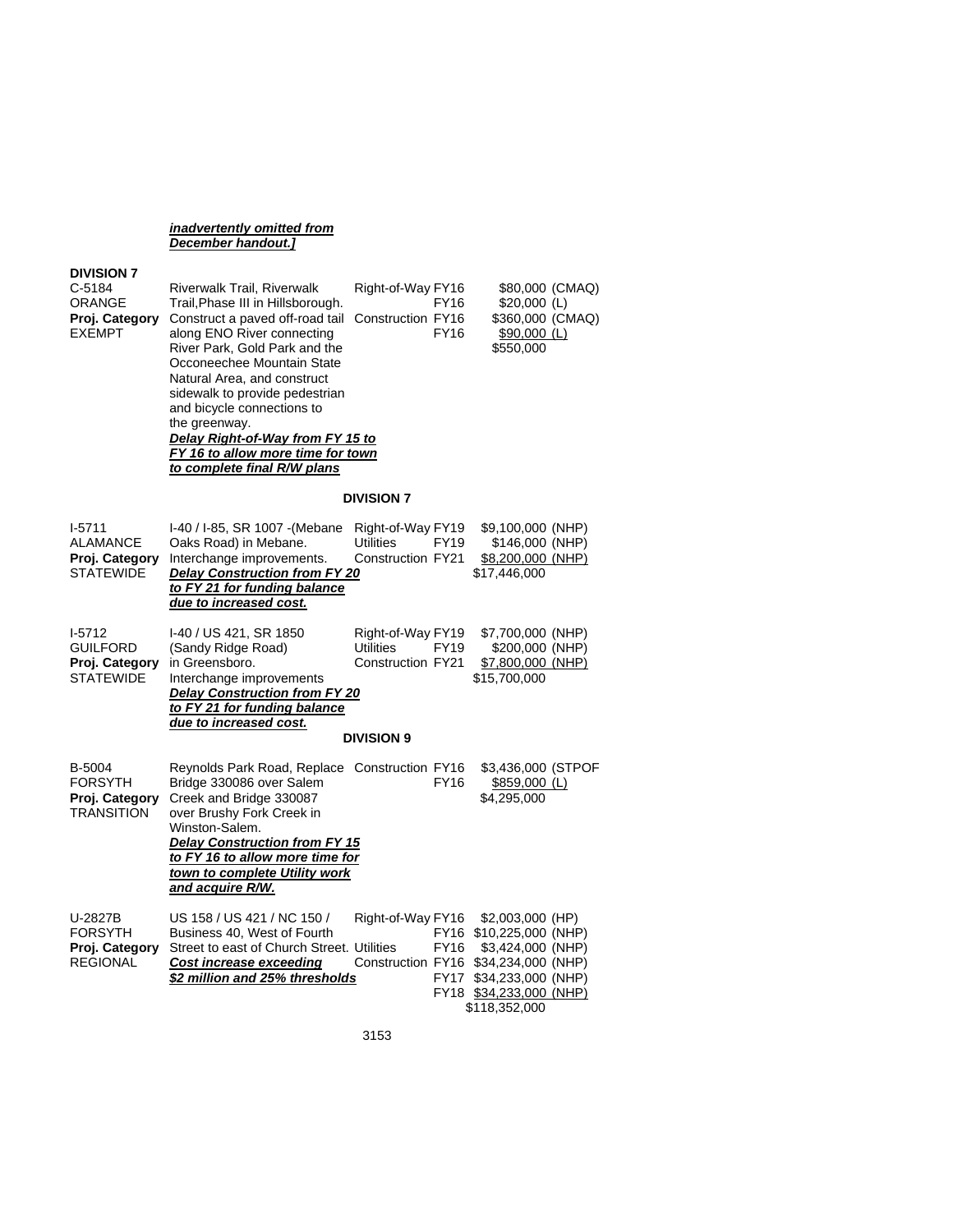# **DIVISION 10**

| C-4916C<br>CABARRUS                                        | Oakwood Avenue, Windsor<br>Drive to Rogers Lake Road.                                                                                                                                                                                   | Right-of-Way FY16                      | FY16                       | \$98,000 (CMAQ)<br>$$25,000$ (L)                                    |
|------------------------------------------------------------|-----------------------------------------------------------------------------------------------------------------------------------------------------------------------------------------------------------------------------------------|----------------------------------------|----------------------------|---------------------------------------------------------------------|
| Proj. Category<br><b>EXEMPT</b>                            | Construct sidewalks.<br><b>Increase Construction</b><br>funding at the request of<br>the Cabarrus-Rowan MPO.                                                                                                                            | Construction FY16                      | <b>FY16</b>                | \$699,000 (CMAQ)<br>$$175,000$ (L)<br>\$997,000                     |
| C-4918A<br>CABARRUS<br>Proj. Category<br><b>EXEMPT</b>     | US 29, SR 1394<br>(Poplar Tent Road).<br>Intersection improvements<br><b>Increase Construction</b><br>funding at the request of<br>the Cabarrus-Rowan MPO.                                                                              | Construction FY16                      | FY16                       | \$1,354,000 (CMAQ)<br>\$338,000 (L)<br>\$1,692,000                  |
| $C-5161$<br>CABARRUS                                       | Kannapolis, Irish Buffalo Creek Engineering FY16<br>Greenway in Kannapolis.                                                                                                                                                             |                                        | FY16                       | \$117,000 (CMAQ)<br>$$29,000$ (L)                                   |
| Proj. Category<br><b>EXEMPT</b>                            | Construct greenway.<br><b>Funding at the request of</b><br>increase Construction<br>funding at the request of<br>the Cabarrus-Rowan MPO.                                                                                                | Construction FY16                      | <b>FY16</b>                | \$2,019,000 (CMAQ)<br>$$505,000$ (L)<br>\$2,670,000                 |
| R-5708<br><b>ANSON</b>                                     | US 74, Intersection of US 74<br>and SR 1714 (Stan Back Ferry                                                                                                                                                                            | Right-of-Way FY17<br>Construction FY18 |                            | \$300,000(T)<br>$$1,250,000$ (T)                                    |
| Proj. Category<br><b>REGIONAL</b>                          | Road). Construct intersection<br>improvements.<br>Right-of-Way accelerated<br>from FY 17 to FY 16 and<br><b>Construction from FY 18 to</b><br>FY 17. Project accelerated<br>in the program due to additional<br><u>revenue (HB 97).</u> |                                        |                            | \$1,550,000                                                         |
| U-4714C<br><b>UNION</b><br>Proj. Category                  | SR 1009 (John Street-Old<br>Monroe Road), SR 1008<br>(Indian Trail Road) to SR 1377                                                                                                                                                     | Right-of-Way FY20                      | FY21                       | \$3,500,000 (STPDA)<br>FY20 \$10,000,000 (L)<br>\$3,500,000 (STPDA) |
| <b>DIVISION</b>                                            | (Wesley Chapel-Stouts Road)<br><b>Accelerate Construction</b>                                                                                                                                                                           | Construction FY22                      | <b>FY22</b>                | \$5,550,000 (STPDA)<br>\$1,400,000 (S(M))                           |
|                                                            | from unfunded to FY 22.<br><b>Charlotte Area Regional</b><br><b>Transportation Planning</b><br>Organization has allocated<br><b>STP-DA funds to project.</b>                                                                            |                                        | <b>FY23</b><br><b>FY23</b> | \$5,550,000 (STPDA)<br>\$1,400,000 (S(M))<br>\$30,900,000           |
| U-5762<br>MECKLENBURG<br>Proj. Category<br><b>REGIONAL</b> | NC 160 (Steele Creek Road),<br>Intersection of NC 160<br>(Steele Creek Road) and<br>SR 1106 (Hamilton Road).<br>Intersection improvements.<br>Right-of-Way accelerated<br>from FY 18 to FY 17 and                                       | Right-of-Way FY18<br>Construction FY19 |                            | \$315,000 (T)<br>$$1,300,000$ (T)<br>\$1,615,000                    |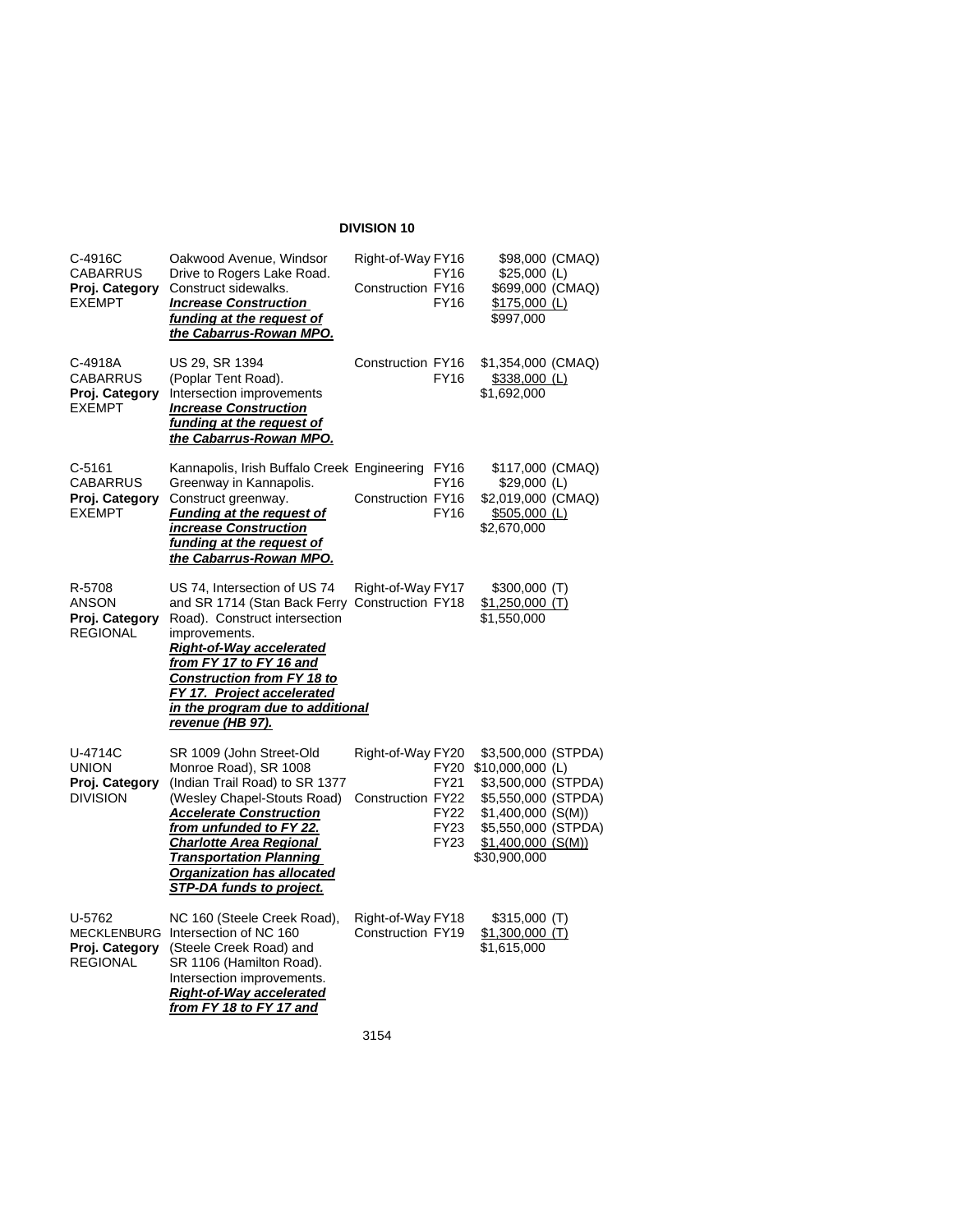*Construction from FY 19 to FY 18. Project accelerated in the program due to additional revenue (HB 97).* 

| U-5764<br>union<br>Proj. Category<br>REGIONAL     | US 74, Hanover Drive to<br>SR 1007 (Rocky River Road).<br>Widen existing roadway.<br><b>Right-of-Way accelerated from</b><br>FY 21 to FY 18 and Construction<br><u>from FY 23 to FY 20.</u><br><b>Project accelerated due to</b><br>additional revenue (HB 97).                                       | Right-of-Way FY21<br>Construction FY23 \$21,500,000 (T) | \$100,000 (T)<br>\$21,600,000                          |
|---------------------------------------------------|-------------------------------------------------------------------------------------------------------------------------------------------------------------------------------------------------------------------------------------------------------------------------------------------------------|---------------------------------------------------------|--------------------------------------------------------|
| U-5804B<br>Proj. Category<br>DIVISION             | SR 3448 (South Trade Street), Right-of-Way FY16<br>MECKLENBURG Four Mile Creek to<br>Weddington Road.<br>Delay Right-of-Way from FY 16<br>to FY 17 and Construction from<br>FY 16 to FY 17 to allow additional<br>time for Planning and Design.                                                       | Construction FY16                                       | \$100,000 (T)<br><u>\$1,200,000 (T)</u><br>\$1,300,000 |
|                                                   |                                                                                                                                                                                                                                                                                                       | <b>DIVISION 12</b>                                      |                                                        |
| B-5844<br>CLEVELAND<br>Proj. Category<br>DIVISION | SR 2245 (Bethlehem Road),<br>Replace Bridge 220067 over<br>Beason Creek<br><b>Right of Way accelerated from</b><br>FY 20 to FY 18 and Construction<br>from FY 21 to FY 19. Project<br>accelerated in the program due<br>to additional revenue (HB 97).                                                | Right-of-Way FY18<br>Construction FY19                  | \$50,000 (STPOFF)<br>\$900,000 (STPOFF)<br>\$950,000   |
| B-5849<br>CLEVELAND<br>Proj. Category<br>DIVISION | SR 1002 (Number One School Right-of-Way FY19<br>Road), Replace Bridge 220104 Construction FY20<br>over Ashworth Creek.<br><b>Right-of-Way accelerated from</b><br>FY 22 to FY 19 and Construction from<br>FY 23 to FY 20. Project accelerated<br>in the program due to additional<br>revenue (HB 97). |                                                         | \$50,000 (STPOFF)<br>\$960,000 (STPOFF)<br>\$1,010,000 |
| B-5853<br>LINCOLN<br>Proj. Category<br>HWY FUNDS  | SR 1168 (Johnstown Road),<br>Replace Bridge 540071 over<br>Indian Creek.<br><b>Right-of-Way accelerated from</b><br>FY 21 to FY 19 and Construction from<br>FY 22 to FY 20. Project accelerated<br>in the program due to additional<br>revenue (HB 97).                                               | Right-of-Way FY19<br>Construction FY20                  | \$220,000 (HFB)<br>\$2,200,000 (HFB)<br>\$2,420,000    |
| B-5858<br>CLEVELAND<br>Proj. Category             | SR 1607 (East Ridge Drive),<br>Replace Bridge 220392 over<br><b>Buffalo Creek.</b>                                                                                                                                                                                                                    | Right-of-Way FY20<br><b>Construction FY21</b>           | \$110,000 (HFB)<br>\$1,100,000 (HFB)<br>\$1,210,000    |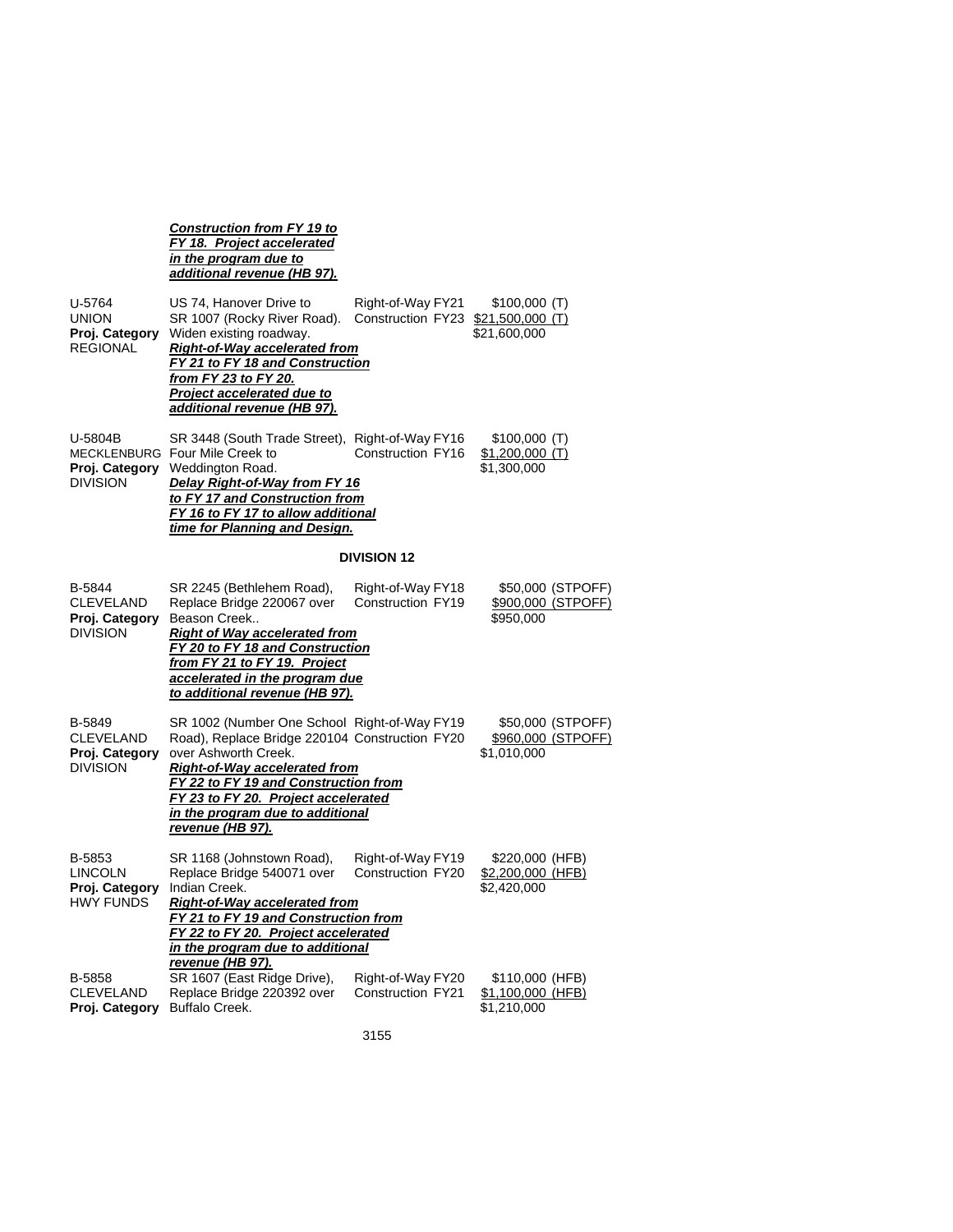| <b>HWY FUNDS</b>                                                            | <b>Right-of-Way accelerated from</b><br>FY 22 to FY 20 and Construction from<br>FY 23 to FY 21. Project accelerated<br><u>in the program due to additional</u><br>revenue (HB 97).                                                                                           |                                                                    |                                                                   |
|-----------------------------------------------------------------------------|------------------------------------------------------------------------------------------------------------------------------------------------------------------------------------------------------------------------------------------------------------------------------|--------------------------------------------------------------------|-------------------------------------------------------------------|
| R-3603A<br>ALEXANDER<br><b>CATAWBA</b><br>Proj. Category<br><b>REGIONAL</b> | NC 127, SR 1400<br>(Cloninger Mill Road) to<br>SR 1156 (Richey Road).<br>Project was previously funded<br>in the Division category.<br><b>Project has moved to the Regional</b><br>category due to additional<br>revenue (HB 97).                                            | Right-of-Way FY21<br>Construction FY23 \$13,650,000 (T)            | \$1,000,000 (T)<br>FY24 \$13,650,000 (T)<br>\$28,300,000          |
|                                                                             |                                                                                                                                                                                                                                                                              | <b>DIVISION 13</b>                                                 |                                                                   |
| U-5836<br><b>BURKE</b><br>Proj. Category<br><b>REGIONAL</b>                 | NC 181, SR 1414 (St Mary's<br>Church Road) to Morganton.<br>ETJ. Widen existing roadway.<br><b>Project was previously funded</b><br>in the Division category.<br>Project has moved to the<br>Regional category due to<br>Additional revenue (HB 97).                         | Right-of-Way FY20<br>Utilities<br><b>FY20</b><br>Construction FY22 | \$900,000 (T)<br>\$100,000 (T)<br>\$9,700,000 (T)<br>\$10,700,000 |
|                                                                             |                                                                                                                                                                                                                                                                              | <b>DIVISION 14</b>                                                 |                                                                   |
| I-4729<br><b>POLK</b><br>Proj. Category<br><b>REGIONAL</b>                  | I-26, US 74/NC 108<br>interchange (exit 67).<br>Revise interchange and<br>construct improvements<br>to NC 108.<br><b>Project was previously funded</b><br>in the Division ` category.<br>Project has moved to the<br>Regional category due to<br>Additional revenue (HB 97). | Right-of-Way FY18<br>Construction FY20 \$22,800,000 (T)            | \$1,400,000 (T)<br>\$24,200,000                                   |
|                                                                             |                                                                                                                                                                                                                                                                              | <b>STIP DELETIONS</b><br><b>DIVISION 4</b>                         |                                                                   |
| I-5782<br>JOHNSTON<br>Proj. Category<br><b>STATEWIDE</b>                    | I-40, 0.6 mile east of NC 242<br>(mile post 326) to 0.3 mile<br>west of SR 1211 (Morgan<br>road). Pavement rehabilitation.<br>Delete, work to be accomplished<br>under project I-5781.                                                                                       | Construction FY18                                                  | \$850,000 (NHPIM)                                                 |
| I-5817<br><b>JOHNSTON</b><br>Proj. Category<br><b>STATEWIDE</b>             | I-40, NC 42 (mile post 312)<br>to 0.4 mile east of NC 210<br>(mile post 319). Pavement<br>rehabilitation.                                                                                                                                                                    | Construction FY19                                                  | \$760,000 (NHPIM)                                                 |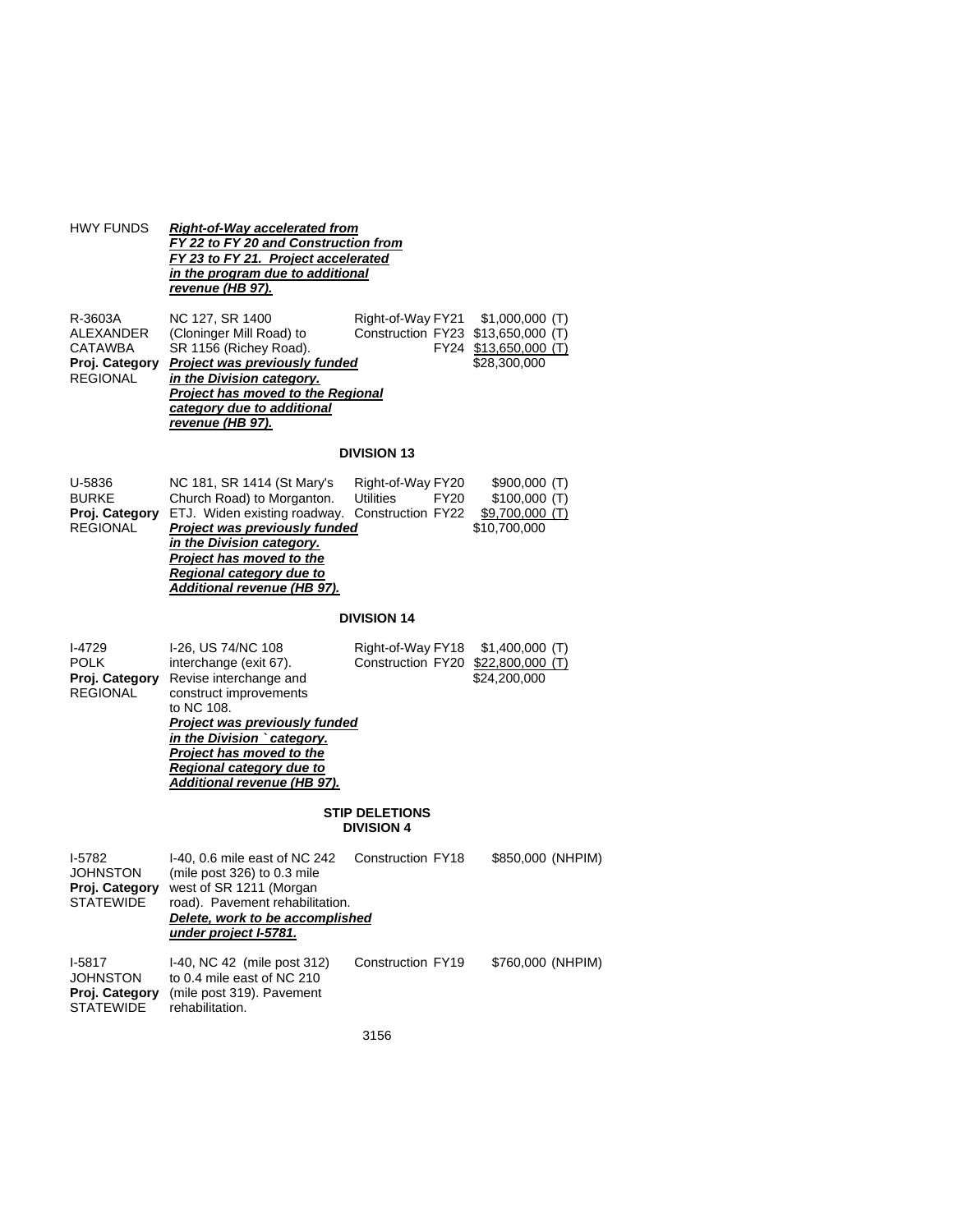#### *Delete, work to be accomplished under project I-5781.*

## **DIVISION 8**

| B-5761<br>RANDOLPH<br>Proj. Category<br><b>HWY FUNDS</b>                            | SR 2448 (Routh Road).<br>Replace Bridge 750152<br>over Sandy Creek.<br>Delete, work was completed<br>with force account funds.             | Right-of-Way FY23<br>Construction FY24 | \$35,000 (HFB)<br>\$350,000 (HFB)<br>\$385,000       |
|-------------------------------------------------------------------------------------|--------------------------------------------------------------------------------------------------------------------------------------------|----------------------------------------|------------------------------------------------------|
| <b>DIVISION 14</b><br>B-5904<br><b>HAYWOOD</b><br>Proj. Category<br><b>DIVISION</b> | SR 1619 (Wilson Cove Road),<br>Replace Bridge 430241 over<br>Beaverdam Creek.<br>Delete, work was completed<br>completed with other funds. | Right-of-Way FY20<br>Construction FY21 | \$10,000 (STPOFF)<br>\$250,000 (STPOFF)<br>\$260,000 |
| <b>ITEM N SUMMARY</b>                                                               |                                                                                                                                            |                                        |                                                      |

| <b>ADDITIONS</b>     | 4 PROJECTS  | \$10,514,000 |
|----------------------|-------------|--------------|
| <b>MODIFICATIONS</b> | 27 PROJECTS |              |
| <b>DELETIONS</b>     | 4 PROJECTS  | \$2,255,000  |
|                      | 35 PROJECTS | \$8,259,000  |

# **Approval – Municipal and Special Agreements**

A motion was made by Board Member Alexander seconded by Board Member Palermo, to

# approve the following.

Board Member Brown noted a conflict of interest on project EB-5774 in Buncombe County.

SUMMARY: There are a total of 29 Agreements for approval by the Board of Transportation.

Statewide

| North Carolina Department of<br>Natural and Cultural Resources<br>(NCDNCR) | This Agreement is to provide support services for NCDNCR's<br>users and normal maintenance of the Department's SAP TM<br>system. The Department and Agency have agreed provide to up<br>to seventy (70) SAP <sup>TM</sup> User Licenses within the Agency. The<br>Agency shall provide payment for one hundred percent (100%)<br>of the cost of the work performed by the Department. The<br>estimated amount is \$36,135. |
|----------------------------------------------------------------------------|----------------------------------------------------------------------------------------------------------------------------------------------------------------------------------------------------------------------------------------------------------------------------------------------------------------------------------------------------------------------------------------------------------------------------|
| North Carolina Department of Public                                        | This Agreement is to provide support services for                                                                                                                                                                                                                                                                                                                                                                          |
| Safety                                                                     | NCDPS's users and normal maintenance of the Department's                                                                                                                                                                                                                                                                                                                                                                   |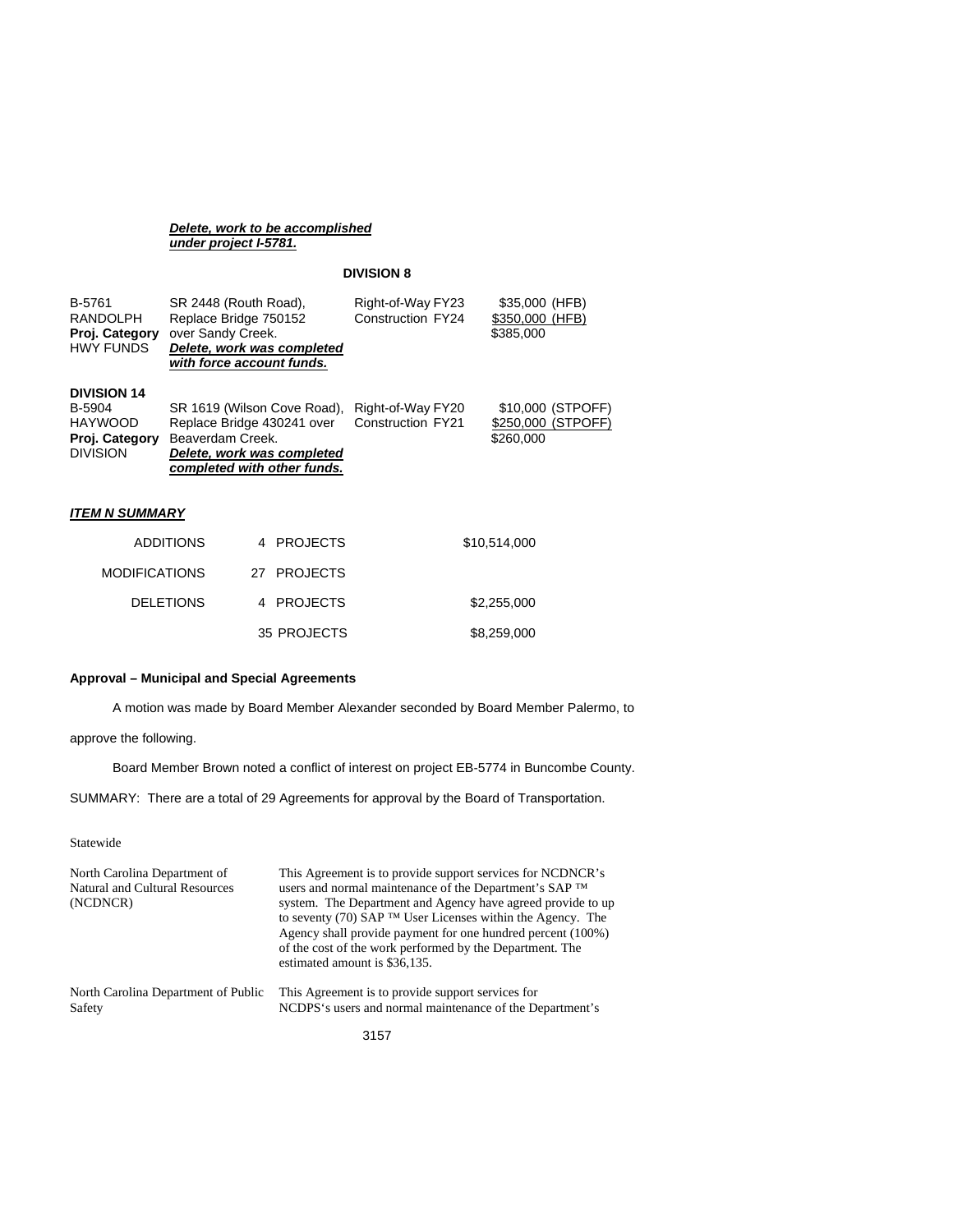| (NCDPS)                                                                                     | SAP TM System. The Department and Agency have agreed to<br>provide up to one hundred twenty-five (125) SAP ™ User<br>Licenses within the Agency. The Agency shall provide payment<br>for one hundred percent (100%) of the cost of the work<br>performed by the Department. The estimated amount is<br>\$9,271.25.                                                                                                                       |
|---------------------------------------------------------------------------------------------|------------------------------------------------------------------------------------------------------------------------------------------------------------------------------------------------------------------------------------------------------------------------------------------------------------------------------------------------------------------------------------------------------------------------------------------|
| North Carolina Department of Public<br>Instruction<br>(NCDPI)                               | This Agreement is to provide support services for<br>NCDPI's users and normal maintenance of the Department's<br>SAP ™ System. The Department and Agency have agreed to<br>provide up to four hundred thirty-nine (439) SAP ™ User<br>Licenses within the Agency. The Agency shall provide payment<br>for one hundred percent $(100\%)$ of the cost of the work<br>performed by the Department. The estimated amount is<br>\$10,953.31.  |
| North Carolina Department of<br>Commerce<br>(NCDC)                                          | This Agreement is to provide support services for<br>NCDC's users and normal maintenance of the Department's SAP<br>TM System. The Department and Agency have agreed to provide<br>up to one hundred and six (106) SAP <sup>TM</sup> User Licenses within the<br>Agency. The Agency shall provide payment for one hundred<br>percent (100%) of the cost of the work performed by the<br>Department. The estimated amount is \$32,787.50. |
| North Carolina Department of<br>Agriculture & Consumer Services<br>(NCDACS)                 | This Agreement is to provide support services for<br>NCDACS's users and normal maintenance of the Department's<br>SAP ™ System. The Department and Agency have agreed to<br>provide up to four (4) SAP ™ User Licenses within the Agency.<br>The Agency shall provide payment for one hundred percent<br>(100%) of the cost of the work performed by the Department.<br>The estimated amount is \$25,000.                                |
| <b>US Environmental Protection</b><br>Agency (EPA)                                          | This is a no cost amendment to the financial agreement with the<br>EPA for the reimbursement of two (2) positions dedicated to<br>Department projects. The amendment extends the budget period<br>from January 1, 2013 to the completion date, September 30,<br>2017. There are no changes in the scope of work and the<br>reimbursement amount.                                                                                         |
| Division 2                                                                                  |                                                                                                                                                                                                                                                                                                                                                                                                                                          |
| City of Greenville<br>Pitt County<br>EB-5539<br>45529.1.1<br>45529.2.1<br>45529.3.1         | This Project consists of the construction of a multi-use trail from<br>the western terminus of the existing South Tar River Greenway at<br>Pitt Street to Moye Boulevard, programmed under Project EB-<br>5539. This Supplemental Agreement reduces the Project scope,<br>extends the PS&E package delivery date and extends the Project<br>completion date to $12/31/2017$ , in lieu of $1/1/2016$ .                                    |
| City of Greenville<br><b>Pitt County</b><br>U-3315<br>35781.1.2<br>35781.2.1<br>35781.3.FD1 | This Project consists of construction of the Greenville Tenth<br>Street Connector (SR 1598) from Dickinson Avenue to<br>Stantonsburg Road at Memorial Drive in Greenville. This<br>Supplemental Agreement is to expand the scope to include<br>the addition of betterments as a result of the Municipality's<br>request to connect the storm water outfalls to the drainage                                                              |
|                                                                                             | 3158                                                                                                                                                                                                                                                                                                                                                                                                                                     |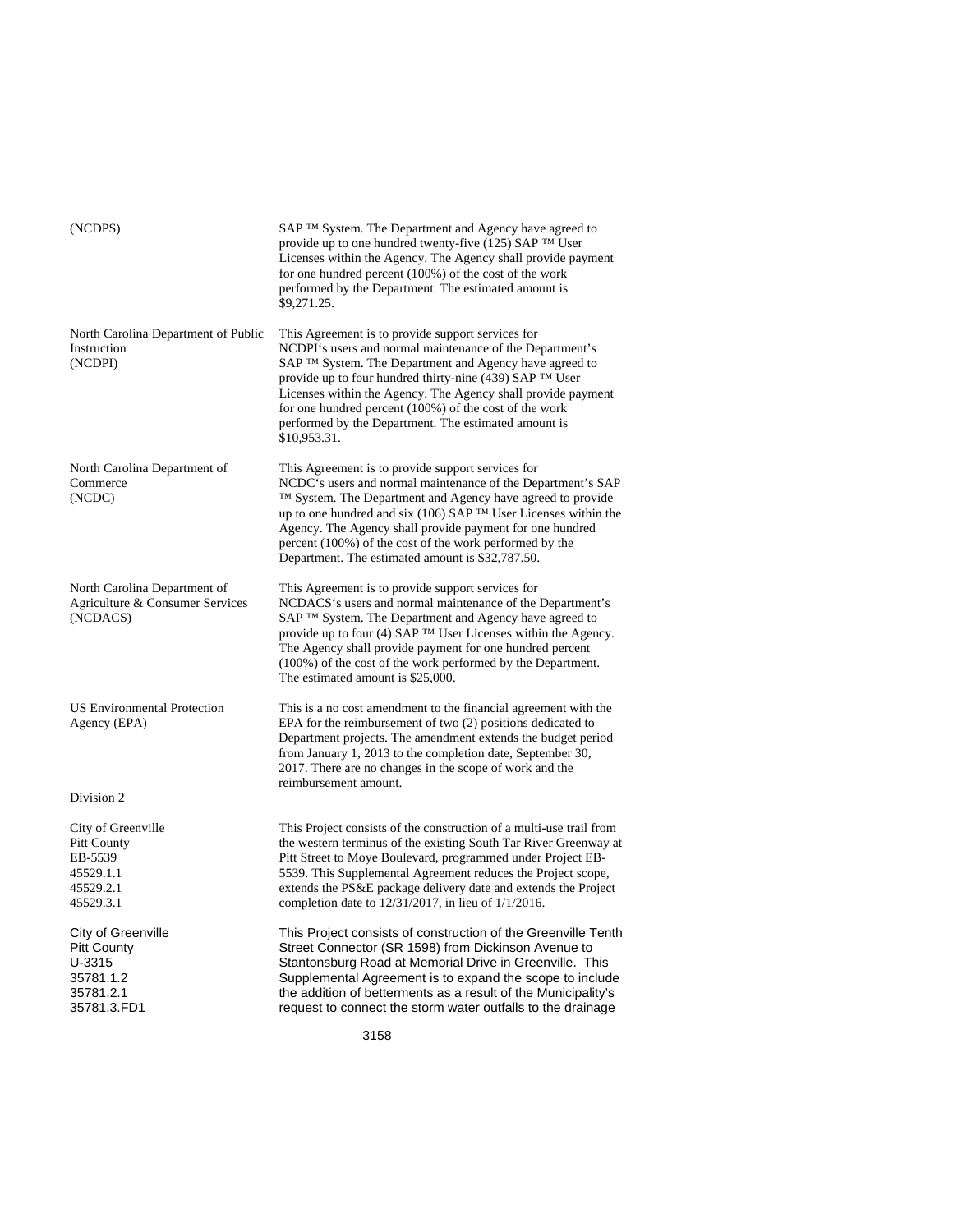infrastructure along 9th Street and across 5th Street. This work will include replacing sidewalk, pavement, curb and gutter, crosswalk, and coating for poles and pedestals. The Municipality will reimburse the Department for actual project costs, which are currently estimated at \$2,273,951.82.

This Project consists of replacement of Bridge No. 227 over Peace Street on US-70 Capital Boulevard and replacement of Bridge 213 over US 401 on US 70/NC 50. This Agreement is for a utility engineering firm to engineer the utility plans for the relocation of water and sewer lines in the Project. The Municipality shall be responsible for the actual project costs, which are currently estimated at \$69,391.90.

This Project consists of the construction of right turn lanes, additional left turn lanes and sidewalks within the project limits at Market Street and College Road intersection in Greensboro. This Supplemental Agreement is to add the construction phase to the Project. The Municipality is responsible for all phases of the Project. The Department shall participate in an amount not to exceed \$7,100,000 of State Funds. The Municipality will be responsible for providing all costs that exceed the total estimated cost of \$8,200,000.

This Project consists of the Greensboro Western Loop from US 220 (Battleground Avenue) to SR 2303 (Lawndale Drive). This Agreement provides for reimbursement to the Department for preparing the preliminary engineering design for the relocation of water and sewer lines as part of the Project. The Municipality shall be responsible for the preliminary engineering cost. The estimated cost to the Municipality is \$29,035.73.

This Project consists of the Greensboro Western Loop from US 220 (Battleground Avenue) to SR 2303 (Lawndale Drive). At the request of the Municipality, the Project will include the construction of betterments including sidewalk, and a decorative pavement crossing. The Municipality shall reimburse the Department the cost of the work. The estimated cost to the Municipality is \$13,862.

This Project consists of construction of sidewalk along the west side of Holden Road from Spring Garden Street to south of Meadowview Road and construction of sidewalk along the west side from Bessemer Avenue south to existing sidewalk north of Murrow Boulevard. The Municipality shall be responsible for all phases of the Project. The Department shall participate in an amount not to exceed \$424,000 (100%) in Safe Routes to School funds. The Municipality will be responsible for all costs that exceed the total estimated cost of \$424,000.

Division 5

City of Raleigh Wake County B-5121 42263.1.1

#### Division 7

City of Greensboro Guilford County U-5326 45484.2.1 45484.3.1

City of Greensboro Guilford County U-2524D 34820.1.2

City of Greensboro Guilford County U-2524D 34820.3.GVS

City of Greensboro Guilford County EB-5716 50412.3.1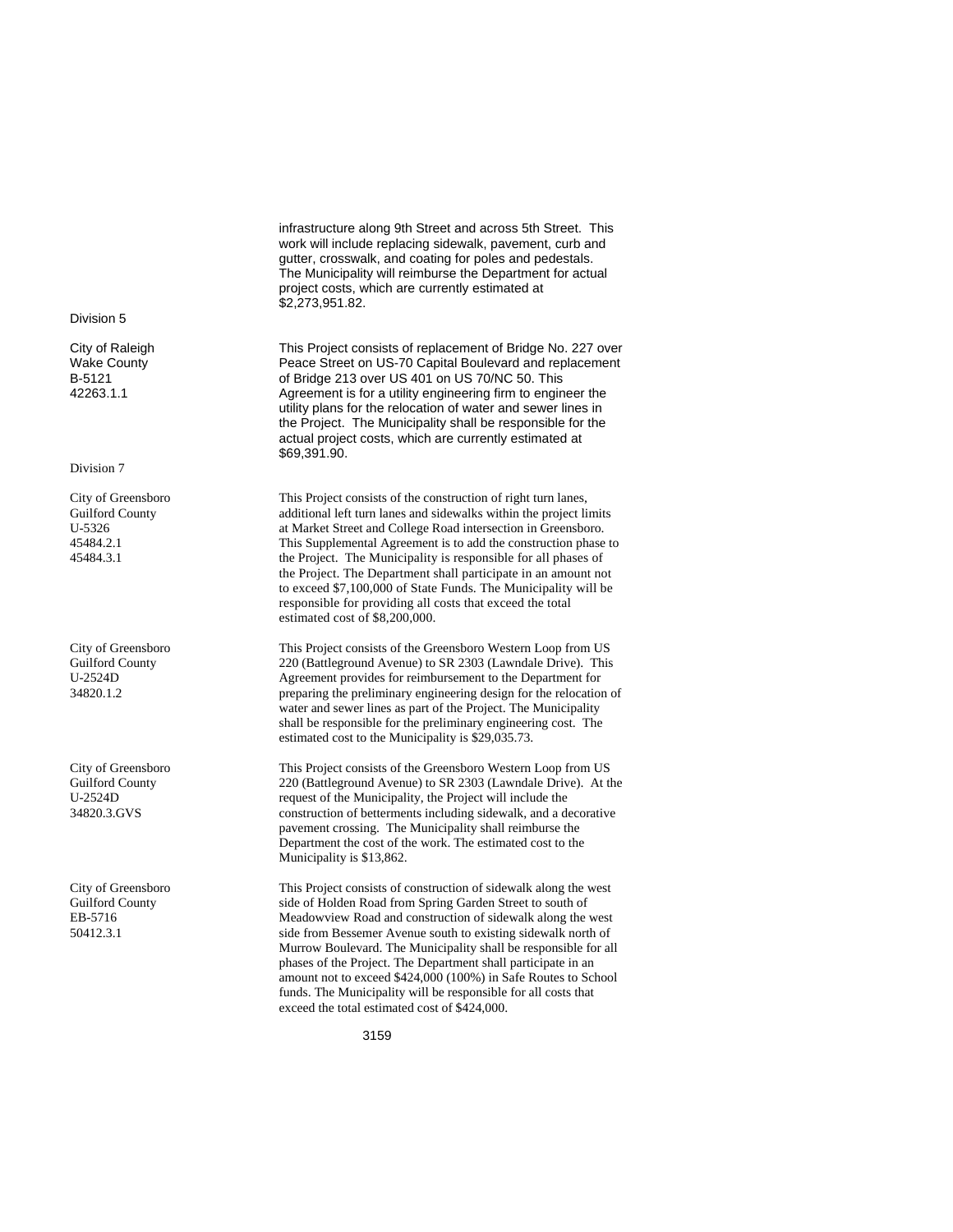City of Greensboro Guilford County 7.1041SM 7.2041SM

City of High Point Guilford County 7.1041SM 7.2041SM

Town of Carrboro Orange County C-5181 46289.1.1 46289.3.1 46289.3.2

#### Division 9

City of Salisbury Rowan County C-5160 46225.1.F1 46225.2.F1 46225.3.F1

City of Winston-Salem Forsyth County U-2707 34845.3.3

This Municipal Operations Agreement (Schedule D) provides for the operation of the computerized traffic signal system as indicated in the Agreement. The Municipality shall be responsible for timing plans, electric traffic signals and other traffic control devices on the State Highway System Streets located within the Municipality. The Department shall be invoiced for the approved cost of the traffic signal control system installation, maintenance, and administrative costs as per the Agreement.

This Municipal Operations Agreement (Schedule D) provides for the operation of the computerized traffic signal system as indicated in the Agreement. The Municipality shall be responsible for timing plans, electric traffic signals and other traffic control devices on the State Highway System Streets located within the Municipality. The Department shall be invoiced for the approved cost of the traffic signal control system installation, maintenance, and administrative costs as per the Agreement.

This Project consists of the construction of a 100 foot bridge and a paved trail to fill the gap between the Upper Bolin Trail and the Twin Creeks Greenway. Once the construction is completed the Municipality will implement a program to support non-vehicle trips to Morris Grove Elementary School. The Municipality is responsible for all phases of the Project. The Department shall participate in an amount not to exceed \$257,000 (80%) in CMAQ funds. The Municipality will be responsible for providing \$64,250 (20%) matching funds and all costs that exceed the total estimated cost of \$321,250.

This Project consists of the construction of bike lanes and sidewalks on Newsome Road in Salisbury. This Supplemental Agreement is to provide additional funding in the amount of \$200,000 from CMAQ funds. The Municipality shall provide \$50,000 as the non-federal match.

This Project consists of improvements to SR 3000 (Idols Road) from SR 2999 (Hampton Road) to US 158 (Clemmons Road). At the request of the Municipality, the Department shall include provisions in the construction contract for the contractor to adjust and relocate municipal water and sewer lines. The Municipality shall reimburse the Department the entire cost of said utility work. The estimated cost to the Municipality is \$207,344.72.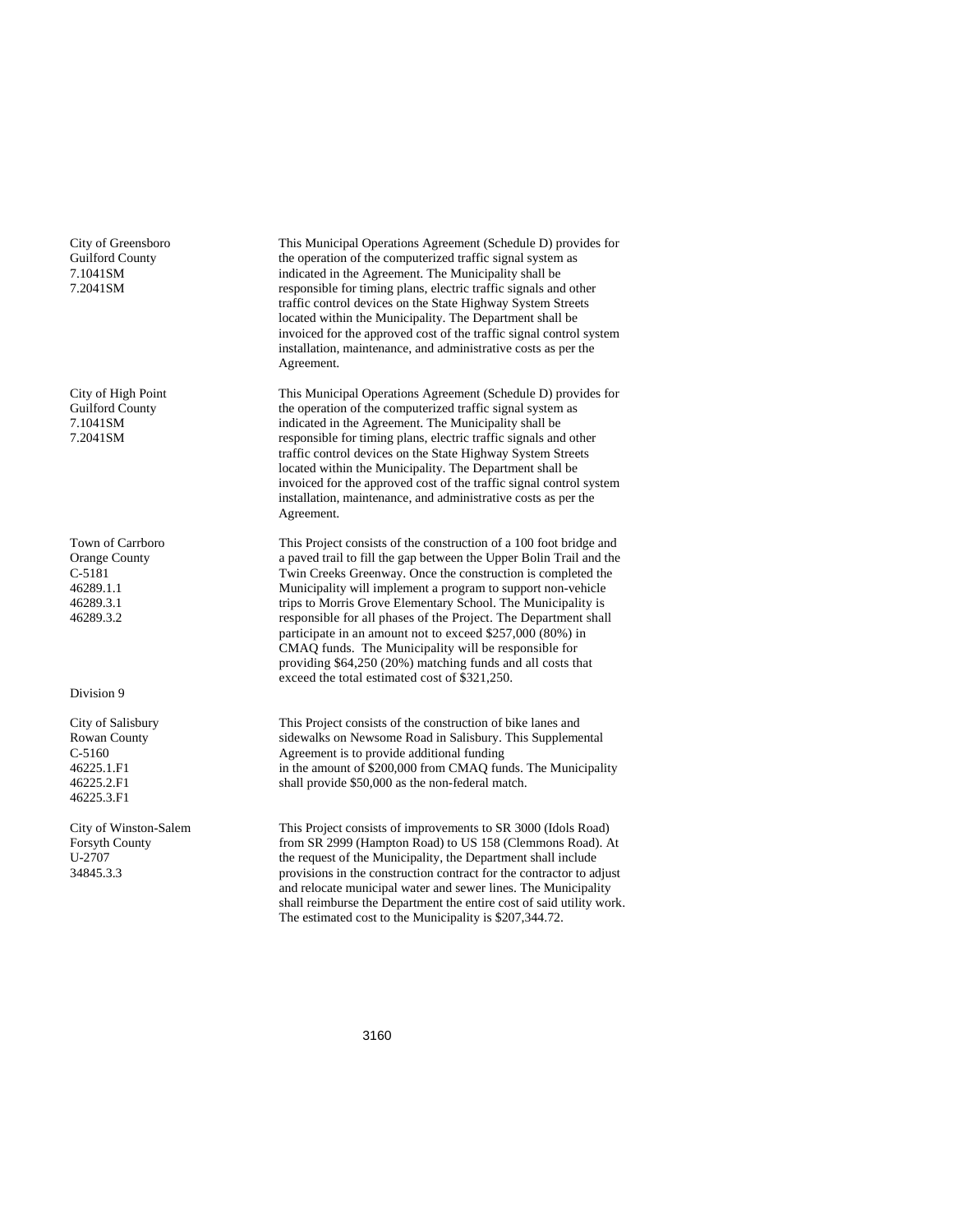Division 10

City of Concord Cabarrus County C-4918A 44018.1.1 44018.2.1 44018.3.F1

City of Kannapolis Cabarrus County C-4916C 44016.1.F3 44016.2.F3 44016.3.F3

City of Kannapolis Cabarrus County C-5161 46226.1.F3 46226.3.F3

City of Concord Cabarrus County B-5123 42265.3.1

Norfolk Southern Railway Company (NS) Mecklenburg County P-5705A

Norfolk Southern Railway Company (NS) Mecklenburg County P-5705B

City of Charlotte Mecklenburg County P-5705

This Project consists of intersection improvements at Poplar Tent Rd and US 29. This Supplemental Agreement is to provide additional funding in the amount of \$692,000 from CMAQ funds. The Municipality shall provide \$173,000 as the non-federal match.

This Project consists of the construction of a sidewalk on Oakwood Avenue. This Supplemental Agreement is to provide additional funding in the amount of \$250,000 from CMAQ funds. The Municipality shall provide \$62,500 as the non-federal match.

This Project consists of the construction of the Irish Buffalo Creek Greenway. This Supplemental Agreement is to provide additional funding in the amount of \$464,000 from CMAQ funds. The Municipality shall provide \$116,000 as the non-federal match.

This Project consists of replacement of Bridges 14 and 19 over Rocky River and access road on US 29 in Cabarrus County. At the request of the Municipality, the Department shall include provisions in the construction contract for the contractor to adjust and/or relocate municipally-owned water and sewer lines. The Municipality shall reimburse the Department the entire cost of said utility work. The estimated cost to the Municipality is \$240,000.

This Rail Agreement consists of the development and review of preliminary track and signal plans for the proposed Wye Connection Track at Charlotte Junction. The Department will prepare the track plans then submit those plans to NS for review and comment. NS shall prepare the signal plans. The Department will reimburse NS 100% of the cost for the work performed on the signal plans. The estimated cost to the Department is \$300,000.

This Rail Agreement consists of the development and review of preliminary track, structures and signal plans for the proposed Charlotte Gateway Station. The Department will prepare the track and structure plans then submit those plans to NS for review and comment. NS will prepare the signal plans. The Department will reimburse NS 100% of the cost for the work performed on the signal plans. The estimated cost to the Department is \$300,000.

This Rail Agreement consists of the purchase and sale of property in the City of Charlotte known as the "main block" property. The Department is party to this agreement as owner/grantor. A Memorandum of Understanding between the City of Charlotte and NCDOT was approved by the North Carolina Board of Transportation and executed on May 26, 2015, and provides that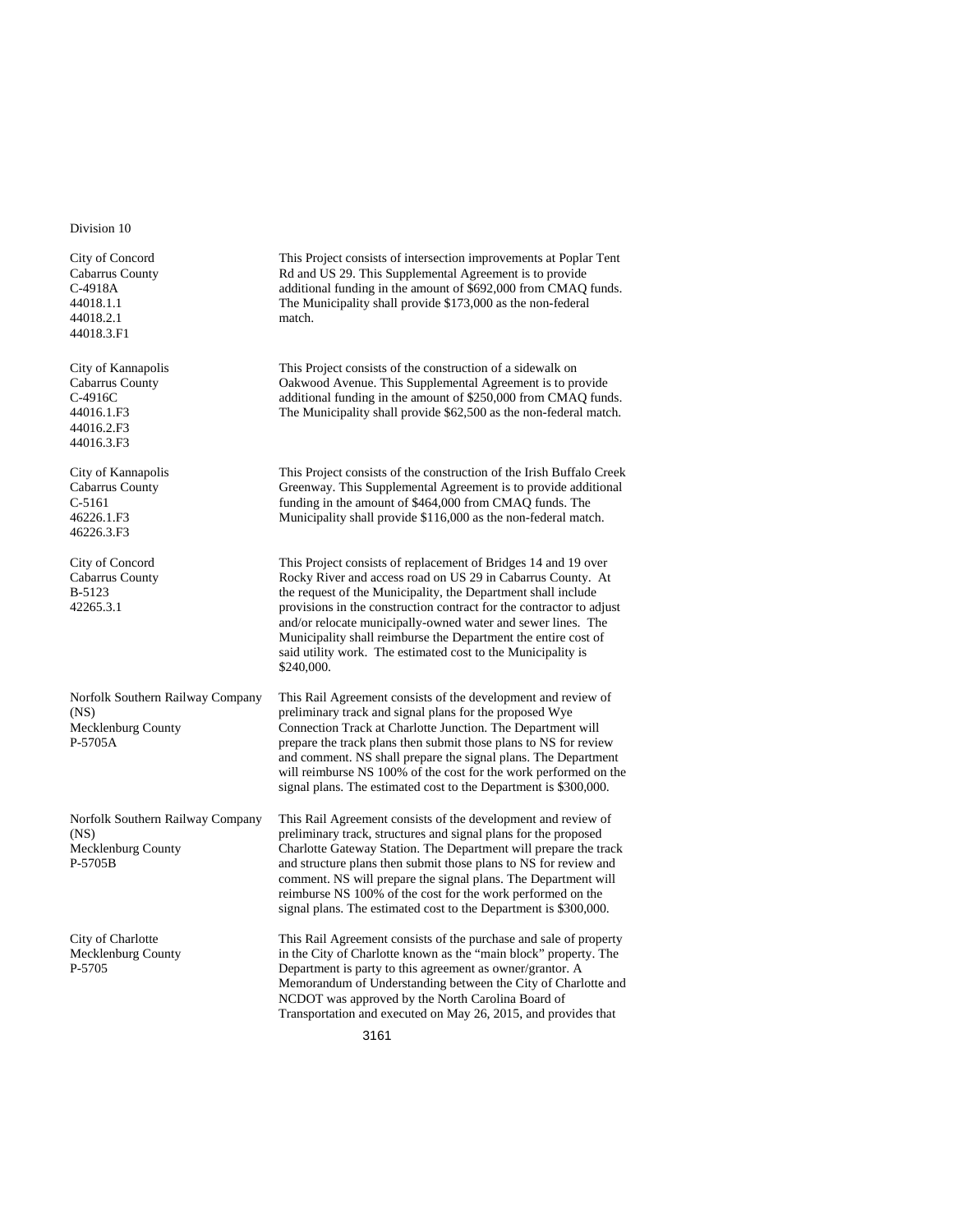the proceeds from this sale to be used for property acquisition and financing for the Charlotte Gateway Station projects.

This Memorandum of Understanding is a statement of intent wherein the Department and Greyhound consent to the terms of an agreement wherein the Department will agree to the purchase of property known as the Greyhound Bus Terminal property located at 601 West Trade Street, Charlotte, North Carolina and then lease the property to Greyhound on a temporary basis. Pursuant to this Memorandum of Understanding, the Municipality states its intent to lease a portion of the proposed Charlotte Gateway Station to Greyhound once it is built.

This Project consists of a 0.1 mile multi-use greenway underpass beneath Highway 421 in Watauga County. This Supplemental Agreement is to provide additional funding in the amount of \$30,000 from Transportation Enhancement Funds to include a 20% state match.

This Project consists of construction of a multi-use path along NC 251 (Riverside Drive) from SR 1684 (Elk Mountain Road) to Exit 25 on US 19/23/70. The County is responsible for all phases of the Project. The Department shall reimburse 80% of approved eligible costs from STP-DA funding, not to exceed \$528,000. The County will be responsible for providing the \$132,000 (20%) non-federal match for the STP-DA funds authorized and all costs that exceed the total estimated cost of \$660,000.

This Project consists of the right of way acquisition for the River Arts District Transportation Improvement Project. This supplemental agreement is to modify the STIP Number and WBS Element, and to change the funding source from STP-DA and TAP funds to solely STP funds. The amount to be reimbursed, \$5,443,000, will not change. The Municipality shall provide a 20% match and all costs that exceed the total available funding.

remove and dispose of disaster related debris on all released State

SUMMARY: There are a total of 24 agreements for informational purposes only. Division 1

Town of Columbia Tyrrell County 44437 This Project consists of cleaning out the drainage canal running from US 64/Scuppernong Drive, under Railroad Street, terminating in Grindle Hill Canal. The Municipality shall reimburse (25%) \$6,250 for all work performed by the Department. The total estimated Project cost is \$31,500. Town of Ahoskie Hertford County This Agreement is to allow Disaster Related Debris Removal by the Municipality during a State of Disaster or Imminent Threat of Disaster and/or a State of Emergency. The Municipality shall

City of Charlotte GLI Realty Company (d/b/a Greyhound) Mecklenburg County P-5705

Division 11

Watauga County EB-5612 56026.1.1 56026.3.1

Division 13

Buncombe County EB-5774 46407.1.1 46407.2.1

City of Asheville Buncombe County U-5019C 41503.2.3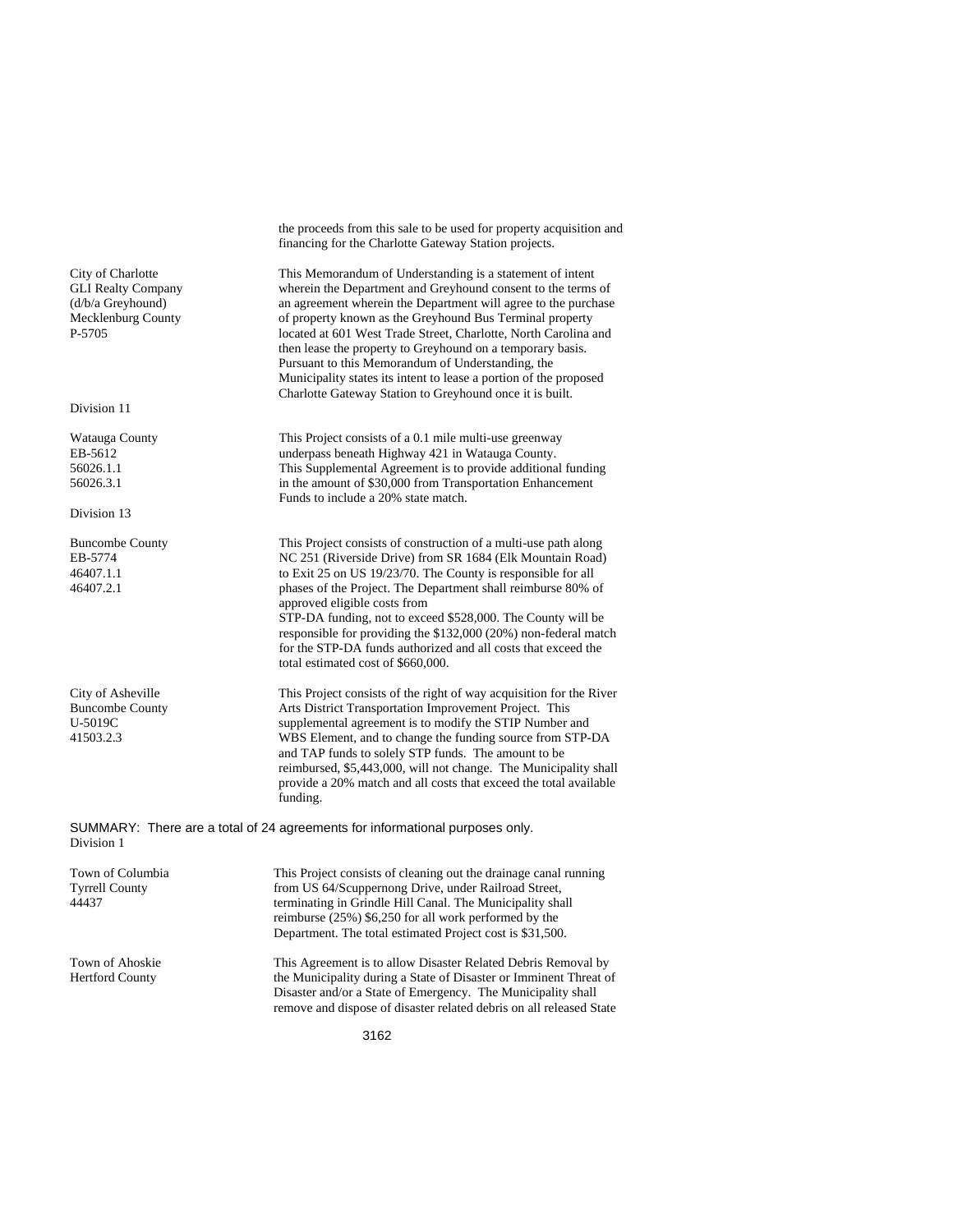3163 Routes. The Municipality shall apply directly to FEMA for reimbursement of eligible debris removal costs. County of Dare Dare County This Agreement is to allow Disaster Related Debris Removal by the County during a State of Disaster or Imminent Threat of Disaster and/or a State of Emergency. The County shall remove and dispose of disaster related debris on all released State Routes. The County shall apply directly to FEMA for reimbursement of eligible debris removal costs. Town of Kitty Hawk Dare County This Agreement is to allow Disaster Related Debris Removal by the Municipality during a State of Disaster or Imminent Threat of Disaster and/or a State of Emergency. The Municipality shall remove and dispose of disaster related debris on all released State Routes. The Municipality shall apply directly to FEMA for reimbursement of eligible debris removal costs. Division 3 Town of Navassa Brunswick County This Agreement is to allow Disaster Related Debris Removal by the Municipality during a State of Disaster or Imminent Threat of Disaster and/or a State of Emergency. The Municipality shall remove and dispose of disaster related debris on all released State Routes. The Municipality shall apply directly to FEMA for reimbursement of eligible debris removal costs. Division 5 Columbia Heritage, LLC Wake County 17BP.5.R.47 This Project consists of additional work added to Design Build Project 17BP.5.47 associated with the Shoppes at Heritage development along Rogers Road. The Department is responsible for all phases of the work. The Developer shall reimburse the Department one hundred percent (100%) of the actual cost of all work performed by the Department. The estimated reimbursement is  $\frac{\sin 44,495.63}{\sin 44,495.63}$ . Town of Cary Wake County U-5500 45487.1.1 This Project consists of the environmental study and preliminary engineering for widening Green Level West Road from two lanes to four lanes, starting at NC 55 west to Green Level Church Road in Cary. This Supplemental Agreement extends the completion date for the Project to July 31, 2016 in lieu of June 30, 2015. Raleigh Buffaloe Retail Investments, LLC Wake County 36249.3582 This Project consists of review and inspection for a traffic signal upgrade at SR 2215 (Buffaloe Road) and SR 2036 (New Hope Road). The Developer shall reimburse the Department 100% of the actual cost of the Department's work. The estimated reimbursement is \$5,000. Wake County Board of Education Wake County 36249.3583 This Project consists of review and inspection for a new traffic signal installation at SR 2517 (Rogers Lane) at Neuse View Drive and a traffic signal modification at SR 2697 (New Hope Road) at SR 2517 (Rogers Lane). The Developer shall reimburse the Department 100% of the actual cost of the Department's work. The estimated reimbursement is \$5,000. **Comment [b1]: Comment [b2]:**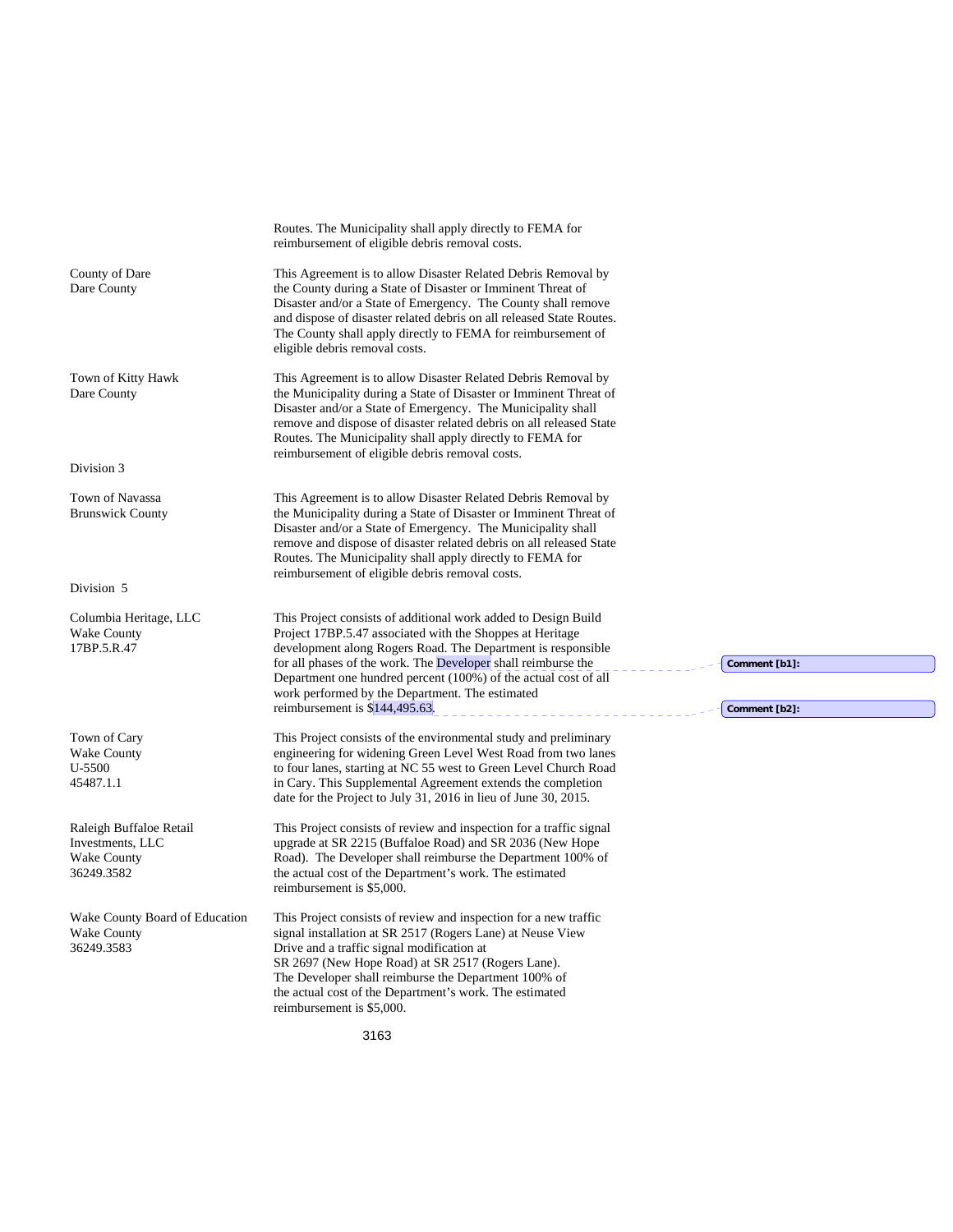Wake County Board of Education 36249.3587 This Project consists of review and inspection for a traffic signal upgrade at signal at the intersection of Hebron Church Road at White Oak Road. The Developer shall reimburse the Department 100% of the actual cost of the Department's work. The estimated reimbursement is \$5,000. Wake County Board of Education 36249.3588 This Project consists of review and inspection for traffic signals at Old US 1 at Humie Olive Road and at Evans Road at Humie Olive Road. The Developer shall reimburse the Department 100% of the actual cost of the Department's work. The estimated reimbursement is \$5,000. **Sheetz** Wake County 36249.3589 The Project consists of review and inspection for a traffic signal upgrade at Avent Ferry Road at Piney Grove-Wilbon/Paddock View Drive. The Developer shall reimburse the Department 100% of the actual cost of the Department's work. The estimated reimbursement is \$5,000. City of Durham Durham County U-3308 34915.3.FR1 This Project consists of improvements on NC 55 (Alston Avenue) from NC 147 (Buck Dean Freeway) to north of US 70 Bus/NC 98 (Holloway Street) in Durham. This Supplemental Agreement is for municipal maintenance responsibilities on the section of the project from Main Street to US 70 Business/NC 98 (Holloway Street) to include restriping the two-lane section to four lanes when traffic volumes reach 20,000 vehicles per day. The Municipality will also be responsible for maintenance of the Pettigrew Street Bridge upon completion of the Project. Division 6 City of Fayetteville Cumberland County W-5601DE 50138.3.110 The Project consists of Pedestrian Safety Improvements on Cumberland Road (SR1141) from Ireland Drive (SR1219) to Boone Trail (SR1149) including sidewalk, crosswalks and pedestrian signals. The Department shall be responsible for all phases of the project. The Municipality shall maintain the sidewalk upon completion of the work. City of Whiteville Columbus County This Agreement provides for the serving of food and beverages on property within or adjacent to State right of way under legislation enacted by the North Carolina General Assembly. The Municipality shall administer a sidewalk dining ordinance and issue approval of permits allowing sidewalk dining in State right of way under the conditions and criteria required by the law. Town of Angier Harnett County This Agreement is to allow Disaster Related Debris Removal by the Municipality during a State of Disaster or Imminent Threat of Disaster and/or a State of Emergency. The Municipality shall remove and dispose of disaster related debris on all released State Routes. The Municipality shall apply directly to FEMA for reimbursement of eligible debris removal costs.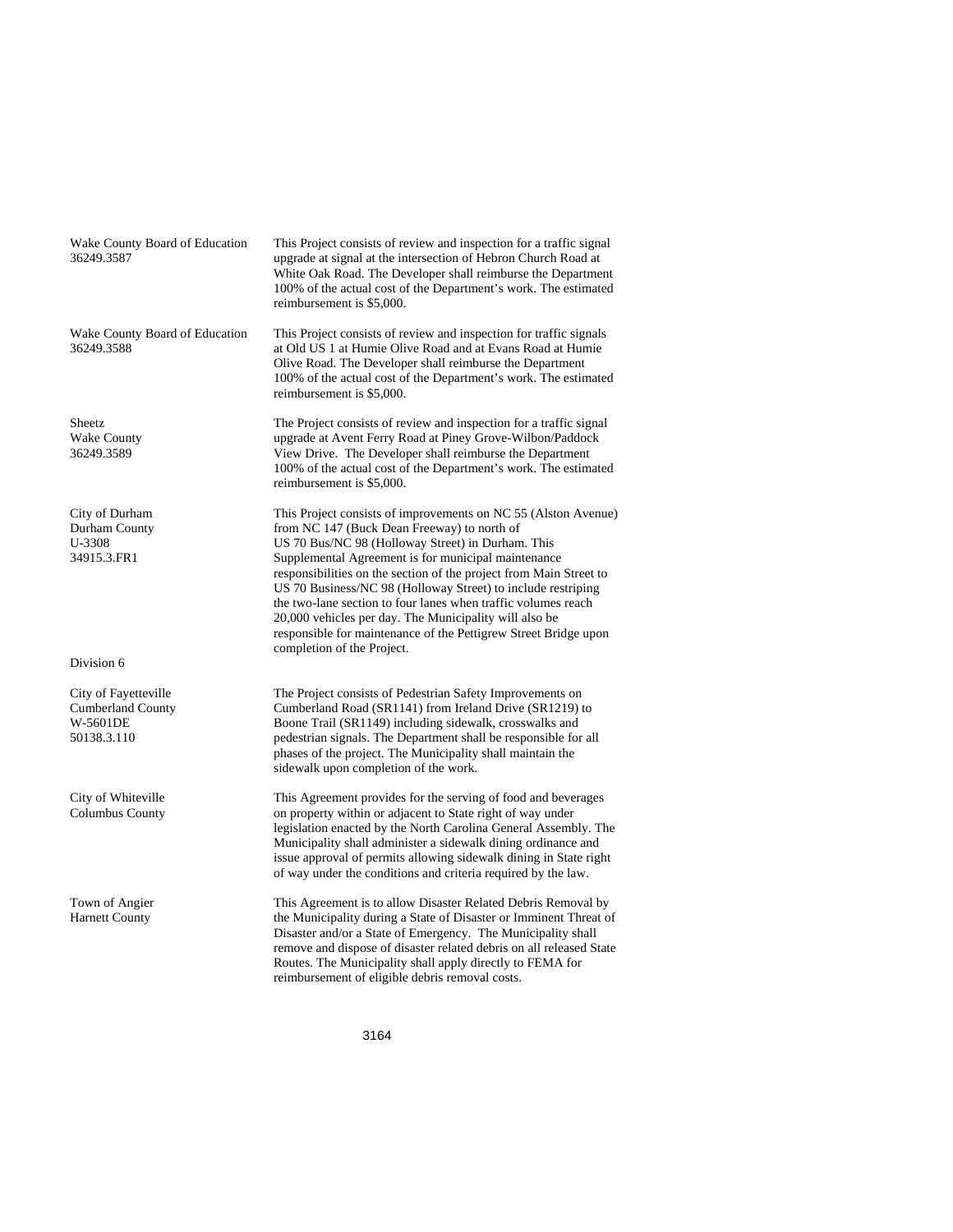#### Division 7

Town of Wentworth Rockingham County 43658

#### Division 8

Chatham-Siler City Advanced Manufacturing Site Chatham County 36249.3585

Greensboro-Randolph Mega Site Randolph County 36249.3584

#### Division 10

Central Piedmont Community College Mecklenburg County R-3329 34533.5.TA9

Town of Huntersville Mecklenburg County

GRDI, LLC Cabarrus County 36249.3586

Division 11

Town of Dobson Surry County 36249.3581

This Project consists of sidewalk improvements on NC 65 from SR 2460 to approximately 350 feet southeast of SR 2460. The improvements include a mid-block crosswalk and appropriate signage. The Department shall be responsible for all phases of the project. The Municipality shall maintain the sidewalk upon completion of the work.

This Project consists of design plan review for the Chatham-Siler City Advanced Manufacturing Site in Randolph County. The Department will perform the plan review. The Developer shall reimburse the Department \$25,000 for the work.

This Project consists of design plan review for the Greensboro-Randolph Mega Site in Randolph County. The Department will perform the plan review. The Developer shall reimburse the Department \$25,000 for the work.

This Project consists of the design and construction of a left turn lane on SR 3440 (McKee Road Extension) to tie in with SR 5704 (Matthews-Indian Trail Road). The Department shall be responsible for all phases of the project. Central Carolina Community College (CPCC) shall participate in the construction costs of the project in the amount of \$33,000.

This Agreement is to allow Disaster Related Debris Removal by the Municipality during a State of Disaster or Imminent Threat of Disaster and/or a State of Emergency. The Municipality shall remove and dispose of disaster related debris on all released State Routes. The Municipality shall apply directly to FEMA for reimbursement of eligible debris removal costs.

This Project consists of traffic signal review and inspection for the traffic signal at the intersection of Dale Earnhardt Boulevard and Coldwater Ridge Drive/New Site Driveway including the installation of fiber communication cable and the development of coordinated timing plans. The Developer shall reimburse the Department 100% of the actual cost of the Department's work. The estimated reimbursement is \$5,000.

This Agreement is to provide de-icing salt and salt brine solution to the Municipality for the safe and efficient utilization of transportation systems in the Town of Dobson. The Municipality shall reimburse the Department 100% of the actual cost of the deicing salt and salt brine solution. The estimated reimbursement to the Department is \$81.35 per ton for de-icing salt and \$.79 cents per gallon for the salt brine solution.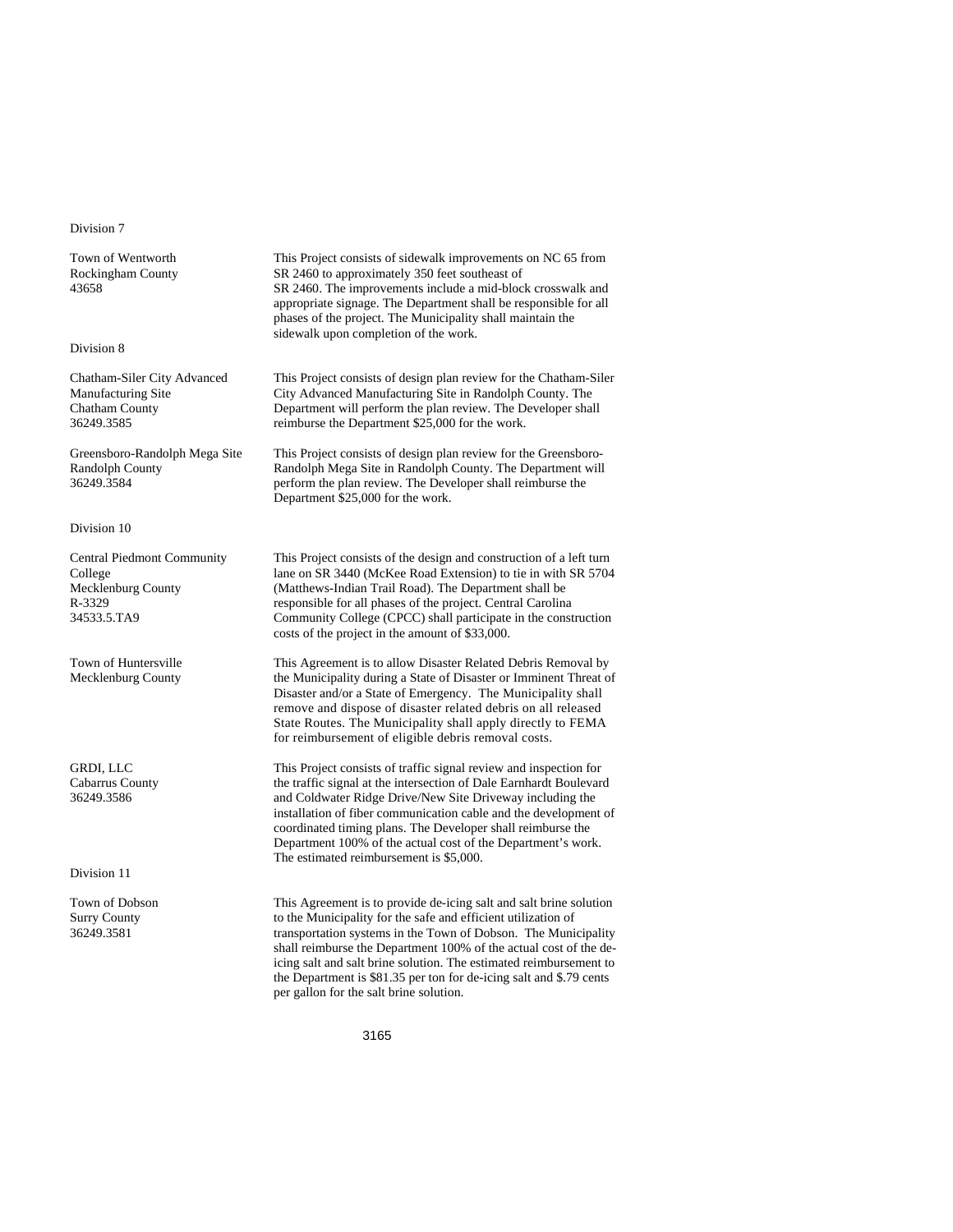Division 12

Town of Taylorsville Alexander County 44304

This Project consists of resurfacing and construction sidewalk project on Commercial Park Avenue and Industrial Boulevard in Taylorsville. The Municipality shall be responsible for all phases of the Project. The Department shall participate in the actual construction costs in an amount not to exceed \$356,100. Costs which exceed this amount shall be borne by the Municipality.

#### **Approval – Preliminary Right of Way Plans**

A motion was made by Board Member Alexander, seconded by Board Member Palermo, to approve the following:

The Preliminary Right of Way Plans for the below projects, including Secondary Roads and Industrial Access Roads, provide for the construction, design, drainage and control of access as shown on the respective plans.

Based upon the recommendations of the Manager of the Right of Way Unit, the Board finds that such rights of way as shown on these preliminary plans and drawings, including existing public dedicated right of way, are for a public use and are necessary for the construction of said projects.

The rights of way for the location, construction, relocation, and control of access of highways

embraced in the below projects shall be as shown in detail on the preliminary right of ways plans and

drawings for said projects on file in the Right of Way Branch in the Department of Transportation in

Raleigh.

The Board finds such right of way acquisition to be necessary and hereby authorizes the

Right of Way Branch to acquire right of way on the below projects either by negotiation or by

condemnation through the Attorney General's Office.

## **(Division 3)**

**Sampson County; I.D. No. B-4814; Project No. 38584.2.1:**  Bridge No. 102, 103 & 104 over Little Coharie Creek on SR 1233

#### **(Division 5)**

**Wake County; I.D. No. U-5530IB; Project No. 44111.2.F10:**  White Oak Creek Greenway, American Tobacco Trail in Cary

**Wake County; I.D. No. R-2635D; Project No. 35520.2.S6:**  NC 540 (Triangle Expressway) interchange with SR 1153 (Holly Springs/Apex Road)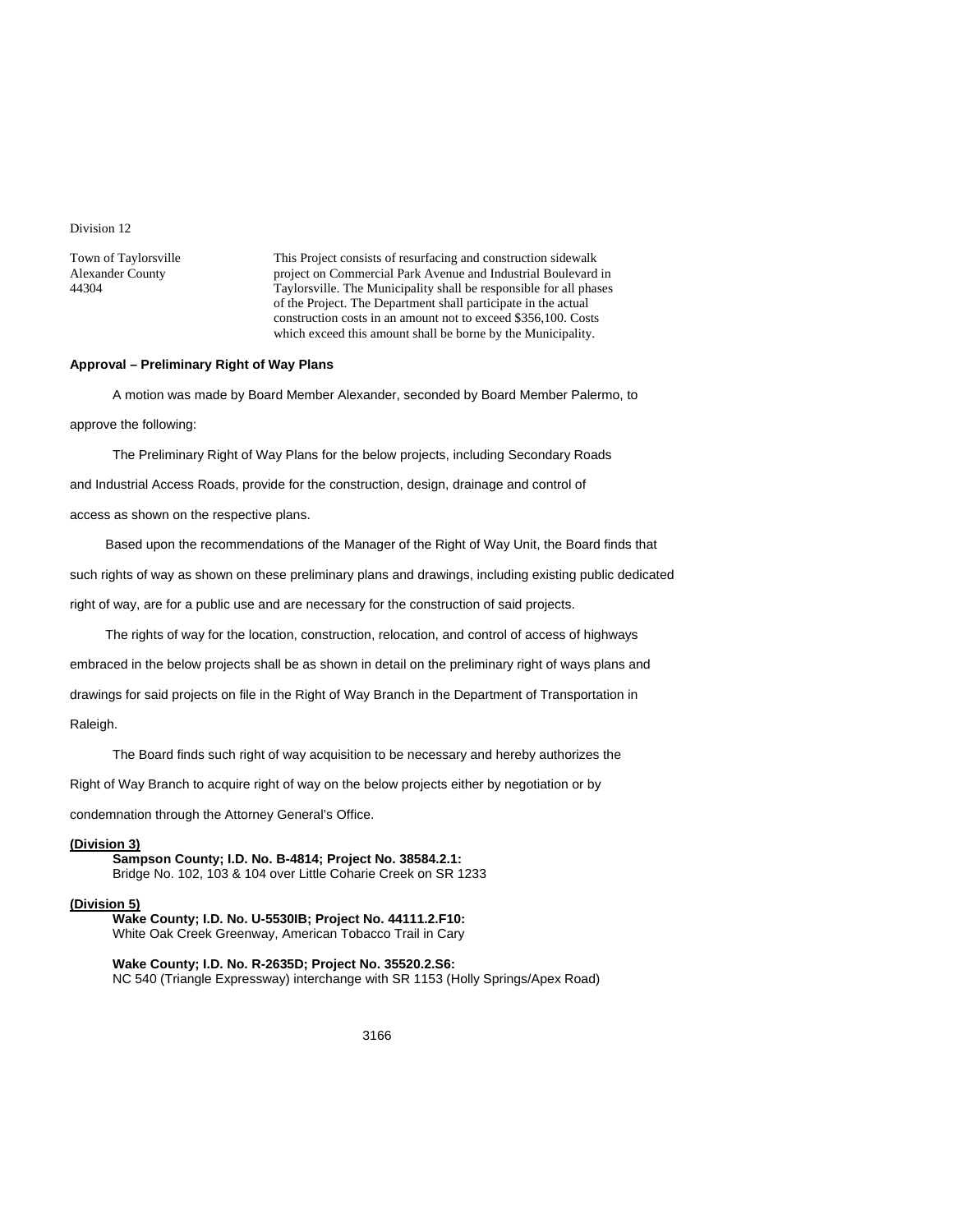#### **(Division 6)**

**Cumberland County; I.D. No. W-5601AQ; Project No. 50138.2.44:**  US 401 Bypass (Pamalee Drive) at Blanton Road, in Cumberland County. Safety Improvements **Robeson County; I.D. No. R-5754; Project No. 46414.2.1:** 

NC 20 from NC 71 to I-95

**PRELIMINARY RIGHT OF WAY PLANS 5 PROJECT(S) \$0.00** 

#### **Final Right of Way Plans**

A motion was made by Board Member Alexander, seconded by Board Member Palermo, to

approve the following:

Right of way acquisition in accordance with the preliminary right of way plans on file in the Right of

Way Unit has been determined to be necessary for public use and was authorized by the Board. Certain

changes in the right of way have necessitated alteration of the preliminary right of way plans. Final plans

have been prepared and provide for the construction, design, drainage and control of access for these

projects. The Board finds that such rights of way and control of access as shown on the final plans are for

a public use and are necessary for construction. The sections of roads which were shown on the

preliminary plans as sections of roads to be abandoned are hereby abandoned and removed from the

State Highway System for Maintenance upon the completion and acceptance of the project.

The rights of way for the location, design and construction of highways embraced in the

following projects shall be as shown in detail on the final plans for said projects as follows:

## **(Division 5)**

#### **Project No. 34915.2.1; Durham County; I.D. No. U-3308:**

Grading, track work, paving, drainage, sidewalks, curb and gutter, retaining walls, signals and structures in Durham – NC 55 (Alston Ave from NC 147 (Buck Dean Freeway) to North of US 70 Bus/NC 98 (Holloway St) with the right of way indicated upon the final plans for said project.

#### **(Division 6)**

#### **Project No. 43741.2.FD1; Columbus County; I.D. No. W-5518:**

Construct overpass at SR 1574 (Old US 74) over US 74 with the right of way indicated upon the final plans for said project.

#### **(Division 9)**

## **Project No. 50080.2.FD1; Forsyth County; I.D. No. W-5510:**

Grading, drainage, paving, signals and retaining walls on SR 4315 (S. Main Street) from I-40 Business Ramp to SR 4278 (S. Cherry Street) and SR 2648 (Old Winston Road) with the right of way indicated upon the final plans for said project.

#### **Project No. 17BP.9.R.60; Rowan County; I.D. No. N/A:**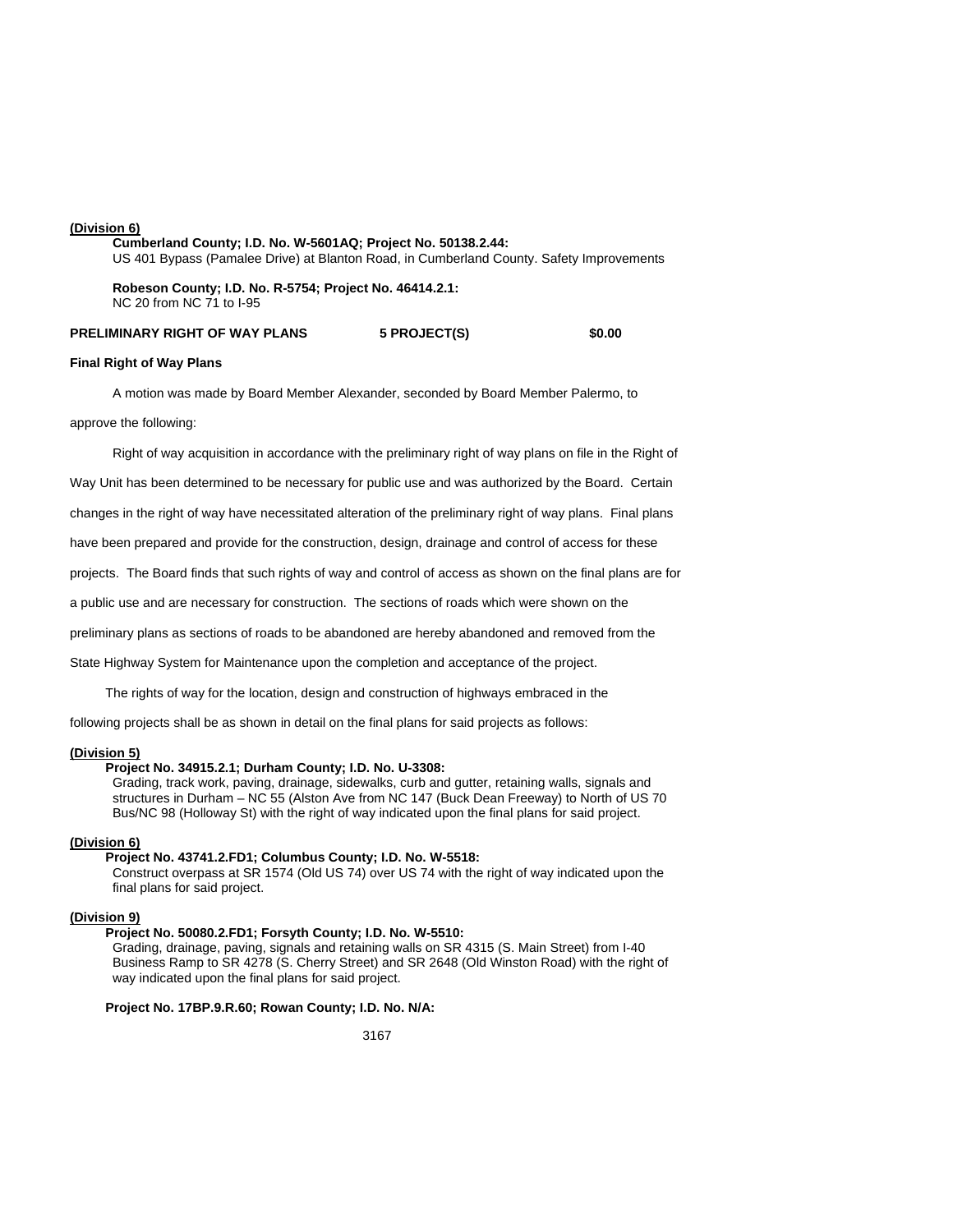Grading, drainage, widening, box culvert and pavement markings on Bridge No. 281 on Peeler Road (SR 2538) over Town Creek with box culvert with the right of way indicated upon the final plans for said project.

#### **(Division 11)**

#### **Project No. 42330.2.FD1; Surry County; I.D. No. B-5173:**

Grading, drainage, paving and structure on Bridge No. 39 over Mitchell River on SR 1328 (Haystick Road) with box culvert with the right of way indicated upon the final plans for said project.

## **(Division 13)**

#### **Project No. 42846.2.3; Buncombe County; I.D. No. B-5244:**

Grading, drainage, paving and structure on Bridge No. 363 over Robinson Creek on SR 3197 with the right of way indicated upon the final plans for said project.

**FINAL RIGHT OF WAY PLANS 6 PROJECT(S) \$0.00** 

#### **Revisions of the Final Right of Way Plans**

A motion was made by Board Member Alexander, seconded by Board Member Palermo, to

approve the following:

Right of way acquisition in accordance with the final right of way plans for the following projects

has been determined to be necessary and authorized by the Board. Plans are on file at the Office of the

Secretary to the Board of Transportation as an addendum to the minutes of the meetings hereinafter

indicated.

Certain changes in right of way, construction and drainage easements, and control of access have been necessitated by alterations in the construction plans of these projects. Amended plan sheets for these projects have been prepared which provide for changes of certain right of way areas, construction and drainage easements and control of access.

The Board finds that the revised areas of right of way, construction and drainage easements and control of access, as shown on the amended plan sheets hereinafter set out, are for a public purpose and are necessary for the construction of projects.

The right of way, construction and drainage easements and control of access are hereby revised as shown on the plan sheets incorporated herein as an addendum, said projects, date of original final approval, and revised right of way, easements and access being as follows:

#### **(Division 11)**

**Project No. 36001.2.1; I.D. No. R-2603; Wilkes County:**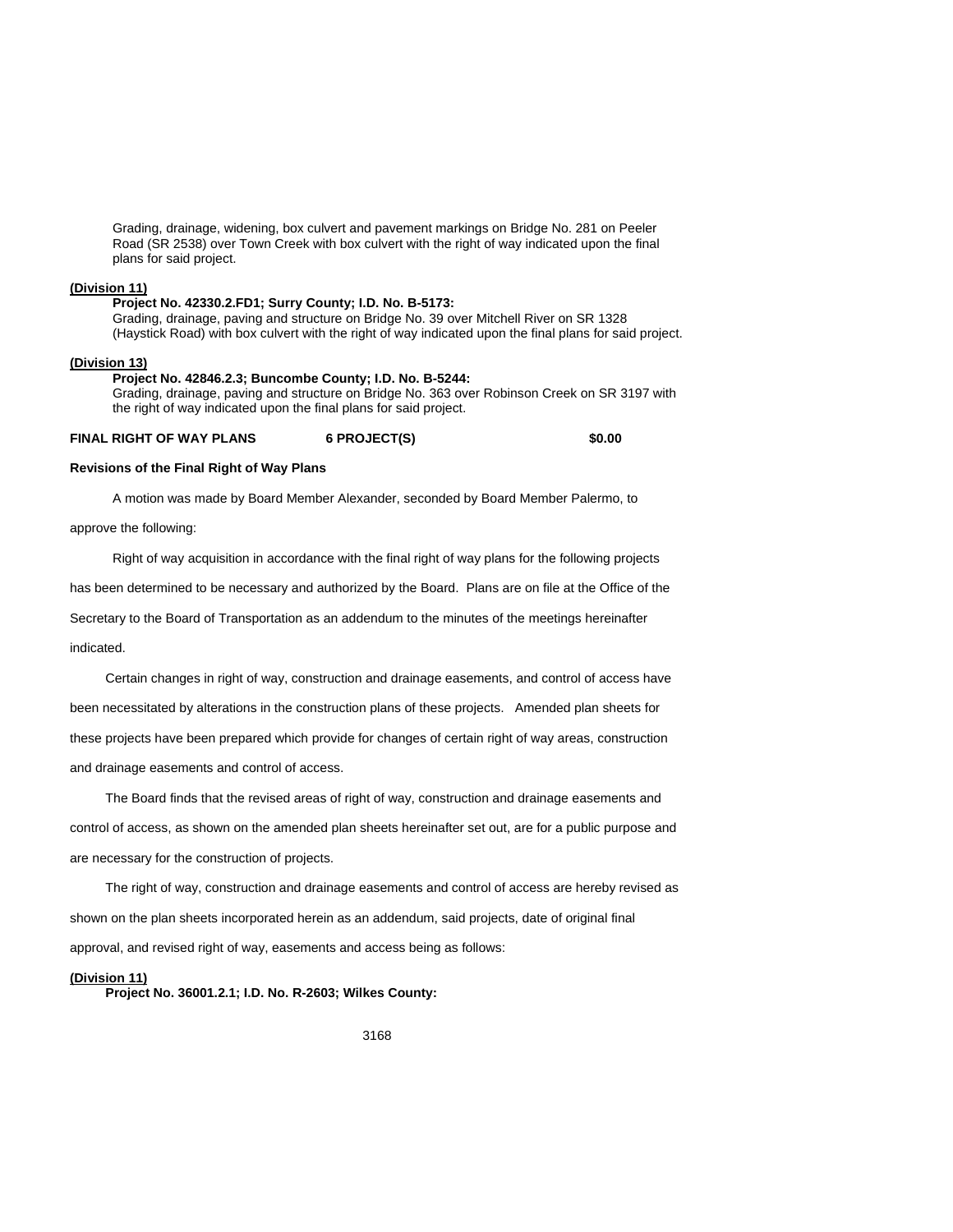Final Right of Way plans approved on the minutes of the September 3, 2015 Board of Transportation Meeting. Revised additional right of way, easements or control of access shown on plan sheet(s) 5 & 6 as presented at the February 4, 2016 Board of Transportation Meeting.

## **(Division 14)**

#### **Project No. 38506.2.1; I.D. No. B-4733; Clay County:**

Final Right of Way plans approved on the minutes of the July 11, 2013 Board of Transportation Meeting. Revised additional right of way, easements or control of access shown on plan sheet(s) 4 as presented at the February 4, 2016 Board of Transportation Meeting.

# **REVISION FINAL ROW PLANS 2 PROJECT(S) \$0.00**

## **Approval of conveyance of Highway Right of Way Residues**

It is hereby resolved**,** based upon the recommendation of the Manager of the Right of

Way Unit, and on a motion by Board Member Alexander, seconded by Board Member Palermo, that the

following highway right of way conveyances are approved:

#### **(Division 6)**

# **Project 34416.2.2, Parcels R-2303A 080, 081, 081B; NC 24 from West of SR 1006 (Maxwell Road/Clinton Road) to SR 1853 (John Nunnery Road)**

**Cumberland County** 

Conveyance of an approximate 0.353-acre residue area to Larry Kirk and wife, Lori Ewrin Kirk; and Willie Mae West as part settlement for the appraised value of \$2,062.00.

#### **(Division 12)**

# **Project 34192.3.1, Parcel I-3819A 082, I-40/I-77 Interchange from West of SR 2003 (Radio Road) to West of SR 2158 (Old Mocksville Road)**

**Iredell County** 

Conveyance of an approximate 0.290-acre residue area to Jame Limited Partnership and Mary Lou Brinkley, the only interested adjacent owners, for the appraised value \$10,400.00

# **CONVEYANCE ROW RESIDUE 2 PROJECT(S) \$12,462.00**

## **Approval of conveyance of Surplus Highway Right of Way**

It is hereby resolved**,** based upon the recommendation of the Manager of the Right of

Way Unit, and on a motion by Board Member Alexander, seconded by Board Member Palermo, that the

following highway right of way conveyances are approved:

#### **(Division 10)**

## **Project 8.1654827, Parcel I-501A 000, I-277 Entrance ramp in the Northeast Quadrant of the I-277/Caldwell Street Interchange in Charlotte**

**Mecklenburg County**  Abandonment of an approximate 0.004-acre permanent drainage easement area to Crescent Uptown Venture, LLC for no monetary consideration.

#### **Project 8.T671005, Parcel U-0209C 047A, US 74, Independence Blvd from Brookshire Freeway to Eastway Drive**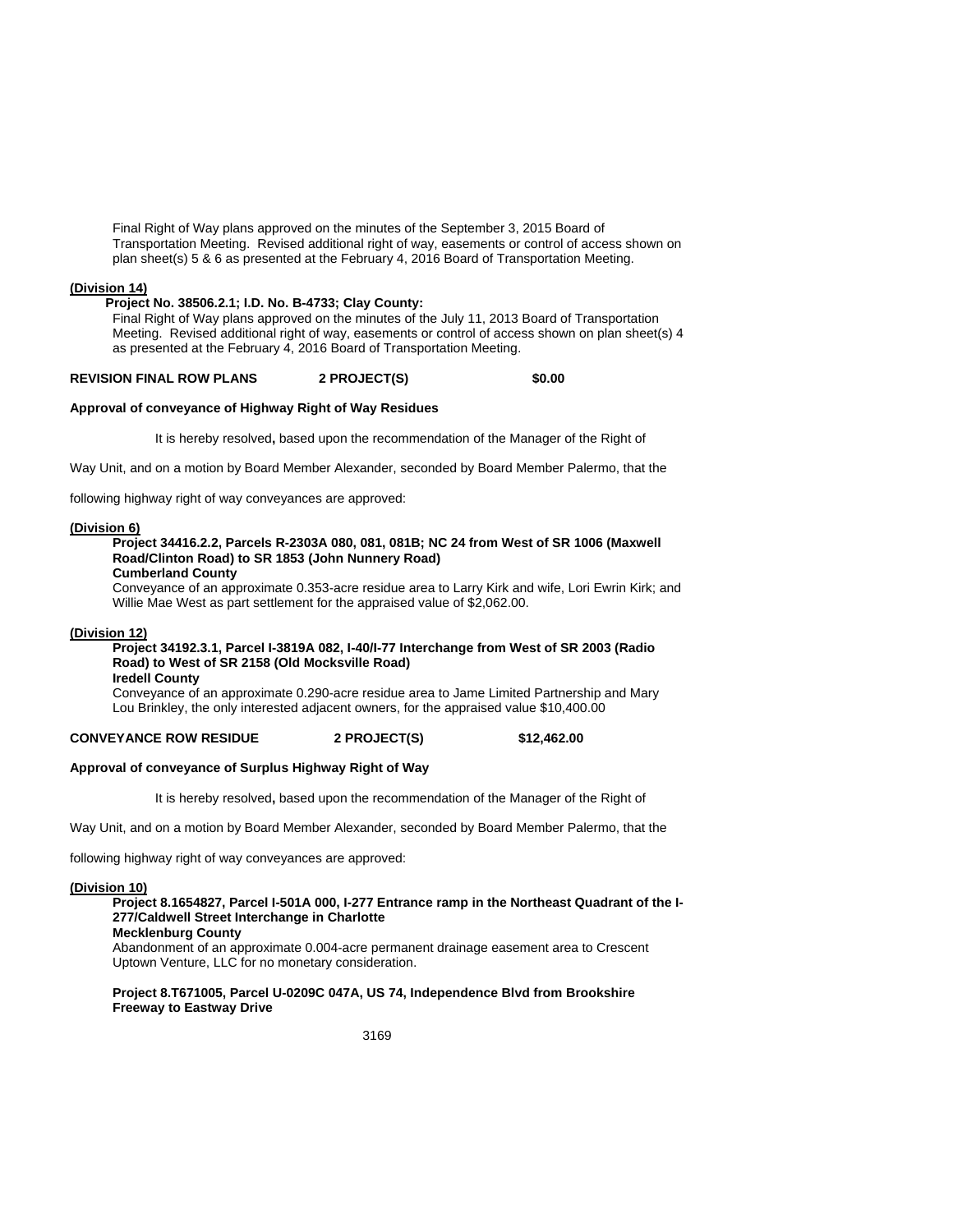#### **Mecklenburg County**

Conveyance of an approximate 0.114-acre surplus right of way area to Cole Properties & Investments, Inc. for the appraised value of \$38,500.00.

### **CONVEYANCE OF SURPLUS RIGHT OF WAY 2 PROJECT(S) \$38,500.00**

#### **Approval of Revision in Control of Access**

It is hereby resolved**,** based upon the recommendation of the Manager of the Right of

Way Unit, and on a motion by Board Member Alexander, seconded by Board Member Palermo, that the

following highway right of way conveyances are approved:

#### **(Division 3)**

#### **Project 35008.3.4, Parcel U-4007B 026, SR 2714 (Jacksonville Parkway) Onslow County**

Grant of a revision in the existing control of access to Kenneth P. Whichard, Jr. and wife, Coral J. Whichard for the relocation of an approximate 60 foot break along SR 2714 (Jacksonville Parkway) near NC 53 (Western Blvd) in Jacksonville for no monetary consideration.

# **APPROVAL OF REVISION IN C/A 1 PROJECT(S) \$0.00**

#### **R-ITEM SUMMARY 18 PROJECT(S) TOTAL: \$50,962.00.00**

#### **Approval – Jones County Comprehensive Transportation Plan**

The Transportation Planning Branch has worked cooperatively with Jones County on the development of a Comprehensive Transportation Plan (CTP). The plan was adopted by the Town of Maysville on December 3, 2015, the Town of Pollocksville on November 10, 2015, the Town of Trenton on November 10, 2015 and Jones County on November 16, 2015. The Down East RPO endorsement of the plan is effective on January 26, 2016.

 The plan is based on an analysis of existing and projected travel and land use, public involvement and field investigations of recommended improvements. It is located on the web at: https ://connect.ncdot.gov/projects/planning/Pages/CTP-Details.aspx?study \_id=Jones County The Transportation Planning Branch recommends the mutual adoption of the Jones County Comprehensive Transportation Plan as shown on the attached map, with a recommendation date of January 27, 2016. A motion was made by Board Member Alexander, seconded by Board Member Palermo, to approve.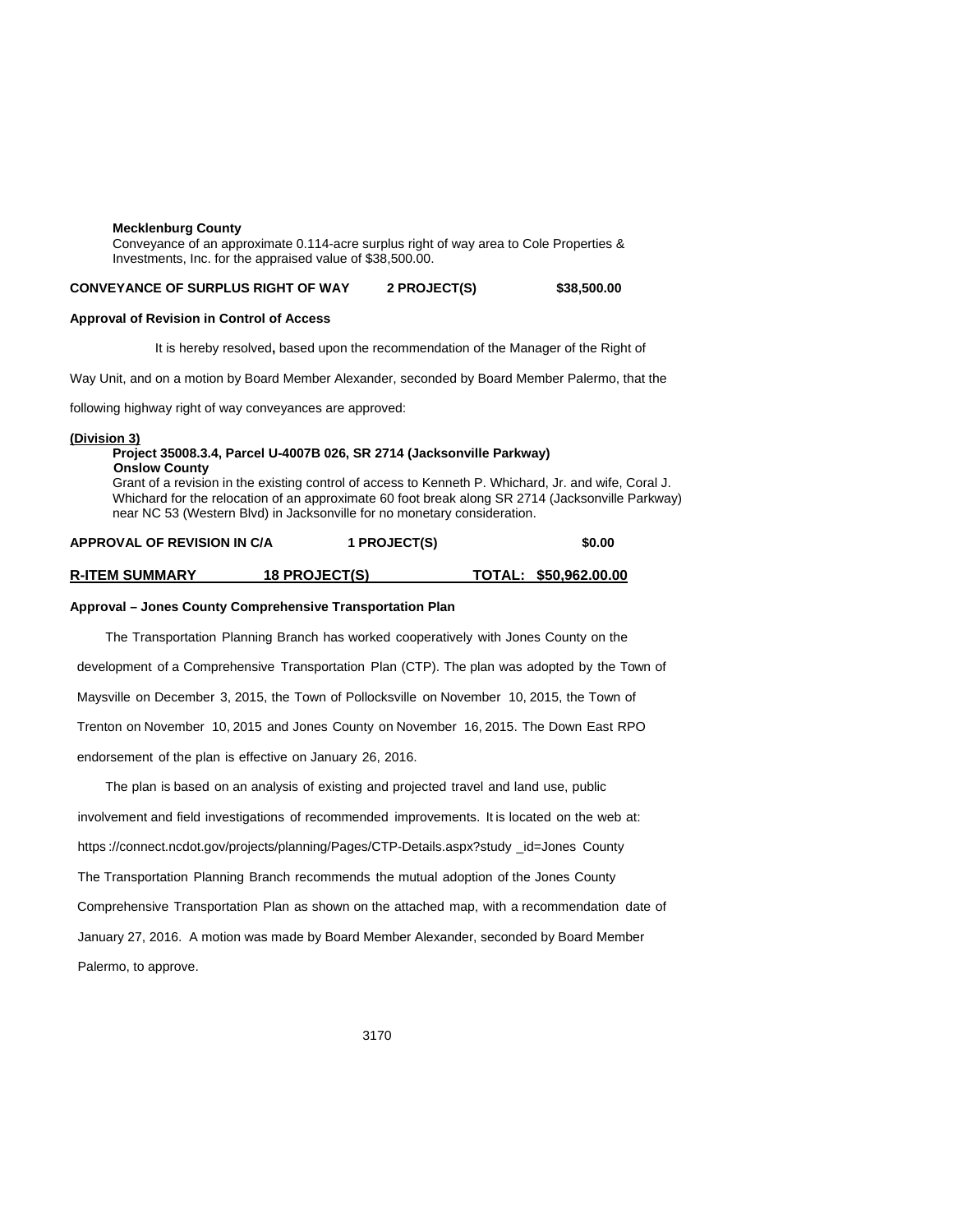#### **Approval – Lumberton Comprehensive Transportation Plan**

The Transportation Planning Branch has worked cooperatively with the City of Lumberton on the development of a Comprehensive Transportation Plan (CTP). The plan was adopted by the City of Lumberton on December 9, 2015 and Robeson County on January 19, 2016. The Down East RPO endorsement of the plan is effective on January 25, 2016.

 The plan is based on an analysis of existing and projected travel and land use, public involvement and field investigations of recommended improvements. It is located on the web at: https://connect.ncdot.gov/projects/planning/Pages/CTP-Details.aspx?study \_id=Lumberton The Transportation Planning Branch recommends the mutual adoption of the Lumberton Comprehensive Transportation Plan as shown on the attached map, with a recommendation date of January 26, 2016. A motion was made by Board Member Alexander, seconded by Board Member Palermo, to approve.

#### **Approval – Pasquotank County Comprehensive Transportation Plan**

 The Transportation Planning Branch has worked cooperatively with Pasquotank County on the development of a Comprehensive Transportation Plan (CTP). The plan was adopted by Elizabeth City on November 24, 2015 and Pasquotank County on January 11, 2016. The Albemarle RPO endorsement of the plan is effective on January 27, 2016.

 The plan is based on an analysis of existing and projected travel and land use, public involvement and field investigations of recommended improvements. It is located on the web at: https://connect.ncdot.gov/projects/planning/Pages/CTP-Details.aspx?study\_id=PasquotankCounty

 The Transportation Planning Branch recommends the mutual adoption of the Pasquotank County Comprehensive Transportation Plan as shown on the attached map, with a recommendation date of January 28, 2016. A motion was made by Board Member Alexander, seconded by Board Member Palermo, to approve.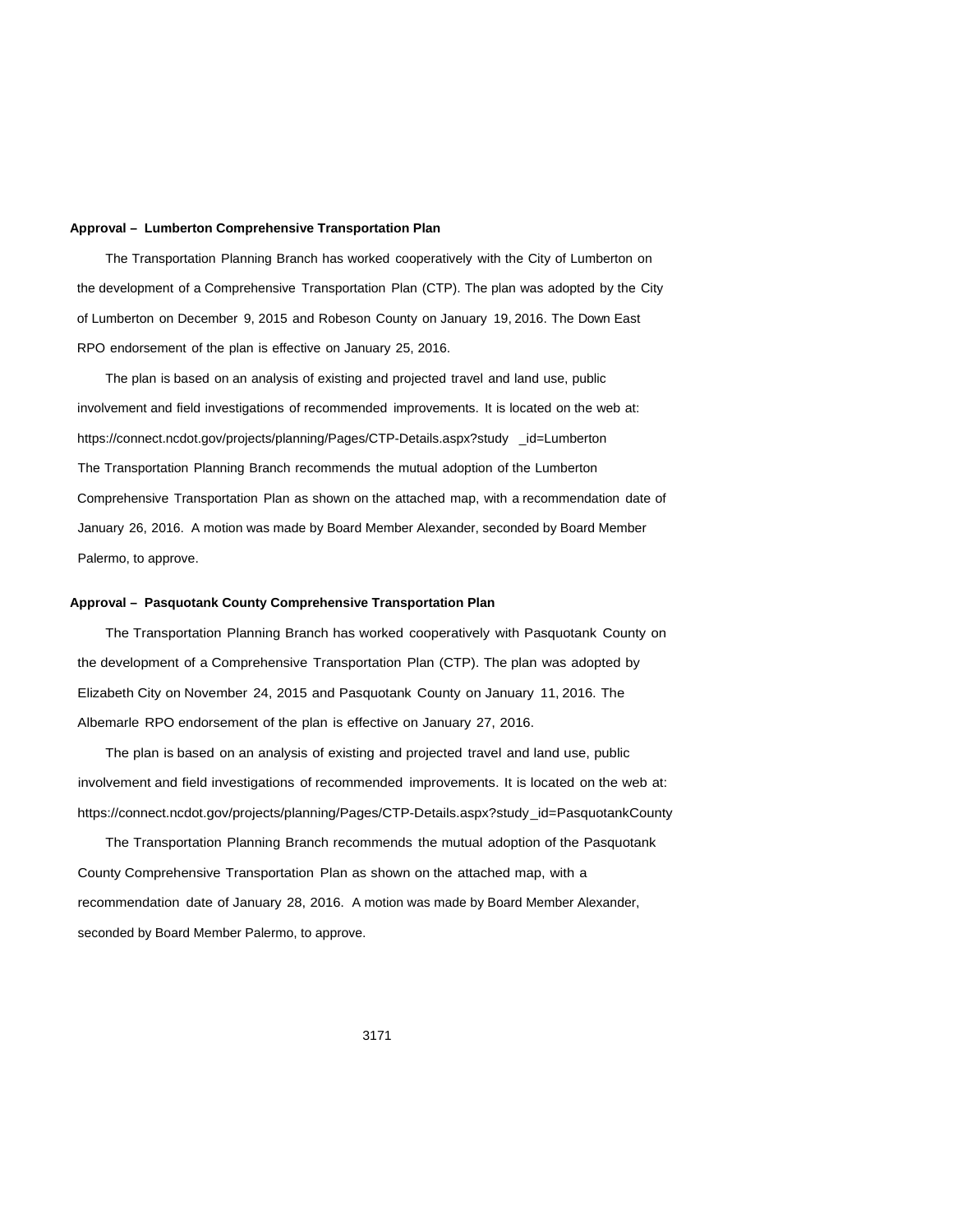# **Committee Reports**

Jake Alexander, Chair of the Highways Committee, provided an update.

Andy Perkins, Chair of Multi-Modal Committee, provided an update.

Cheryl McQueary, Chair of Funding & Appropriation Strategies Committee, provided an update.

Hugh Overholt, Vice Chair of Economic Development and Intergovernmental Relations Committee, provided an update.

Chairman Curran - Audit Committee, provided an update.

# **Other Business**

# Adjournment

There being no further business to come before the Board, the meeting was adjourned at 10:29 a.m.

Chairman, North Carolina Board of Transportation

Attest:

Secretary to the Board of Transportation

Dated this  $3^{\frac{d}{2}}$  day of  $\n$ //arch  $\qquad$ , 2016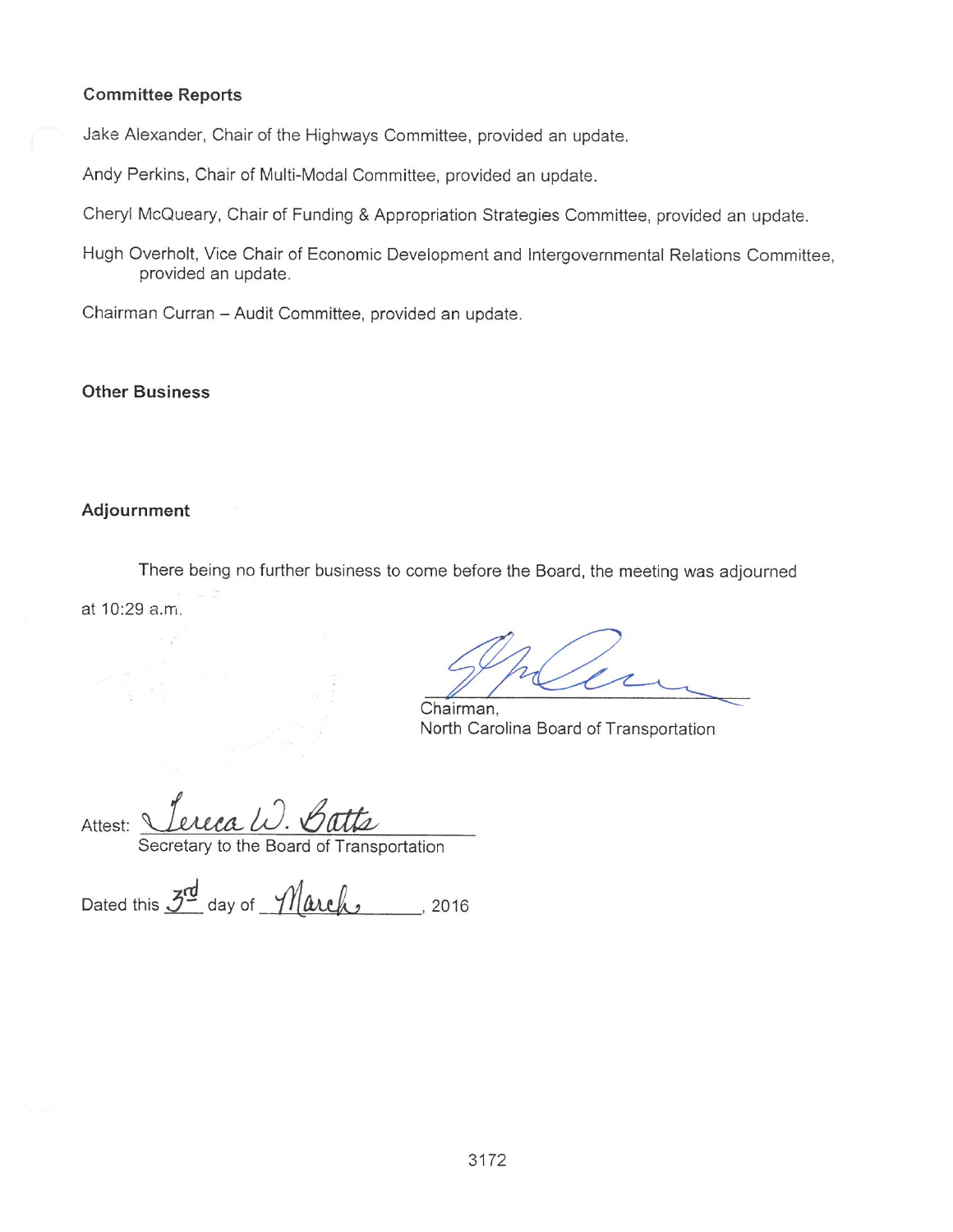# **RESOLUTION BY THE BOARD OF TRANSPORTATION FORMALLY ADOPTING THE CURRENT FERRY TOLLING RATES**

**WHEREAS,** The North Carolina Department of Transportation is a state agency created under General Statute § 136; and

**WHEREAS**, the Ferry Division is a unit of the Department of Transportation that is vested with the authority to maintain and operate the ferry system in the State of North Carolina; and

**WHEREAS,** § 136‐82 of the North Carolina General Statutes grants the authority to establish toll rates with the Board of Transportation; and

**WHEREAS,** recent changes to § 136‐82 have made said authority exempt from the requirements of the Administrative Procedure Act (N.C. Gen. Stat. § 150B); and

**WHEREAS,** the rates currently being charged by the Ferry Division need to be properly documented;

**NOW, THEREFORE, BE IT RESOLVED THAT THE BOARD OF TRANSPORTATION** hereby formally adopts the following currently charged rates on all tolled routes in the NC Ferry System:

| (Under age $5 -$ free)                                      |  |
|-------------------------------------------------------------|--|
|                                                             |  |
|                                                             |  |
|                                                             |  |
|                                                             |  |
|                                                             |  |
|                                                             |  |
|                                                             |  |
|                                                             |  |
|                                                             |  |
| Vehicle and/or combination over 40 feet up to 65 feet  \$45 |  |

# **Cedar Island, Ocracoke, Swan Quarter (ONE‐WAY FARES)**

# **Southport – Fort Fisher (ONE‐WAY FARES)**

| (Under age $5 -$ free) |  |
|------------------------|--|
|                        |  |
|                        |  |
|                        |  |
|                        |  |
|                        |  |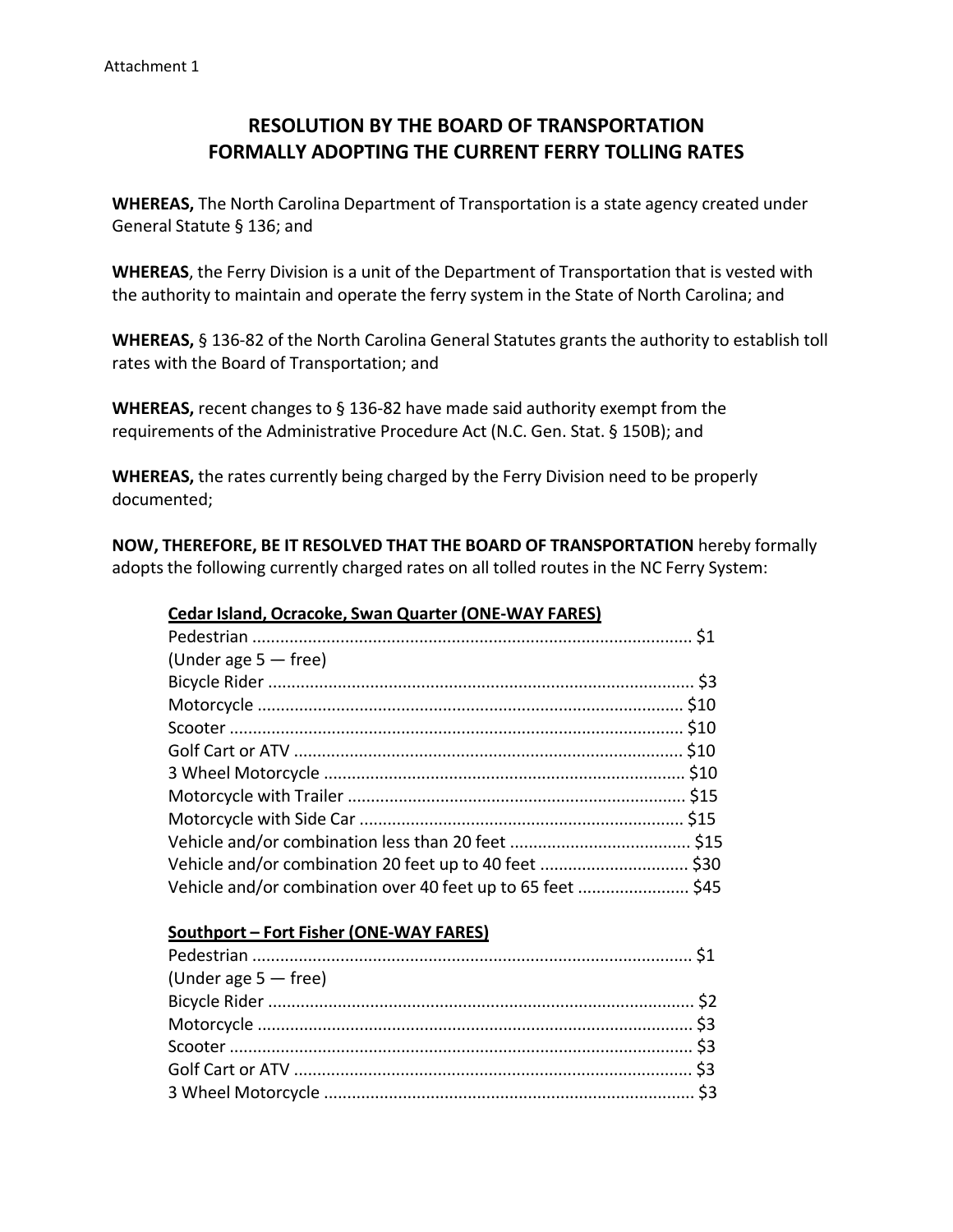| Vehicle and/or combination over 40 feet up to 65 feet  \$15 |  |
|-------------------------------------------------------------|--|

BE IT FURTHER RESOLVED that these rates will be published on the NC Ferry Division website, in relevant NCDOT print materials, and at all Ferry Division offices and locations.

Adopted, this the  $4\frac{\sqrt{10}}{10}$ day of February, 2016 by the North Carolina Board of Transportation

Chairman

**Secretary of Transportation**